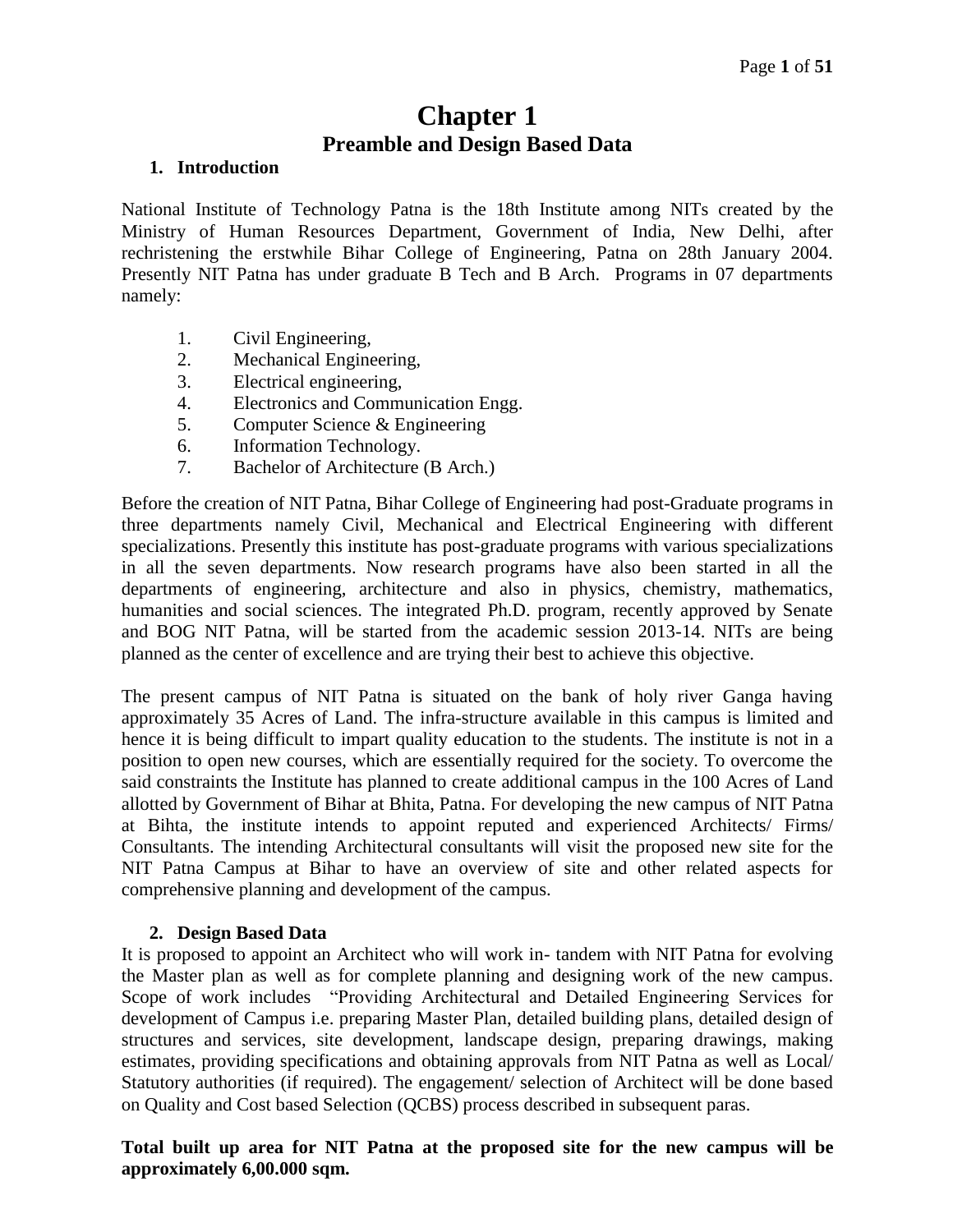The Architects/Firms/Consultants may consider the following data for the purpose of planning and designing the Proposed New Campus in the 100 Acres of land available at Bihita, Patna. The development of campus will be taken up in a phased manner depending upon the priority of the Institute found available. It will be an energy efficient green campus, where nonconventional sources of energy, water recycling and rain water harvesting shall be essential feature.

| of<br>Type<br><b>Building</b> | S1.<br>No.     | Name of the proposed buildings<br>for $UG+PG$ +PhD + RF students<br>and faculty              | Requireme<br>nt for                                                                                                   | per<br>unit<br>area<br>requir<br>ed in<br>sqm | No. of<br>blocks | Approx.<br><b>Built-up</b><br>Area*<br>required<br>in sq m | Remarks |
|-------------------------------|----------------|----------------------------------------------------------------------------------------------|-----------------------------------------------------------------------------------------------------------------------|-----------------------------------------------|------------------|------------------------------------------------------------|---------|
| Academic<br><b>Blocks</b>     | $\mathbf{1}$   | School of Electrical & Computer<br>Engineering                                               | 3220<br>students                                                                                                      | 10                                            | $\mathbf{1}$     | 32200                                                      |         |
|                               | $\overline{2}$ | Mechanical<br>School<br>of<br>Engineering                                                    | 2310<br>students                                                                                                      | 10                                            | $\mathbf{1}$     | 23100                                                      |         |
|                               | 3              | <b>School Civil Engineering</b>                                                              | 840<br>students                                                                                                       | 10                                            | $\mathbf{1}$     | 8400                                                       |         |
|                               | $\overline{4}$ | of<br>School<br>Architecture<br>and<br>Planning                                              | 660<br>students                                                                                                       | 10                                            | $\mathbf{1}$     | 6600                                                       |         |
|                               | 5              | School of Chemical Engineering                                                               | 1530<br>students                                                                                                      | 10                                            | $\mathbf{1}$     | 15300                                                      |         |
|                               | 6              | School of Basic<br>Sciences<br>$\&$<br><b>Applied Sciences</b>                               | 330<br>students                                                                                                       | 10                                            | $\mathbf{1}$     | 3300                                                       |         |
|                               | $\overline{7}$ | School<br>of<br>Management,<br>Humanities and Distant education                              | 150<br>students                                                                                                       | 13                                            | $\mathbf{1}$     | 1950                                                       |         |
|                               | 8              | Teaching Complex (It may be<br>more than one block)                                          | For 9000<br>students                                                                                                  | 8                                             | $\mathbf{1}$     | 72000                                                      |         |
| Administrat<br>ive Block      | $\mathbf{1}$   | Deans,<br>Offices<br>for<br>Director,<br>Registrar, other officers etc. and<br>their offices | For 9000<br>students<br>(Director-<br>1, Dy.<br>Director-1,<br>Registrae-<br>1, Deans-5,<br>other<br>officers-<br>73) | $\mathbf{1}$                                  | $\mathbf{1}$     | 9000                                                       |         |
|                               |                |                                                                                              |                                                                                                                       |                                               |                  |                                                            |         |
| Hostel<br><b>Blocks</b>       | $\mathbf{1}$   | Boys Hostel, single seated rooms<br>with all other facilities                                | 800 rooms                                                                                                             | 15                                            | $\overline{2}$   | 24000                                                      |         |
|                               | $\overline{2}$ | double<br>Hostel,<br>seated<br><b>Boys</b><br>rooms with all other facilities                | 400 rooms                                                                                                             | 22.5                                          | 6                | 54000                                                      |         |
|                               |                |                                                                                              |                                                                                                                       |                                               |                  |                                                            |         |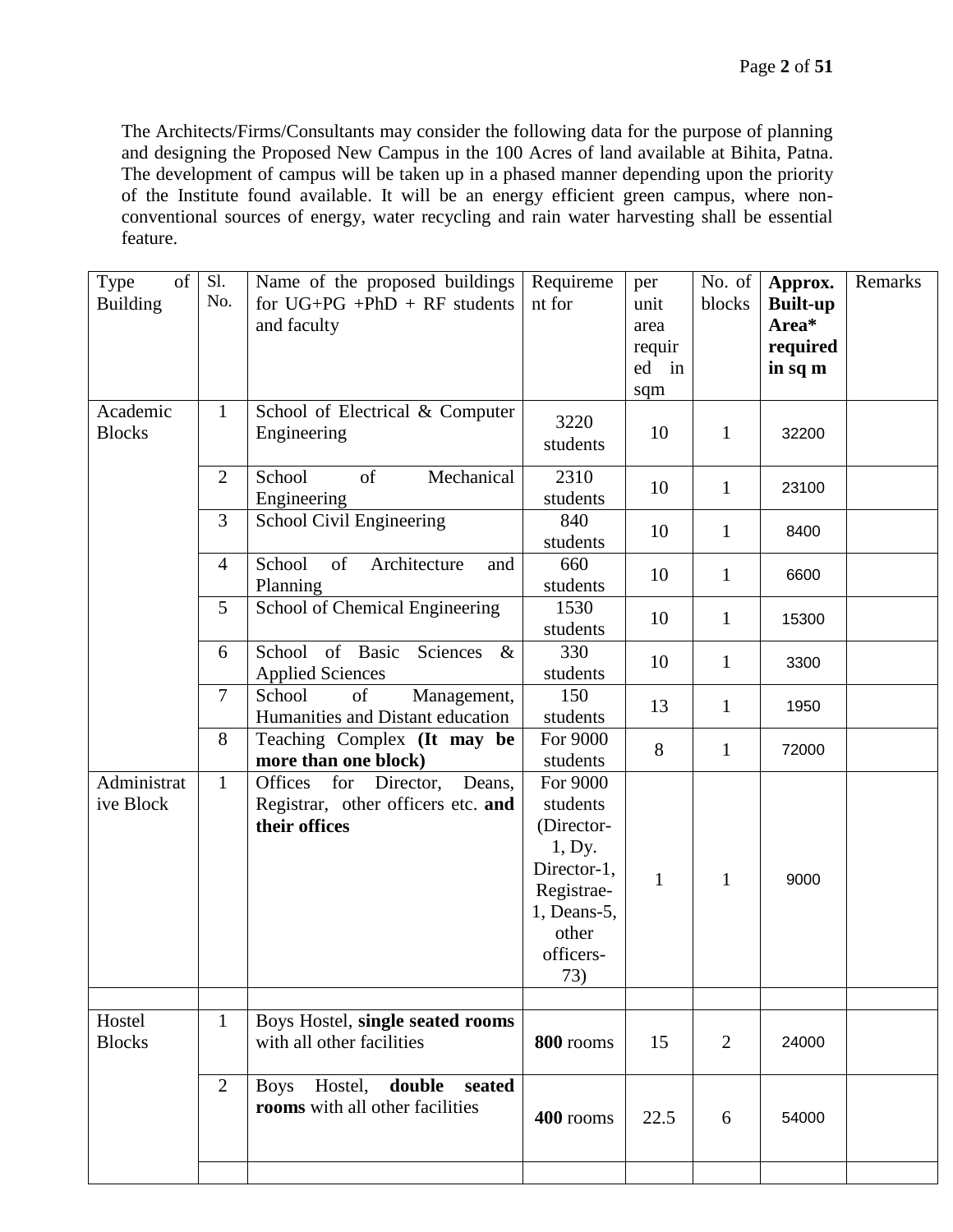|                                 | 3              | Hostel-s<br>(single seated<br>Girls<br>rooms with all other facilities                                            | 800 rooms        | 15           | $\mathbf{1}$   | 12000 |  |
|---------------------------------|----------------|-------------------------------------------------------------------------------------------------------------------|------------------|--------------|----------------|-------|--|
| $\overline{4}$                  |                | Hostels<br>double<br>Girls<br>seated<br>rooms with all other facilities                                           | 400 rooms        | 22.5         | 3              | 27000 |  |
|                                 | 5              | Bachelor Hostel with all other<br>facilities                                                                      | 300 suits        | 30           | $\mathbf{1}$   | 9000  |  |
| Student<br>Activities<br>Center | $\mathbf{1}$   | accommodate<br>indoor<br>To<br>all<br>student's activities                                                        | 9000<br>students | $\mathbf{1}$ | $\mathbf{1}$   | 9000  |  |
| Residential<br><b>Blocks</b>    | $\mathbf{1}$   | Director Bungalow                                                                                                 | Duplex           | 300          | $\mathbf{1}$   | 300   |  |
|                                 | $\overline{2}$ | Dy. Director Bungalow                                                                                             | Duplex           | 300          | $\mathbf{1}$   | 300   |  |
|                                 | 3              | Professor, Associate Professor,<br>Quarter (Multistoried) (capacity<br>of 60 flats in each block)                 | 60<br>flats      | 240          | 5              | 72000 |  |
|                                 | $\overline{4}$ | Professor<br>Assistant<br>Quarter<br>of $60$<br>(Multistoried) (capacity<br>flats in each block)                  | 60<br>flats      | 150          | 7              | 63000 |  |
|                                 | 5              | officers<br>Other<br>Grade<br>Quarter<br>(Multistoried) (capacity<br>of $40$<br>flats in each block)              | 40<br>flats      | 150          | $\overline{2}$ | 12000 |  |
|                                 | 6              | Technical and Ministerial higher<br>(Multistoried)<br>Grade<br>Quarter<br>(capacity of 60 flats in each<br>block) | 60<br>flats      | 120          | 5              | 36000 |  |
|                                 | $\overline{7}$ | Technical and Ministerial lower<br>Quarter<br>Grade<br>(Multistoried)<br>(capacity of 60 flats in each<br>block)  | 60<br>flats      | 90           | 6              | 32400 |  |
|                                 | 8              | Staff<br>Supporting<br>Quarter<br>(Multistoried) (capacity<br>of $60$<br>flats in each block)                     | 60<br>flats      | 75           | $\overline{2}$ | 9000  |  |
| Hospital<br>building            | $\mathbf{1}$   | bedded<br>50<br>multi-specialty<br>Hospital building                                                              | 50<br>bedded     | 100          | $\mathbf{1}$   | 5000  |  |
| School<br><b>Building</b>       | $\mathbf{1}$   | Up to $+2$ level for imparting<br>education for 1920 students (60<br>students in each class)                      | 1920<br>students | 13           | $\mathbf{1}$   | 24960 |  |
|                                 |                |                                                                                                                   |                  |              |                |       |  |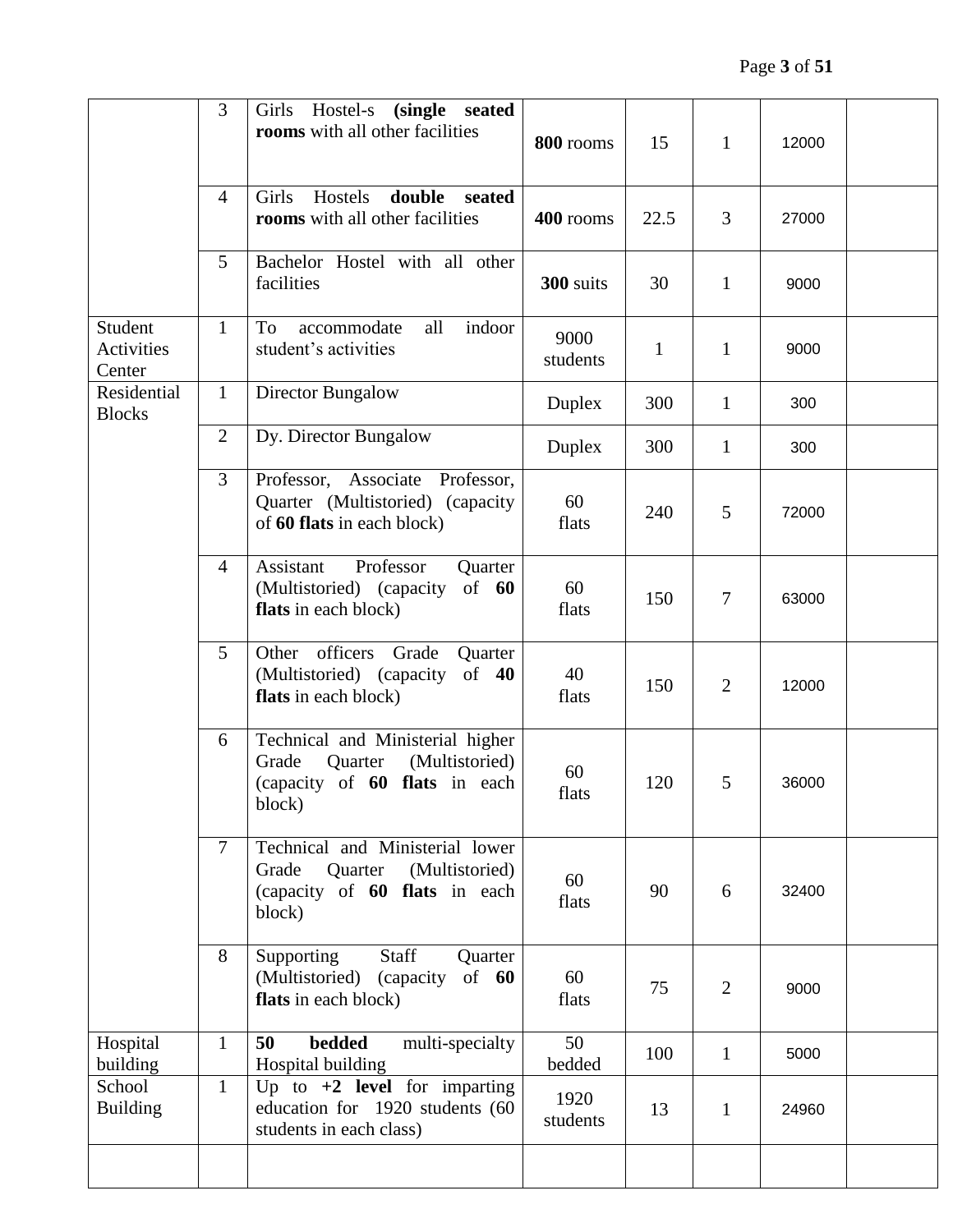| Library<br><b>Building</b><br>and<br>Computatio<br>n center | 1                                               | International level Library for<br>imparting technical education to<br>9000 students. | 9000<br>students                 | 0.75 | $\mathbf{1}$   | 6750   |  |
|-------------------------------------------------------------|-------------------------------------------------|---------------------------------------------------------------------------------------|----------------------------------|------|----------------|--------|--|
| Shopping<br>Complex<br>having mall<br>concept               | $\mathbf{1}$                                    | For a colony having population<br>more than 17000.                                    | More than<br>17000<br>population | 0.5  | $\mathbf{1}$   | 8500   |  |
| Convention<br>Center cum<br>Innovation<br>Centre            | $\mathbf{1}$                                    | of<br>Consisting<br>Auditorium<br>(capacity 3000 seat) Conference<br>halls, Bank etc. | 9000<br>students                 | 1.25 | 1              | 11250  |  |
| Guest<br>House                                              | $\mathbf{1}$                                    | for<br>30<br>1:<br>Category<br>rooms<br>(Deluxe)                                      | 30<br>rooms                      | 30   | $\overline{2}$ | 1800   |  |
|                                                             | $\overline{2}$                                  | Category 2: for 60 rooms                                                              | 60 rooms                         | 22.5 | $\overline{2}$ | 2700   |  |
| Canteen &                                                   | $\mathbf{1}$                                    | Canteen for $500$ students $-8$<br>$Kiosk - 10$                                       | 500<br>students                  | 1    | 8              | 4000   |  |
| stationary<br>cum cafe                                      | 1<br>stationary cum cafe at different<br>places |                                                                                       | 100<br>persons                   | 1    | 10             | 1000   |  |
| Total Area to be constructed in sq m                        |                                                 |                                                                                       | 597810                           |      | <b>Say</b>     | 600000 |  |

**\* Tentative built up areas have been mentioned. Ministry of Urban Development (Govt. of India) Guidelines regarding construction of Government accommodation/AICTE norms/ UGC norms whichever is applicable needs to be kept in mind while making Architectural Design for above buildings for the new campus of NIT Patna at Bihta.**

In addition to above, the campus will be fully equipped with

- i. Electrical sub-station.
- ii. Water Supply and sanitation.
- iii. Water treatment plant.
- iv. Fire Fighting and Fire Alarm System.
- v. Sufficient common parking areas in different zones.
- vi. Gardens.
- vii. Extra-curricular activities space for football, cricket, hockey, basketball, Lawn tennis playgrounds etc.
- viii. Swimming pool.
- ix. Open theater.
- x. Community centre with light truss cover at least two.
- xi. Sewerage Treatment Plant
- xii. **Lake (which will also serve the purpose of rainwater harvesting and ground water recharge)**

 $Etc$ ..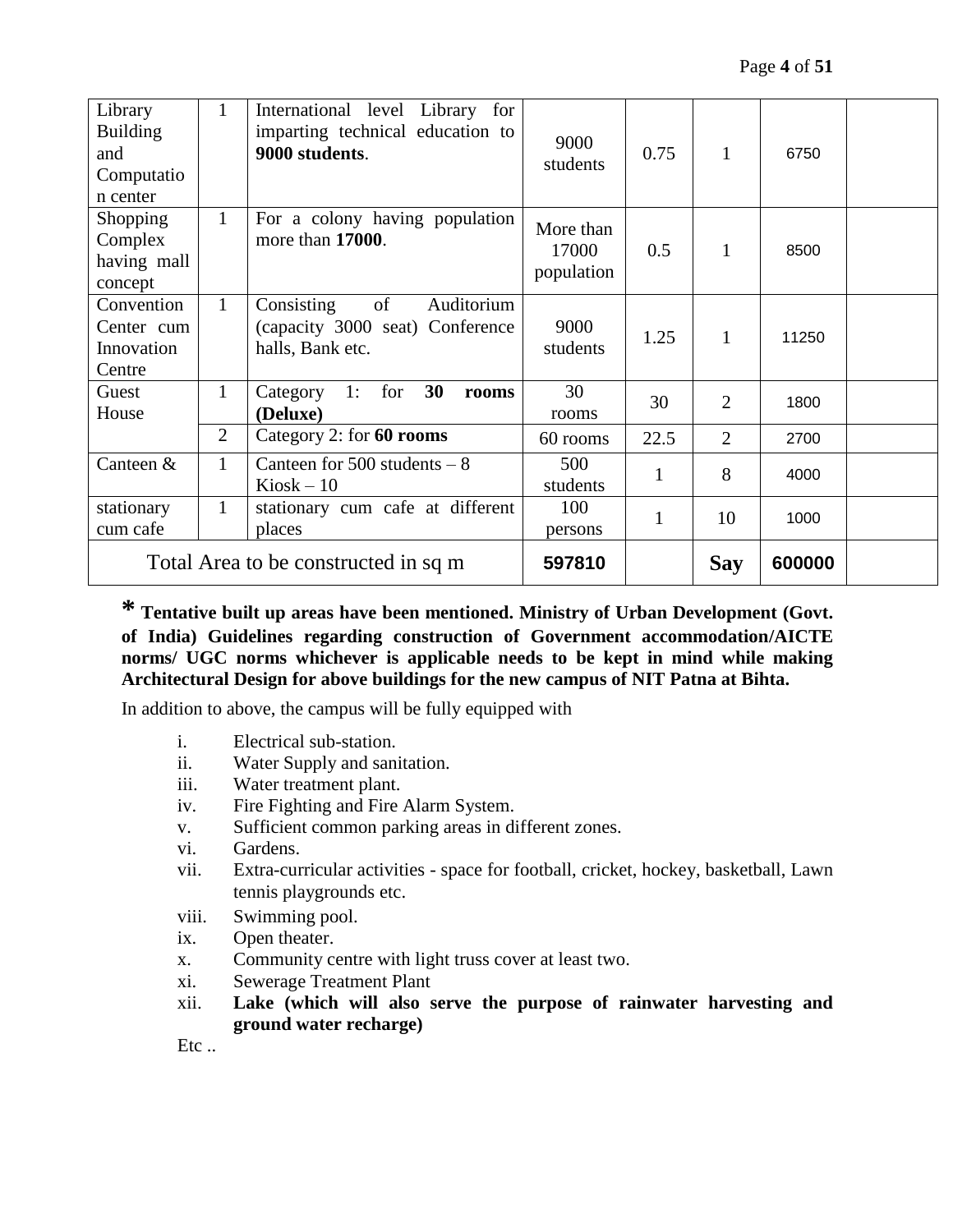# **2.1 Procedure for obtaining Bid documents**

- i. The bid document for the appointment of Architectural Consultant for the new campus of NIT Patna at Bihta can be downloaded from NIT Patna website [www.nitp.ac.in](http://www.nitp.ac.in/) The bidder shall deposit the cost of bid document along with submission of the other requisite documents, failing which his bid shall not be considered. The cost of bid documents is Rs. **5000/- (five thousand) only** which shall be deposited in the form of demand draft/ pay order (in favor of NIT Patna) and submitted in the envelope which will also contain Earnest Money Deposit (EMD). The bidders are advised not to make any corrections, additions, alterations in the downloaded bid documents. In case, any corrections, addition, alterations are made in the downloaded bid documents; such bid shall be summarily rejected.
- ii. The Earnest Money shall be deposited in the form of demand draft/ pay order (in favour of NIT Patna) for an amount of **Rs. 200000 (two lakhs) only** payable at Patna. The EMD for all the unsuccessful bidders shall be returned without accruing any interest thereon after the Architectural Consultant is appointed by NIT Patna. No exemption from depositing the EMD shall be allowed to any participating bidder/firm. EMD of successful bidder shall be kept as Security Deposit and shall be released only after the final payment of the job of the Architectural consultancy.
- iii. Request for Clarifications/ Suggestions may be sent to Registrar, NIT Patna, Patna-800005, on email. [registrar@nitp.ac.in](mailto:registrar@nitp.ac.in)

# **2.2 Eligibility Criteria for empanelment of Architect/Consultant/Firm**

- Relevant experience of consultancy services to Govt. / Semi. Govt. /other institutes of repute having comprehensive architectural services for at least one completed educational building campus not less than **1,25,000 sqm** built up area out of which at least two completed GREEN buildings of GRIHA 4 star rating in the last 5 years ending on **30.11. 2013** (Documentary evidence in support of this shall be required)
- Financial Capabilities: Minimum average annual turnover from professional **fees exceeding Rs 01 (one) crore of the last five financial years ending on 31.03.2013.**
- Registration of Principal / Partner / Director of the firm with Council of Architecture (COA), India is mandatory. Joint ventures/consortium firms are not eligible. Consent of co-consultant is mandatory, if not in-house.
- Having or in a position to establish an office at Patna ( an affidavit in this regard is required) for close conduction of the work.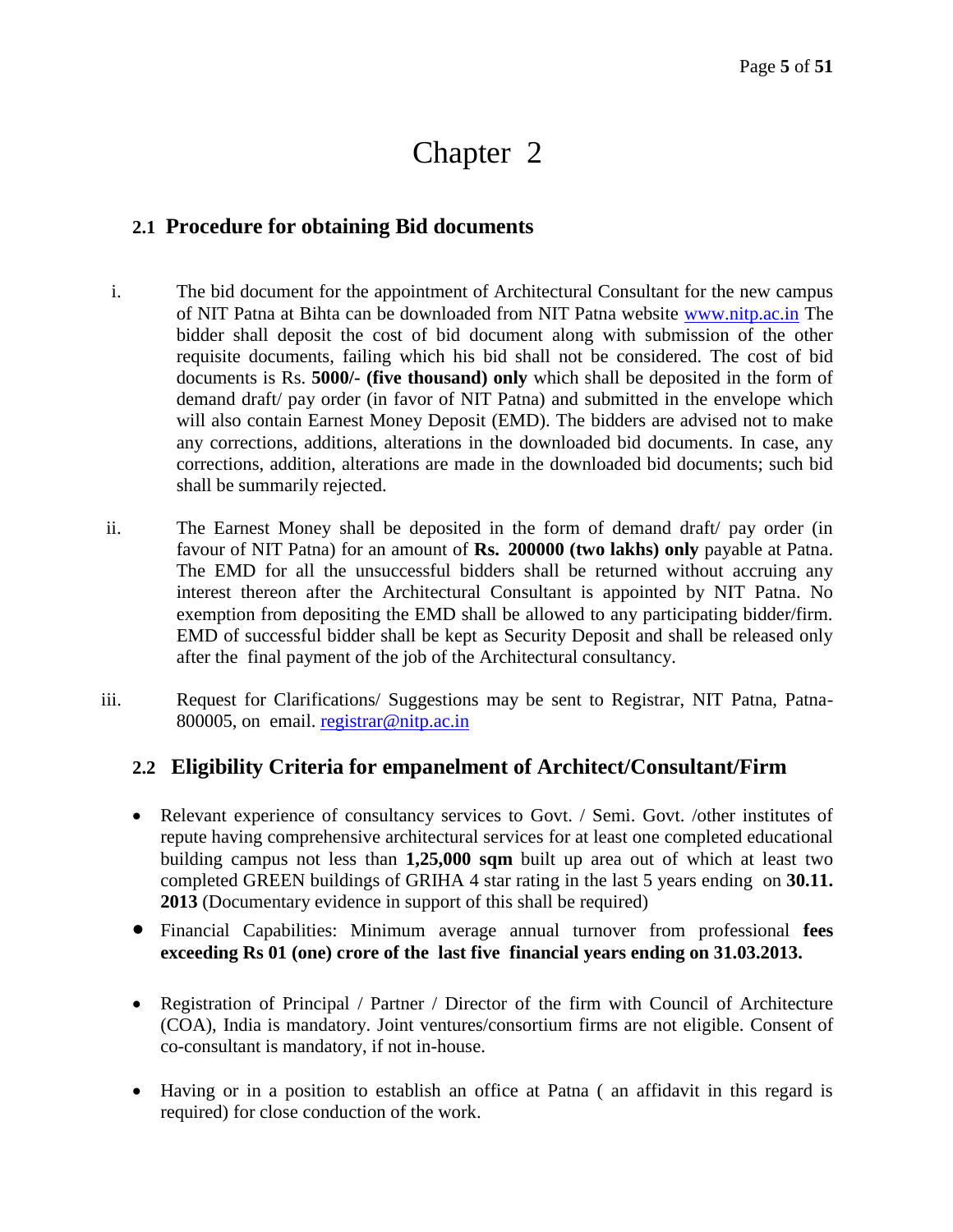# **2.3 Instructions for submission of Bid Documents**

The bids shall be invited in two Bid system ; Technical Bid and Financial Bid.

- 2.3.1 **Technical Bid :** It consists of following
- i. List of Experts/ Specialists with Architect such as Architects, Structural consultants, PHE consultant, Electrical consultant, Green building Consultants, Estimators etc.to be involved in the proposed project of new campus of NIT Patna at Bihta.
- ii. Attested copy of Registration certificate from Council of Architecture of Principal / Partner / Director and also of other architects in the firm (mandatory).
- iii. List of Experts with bio–data of key technical personnel and sub-consultant to be made available for the proposed project.
- iv. Details of firm, equipment, software, registration with tax authorities–Income Tax/Service Tax etc.
- v. Details of similar projects handled by Architectural Consultant (initiated or completed in the last 5 years ending on 31.08.2013) giving date of start, date of completion, cost of project and delay if any attributable to Architect. Photographs of work may also be given if available.
- vi. Photograph/ drawings/ details of qualifying projects
- vii. Performance certificate from client with detail of qualifying projects
- viii. List of similar projects in hand with Architect with description of projects, cost, time limit, targets etc.
- ix. Certified copies of Audited Balance Sheet & Income Tax Returns for the last 5 years ending FY-2012-13.
- x. Report explaining Architect's approach particularly to this project describing implementation strategies starting from conceptualization, phasing, development approach, time management etc.
- xi. Time schedule for complete development of total project in the form of BAR CHART.
- xii. The composition of the team to be deployed for this project with their qualification, experience profile, projects handled.
- xiii. An undertaking that team deployed for the execution of the project will not be changed without the prior consent of NIT Patna.
- xiv. Every bidder has to furnish an affidavit **on a Rs. 1000/- (Rupees one thousand only) Non-judicial stamp** that information furnished in their bid is true to best of their knowledge and the official/s engaged in this project has never been under any type of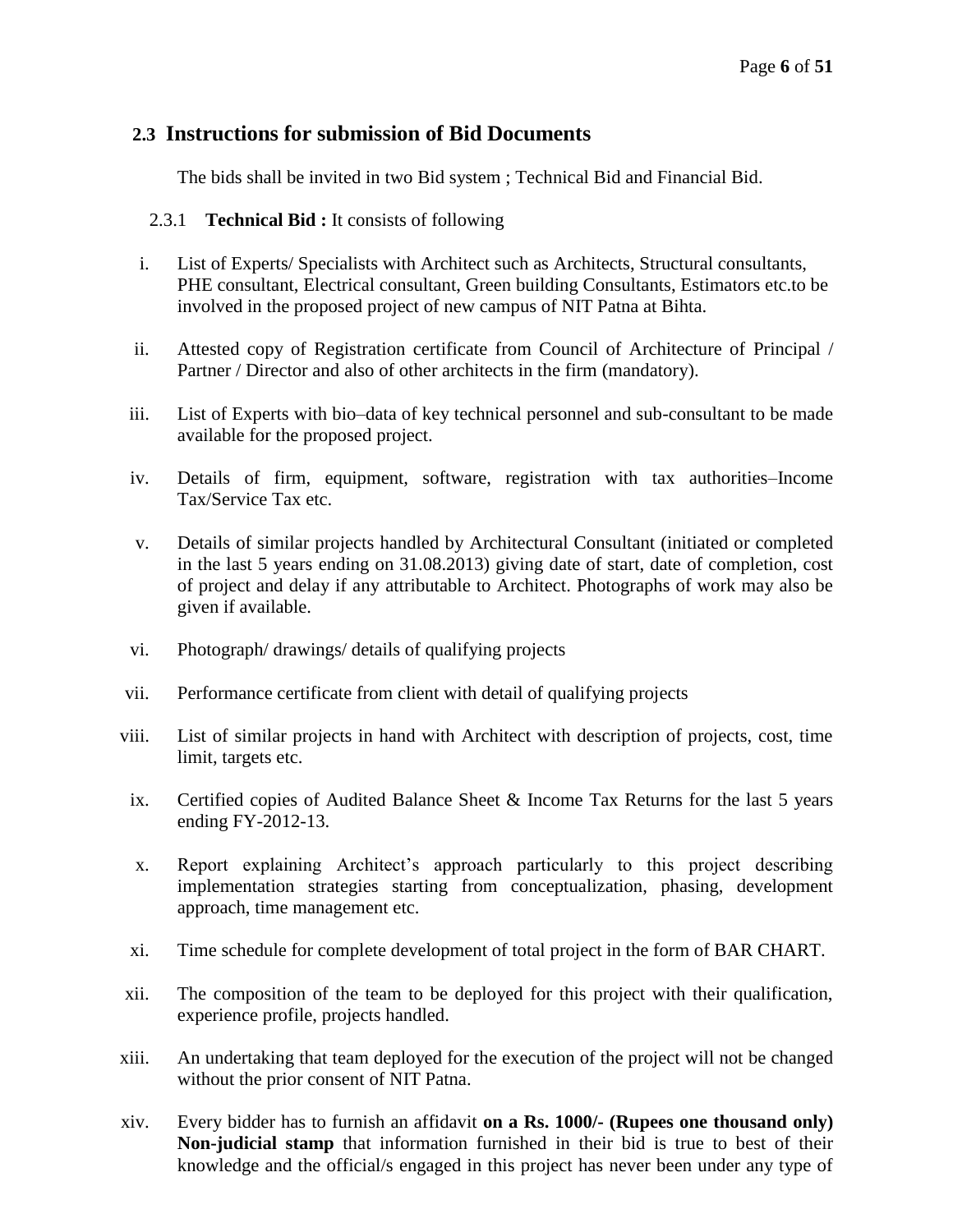disciplinary/ vigilance proceeding. They would also undertake that their firm/ organization has never been blacklisted by any authority. Any material change in the present position of the firm would be intimated to NIT Patna immediately.

#### **2.3.2 Financial Bid:**

All the participants will be required to quote their Architectural **fee as percentage of the Built up area cost and Lump-sum basis for preparing Master Plan** in Indian rupees. Finally the fee shall be payable on the Built-up area cost. The service tax as applicable on consultancy fee shall be separately paid by NIT Patna. It may be noted that Financial Bid of only those architectural consultants shall be opened who score over all 60% or more in their technical bid evaluation including presentation as evaluated by the Selection Committee, whose decision in this regard shall be final and binding.

"Built Up Cost" for the purpose of payment of Architects fee will consist of the expenditure incurred towards the Gross amount paid to the Contractor towards Construction of the works as per works Contract agreement(s).

#### **2.3.3 Instructions for submission of Technical & Financial bids:**

# i. **Envelope-1**:

It should contain two envelops; one small envelope containing DD towards cost of tender documents as well as EMD. The envelop should be written on top as **"Tender Cost + EMD".** The other envelop shall contain all material, documents as stated above like credential, turnover, reports, photographs, time schedule, management planning etc. in a sealed cover. The bid document along with its annexure downloaded from website [\(www.nitp.ac.in\)](http://www.nitp.ac.in/) shall be duly signed on each page by the bidder and should be enclosed along with. This envelope shall also contain duly filled in check-list as per the format given in **Annexure II** and duly filled self evaluation technical bid form as per **Annexure III** at the end of the document. The envelope should be written on top as **"Documents for Technical Bid"**. Both these envelops should be placed in a cover envelope which should be written on top **as "Envelop-1 : Technical Bid".** In case of no deposit of cost of tender document and EMD, the technical bid of the firm shall not be evaluate and the firm shall be kept out of consideration in further bid process.

#### ii. **Envelope-2:**

Financial bid as per the format enclosed in the Annexure-I should be packed in a separate envelope and sealed and written on top as **"Envelop-2 : Financial Bid"**. Financial bid of only those firm shall be opened who qualify in the technical bid and presentation evaluation.

#### iii. **Envelope-3**:

This will contain Envelope-1 and Envelope-2 and shall be sealed. This envelope should be super scribed with the name of the project, date & time of submission and sent by registered Post/speed post/ courier to reach Registrar, NIT Patna, Ashok Rajpath, Patna - 800005 within prescribe time of submission.

#### **2.4 Scope of submission**

- Appraisal of existing site Conditions and supporting infrastructure
- Campus Design and Development of Master Plan
- Zoning, Ground Coverage and FAR Calculations for all Buildings (Administrative,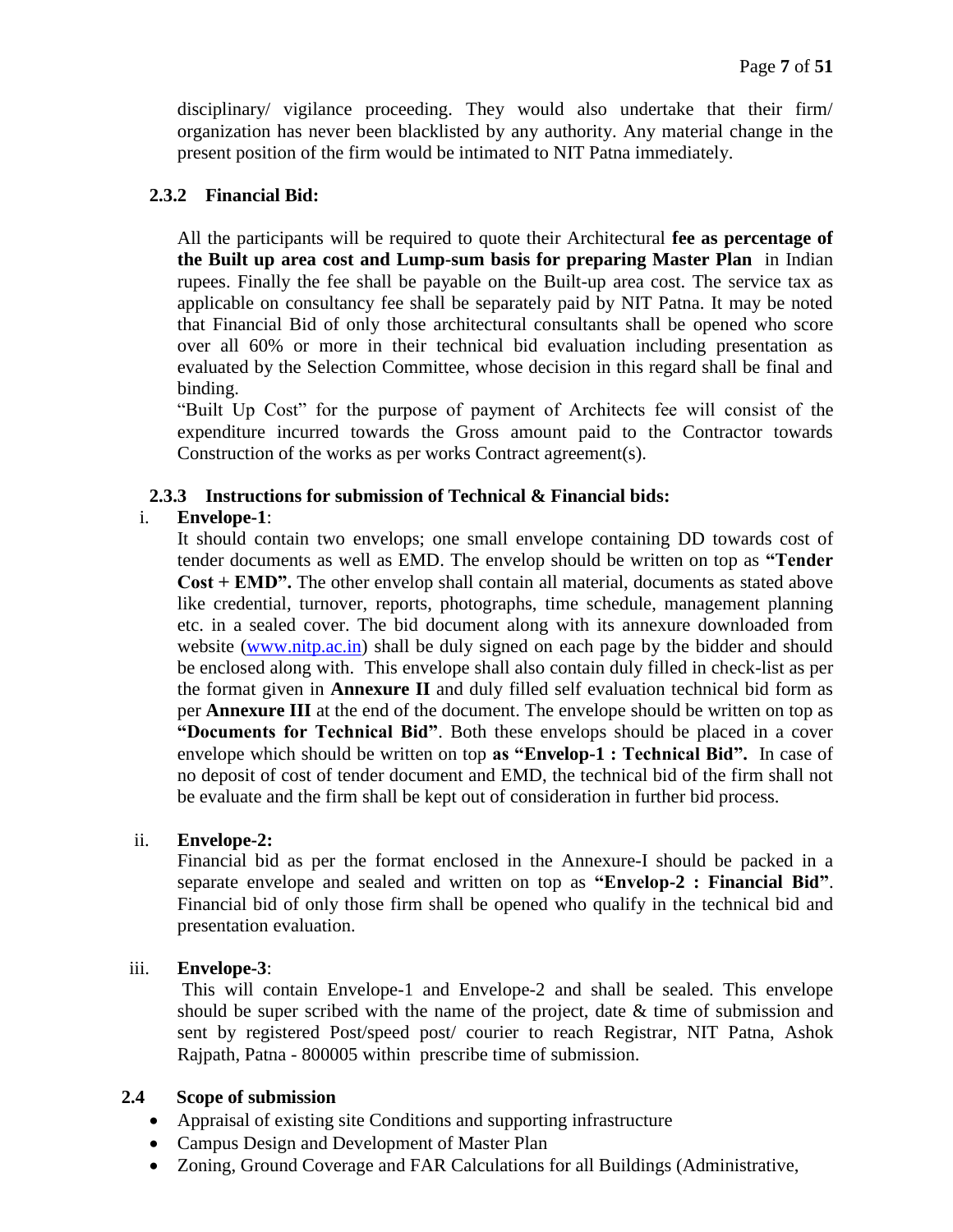Academic, Residential etc.), Faculties, Campus Services.

- Landscape & Horticulture Plate.
- Campus Development Controls and Guidelines.
- Sustainable Design Strategies.
- Public Space Development and Guidelines.
- Green Building Features.

# **2.5 Selection Process**

2.5.1 The Architect will be selected on the basis of QCBS **(Quality and Cost Based Selection)** as recommended by the selection Committee constituted by NIT Patna The evaluation will be done on the basis of the highest combined score obtained in **the technical bid evaluation** including **presentation** and the figures quoted in the **financial bid**

# **2.5.2 Presentation**

The detail design based data and salient features are available in  $1<sup>st</sup>$  Chapter-1. The other details of the project are available in the chapters to follow. The intending architectural consultant will cover at least the following aspects in their presentation.

- Concept Design of Master plan and Building & Services: The proposed structures should be in line with the environment and ecology of the area.
- Adopt renewable energy systems and Green building Concepts, plan for Gold or equivalent rating.
- Encompass minimum wastage, minimum external energy utilization, and minimum external water dependency by utilizing natural sources and recycling.
- Use environmentally friendly and locally available products and materials.
- Optimize operational and maintenance practices, requirement of minimum maintenance after construction.
- Plan Infrastructure and Services plan for transport systems, energy systems, intelligent building management and automation systems.
- Meet the best practices, standards, provisions as applicable to ecologically sustainable design, efficient use of energy and natural resources.
- Drawings and Documents to be submitted:
- A Report on A3 size not exceeding 10 pages on Campus Development Concept and Detailed Area Statement giving Ground Coverage, FAR and No. of Floors.
- Master plan and Schematic Services on Scale of 1:2000 supporting conceptual Diagrams can be on 1:5000 scales. All Drawing shall be scaled.
- Sectional profiles, Elevations and 3D Views to explain the Design Concept.
- Total No. of sheets shall not be more than **20** nos. to meet the requirements.
- 25 minutes for presentation and 5 minutes for discussion will be allowed.
- Hard copy of the presented drawings should be submitted in A0 size to the committee.
- **Important deliverables**: Master plan, plan of convention centre, at least one typical floor of (i) Residential building, (ii) Hostel building, (iii) Academic block, (iv) Admin Block.

The Selection Committee will evaluate the presentation on the above aspects. The Selection Committee may choose to visit the works already executed on the basis of the applicants to make their assessment, if so required.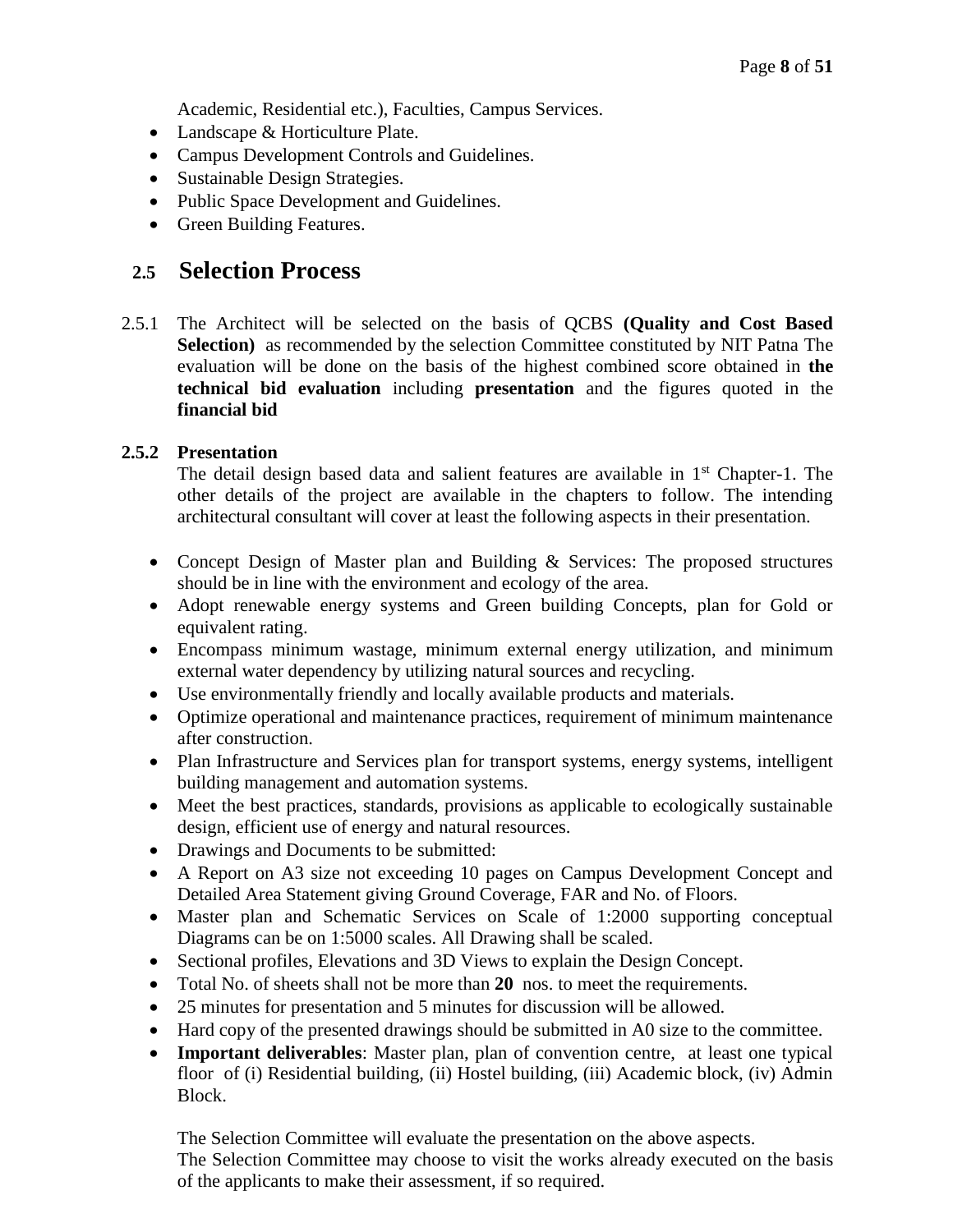# **2.5.3 Objective of Presentation**

The objective of the presentation is to know the capability of the architectural consultant in development of a Campus Master Plan, concept of innovative design of individual building befitting to contemporary era of globalization endowed with modern concepts which would be well planned, matching with the environment and ecology and incorporating green building concept planning for Gold or equivalent rating.

#### **2.5.4 Evaluation Process**

The Technical bid including presentation shall be evaluated as below for 100 marks:

| Sr.            | Subhead                                        | Max Marks | Remarks                           |
|----------------|------------------------------------------------|-----------|-----------------------------------|
| No.            |                                                |           |                                   |
| $\mathbf{1}$   | (i)<br>One<br>completed                        | 20        | (i) 60% marks minimum eligibility |
|                | educational campus not                         |           | criteria,                         |
|                | less than $1,25,000$ sqm                       |           |                                   |
|                | built up area out of which                     |           | (ii) 100% marks for twice the     |
|                | at least two completed                         |           | minimum eligibility criteria,     |
|                | GREEN buildings<br>of                          |           |                                   |
|                | GRIHA 4 star rating in                         |           | (iii) In between (i) & (ii)- on   |
|                | $last \quad 5$<br>years<br>as<br><sub>on</sub> |           | prorata basis                     |
|                | 31/11/2013. Certificate                        |           |                                   |
|                | shall be enclosed.                             |           | (iv) The above formula is also    |
|                | Experience<br>(ii)<br>of                       | 10        | applicable for item no. 4.        |
|                | designing<br>completed                         |           |                                   |
|                | Green<br>campus<br>(like)                      |           |                                   |
|                | systems etc.)                                  |           |                                   |
| 2              | Profit making for the last                     | 5         |                                   |
|                | 5 years (1 marks for each                      |           |                                   |
|                | year of profit making)                         |           |                                   |
| 3              | Average annual turnover                        |           |                                   |
|                | from<br>consultancy                            | 10        |                                   |
|                | services exceeding Rs. 1                       |           |                                   |
|                | (one) crore in last 5 years                    |           |                                   |
|                | ending on 31.03.2013.                          |           |                                   |
| $\overline{4}$ | List of Experts/ Specialist                    | 15        | Distribution of 15 marks is as    |
|                | with Architect such as                         |           | below:                            |
|                | Architects,<br>Structural                      |           | i) Architect $-4$                 |
|                | consultants,<br><b>PHE</b>                     |           | ii) Structural consultant $-2$    |
|                | consultant,<br>Electrical                      |           | iii) PHE consultant $-2$          |
|                | consultant,<br>Green                           |           | iv) Electrical consultant $-2$    |
|                | building<br>Consultants,                       |           | v) Green building consultant -    |
|                | Estimators,<br>Interior                        |           | $\overline{2}$                    |
|                | decorators etc.                                |           | vi) Estimator $-1$                |
|                |                                                |           | vii) Interior Designer $-1$       |
|                |                                                |           | Supporting staff -1<br>viii)      |

# **(A) Technical bid (60 marks):**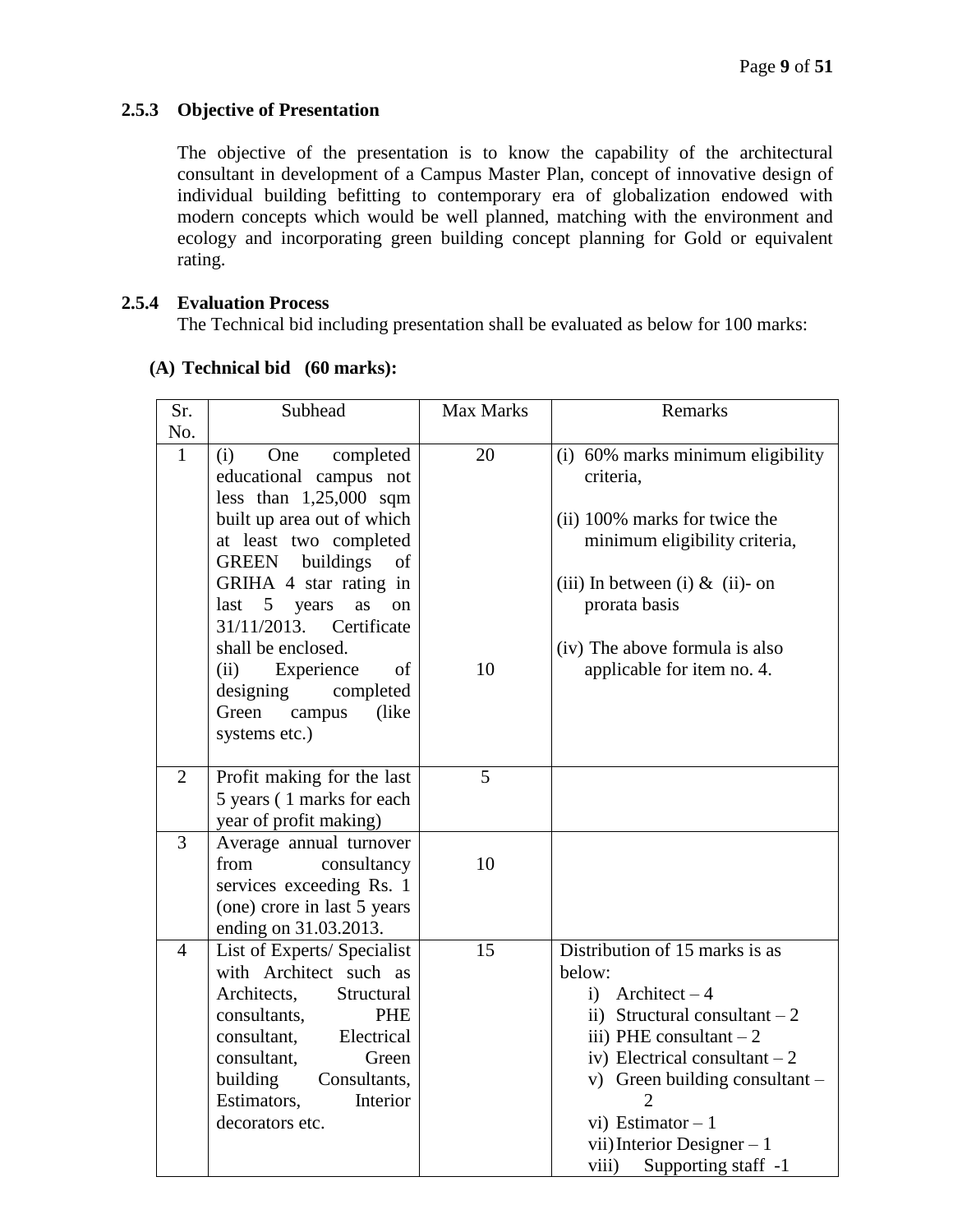#### **(B) Presentation (40 marks):**

| Presentation before        |     |  |
|----------------------------|-----|--|
| <b>Selection Committee</b> |     |  |
| Total $(A+B)$ (Ts)         | 100 |  |

**Note:** 

- **Pass marks in technical bid evaluation will be over all 60 % including presentation**.
- **The opening of Financial Bid of only those architectural consultants shall be considered who score 60% i.e. 60 marks or more in their technical bid evaluation (including presentation) (Ts) as evaluated by the Selection Committee, whose decision in this regard shall be final and binding.**
- **(C) Financial bid:** Before opening of financial bids of those successful bidders in the technical evaluation, their marks obtained shall be made public before them or their authorized representatives.

#### **Financial bid shall be given scoring as below:**

The bidder who has quoted the lowest price will be assigned a score of 100 in the financial bid. The other bidders will be allotted score relative to the score of bidder with the lowest quote as below:

 $F_S = 100 * F_1/F$ 

Where:

 $F<sub>S</sub>$  = The financial score of the Financial Proposal being evaluated

- $F_1$  = The price of lowest priced Financial Proposal
- $F =$ The quoted price of Financial Proposal under consideration

# **(D) Combined evaluation**

The score of technical proposal including presentation would be given 70% weightage, and the financial proposal would be given 30% weightage. The weighted combined score of the Technical bid including presentation (Ts), and Financial proposals (Fs) shall be used to rank the bidders on the basis of formula given as below:

# **Combined Score = 80 % \* Ts+ 20 % \* Fs**

The first ranked i.e. the highest scoring bidder is eligible for appointment of the Architectural Consultant for the proposed new campus of NIT Patna at Bihta .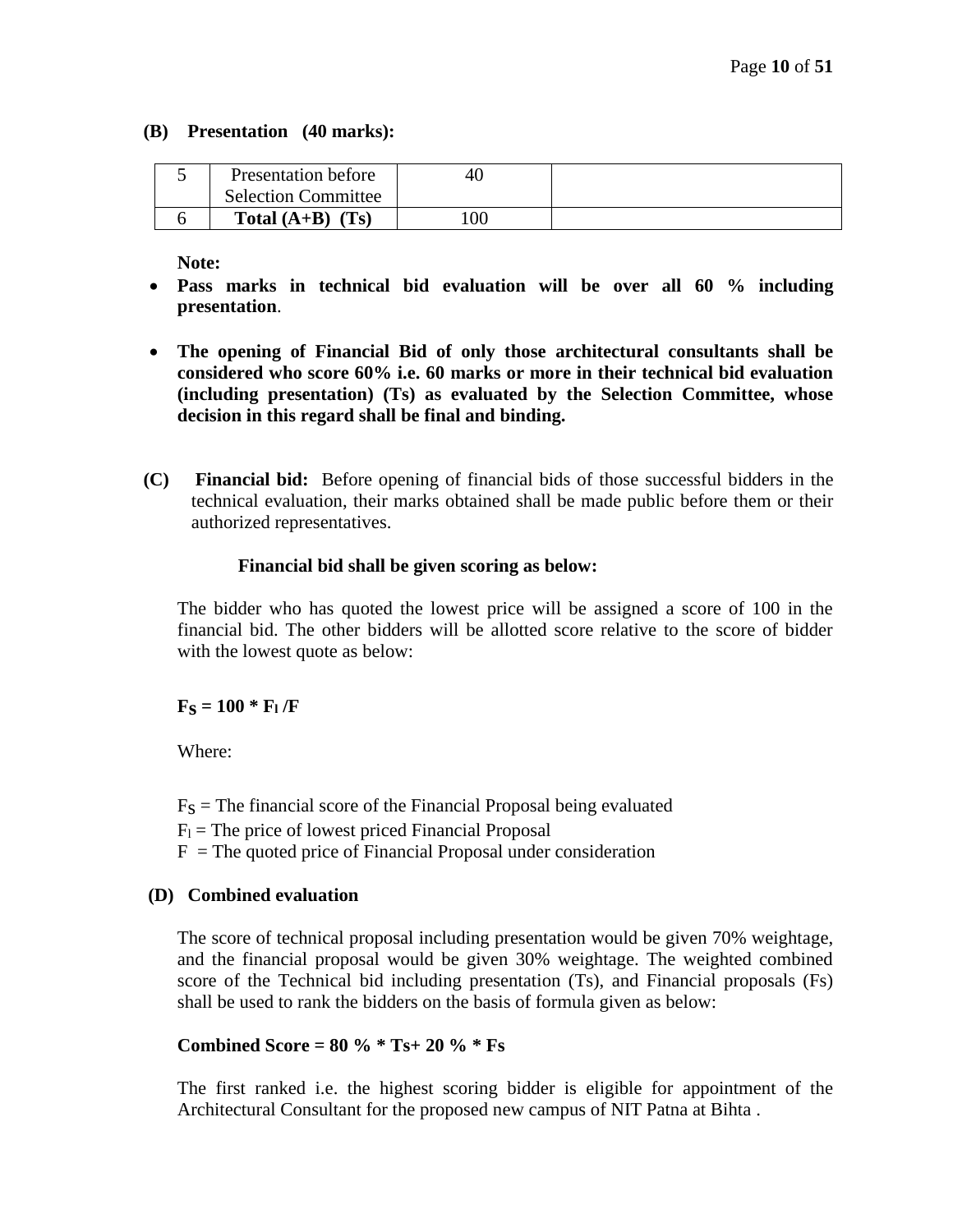# **2.6 Important Points**

# **(A) Disqualification**

The Selection Committee may disqualify bids on account of, but not limited to, the following reasons:

- If received after the last date and time.
- If the bidder disregards any of the terms & conditions of the bid and/or leaves any ambiguity in calculation of the consultancy fee.
- If the participants attempts to influence any member of the selection committee.
- Receipt of Conditional bids.

The decision of the Selection Committee in the matter of disqualification shall be final and binding and no further correspondence shall be entertained from the disqualified bidders thereafter.

# **(B) Termination of the bid**

- Against all expectation entertained by NIT Patna, if none of the participating firms could be declared by the Selection committee as the winner of the bid, the bidding will be regarded as terminated.
- NITP reserves right to accept or reject any/ all bidders without assigning any reason (s) thereof.

# **(C) Award of work**

The work of Architectural Consultancy services will be awarded as per recommendation of the Selection Committee on the basis of evaluation criteria mention earlier.

# **(D) Settlement of Disputes**

The decision of the Selection Committee shall be final & binding on participating firms. In the event of any dispute related to the judging procedure or the recommendation of the Selection Committee the settlement will be done by sole arbitration of the Director, NIT Patna or by any arbitrator appointed on his behalf without recourse to the legal authorities.

# **(E) Time Schedule**

- i. Pre-bid meeting held in the Conference Hall (CWRS) of existing NIT Patna campus at 3 PM on **12.12.2013.**
- ii. Last date & Time of Submission of Technical & Financial Bid on **15.01.2014** (up to 5 PM)
- iii. Date of publication of list of bidders, eligible for presentation, on institute website : **20.01.2014**
- iv. Date of presentation by the participating eligible bidders at 11 AM on **08.2.2014 and 09.2.2014**.
- v. Date of publication of technical score by the Architect/Firm/Consultant at 3 PM **09.02.2014**
- vi. Date of opening of Financial Bid at 4 PM on **09.02.2014**.
- vii. Date of award of work order to the selected Architect **by end of February 2014**.

Changes, if any, to the above dates will be notified on the website.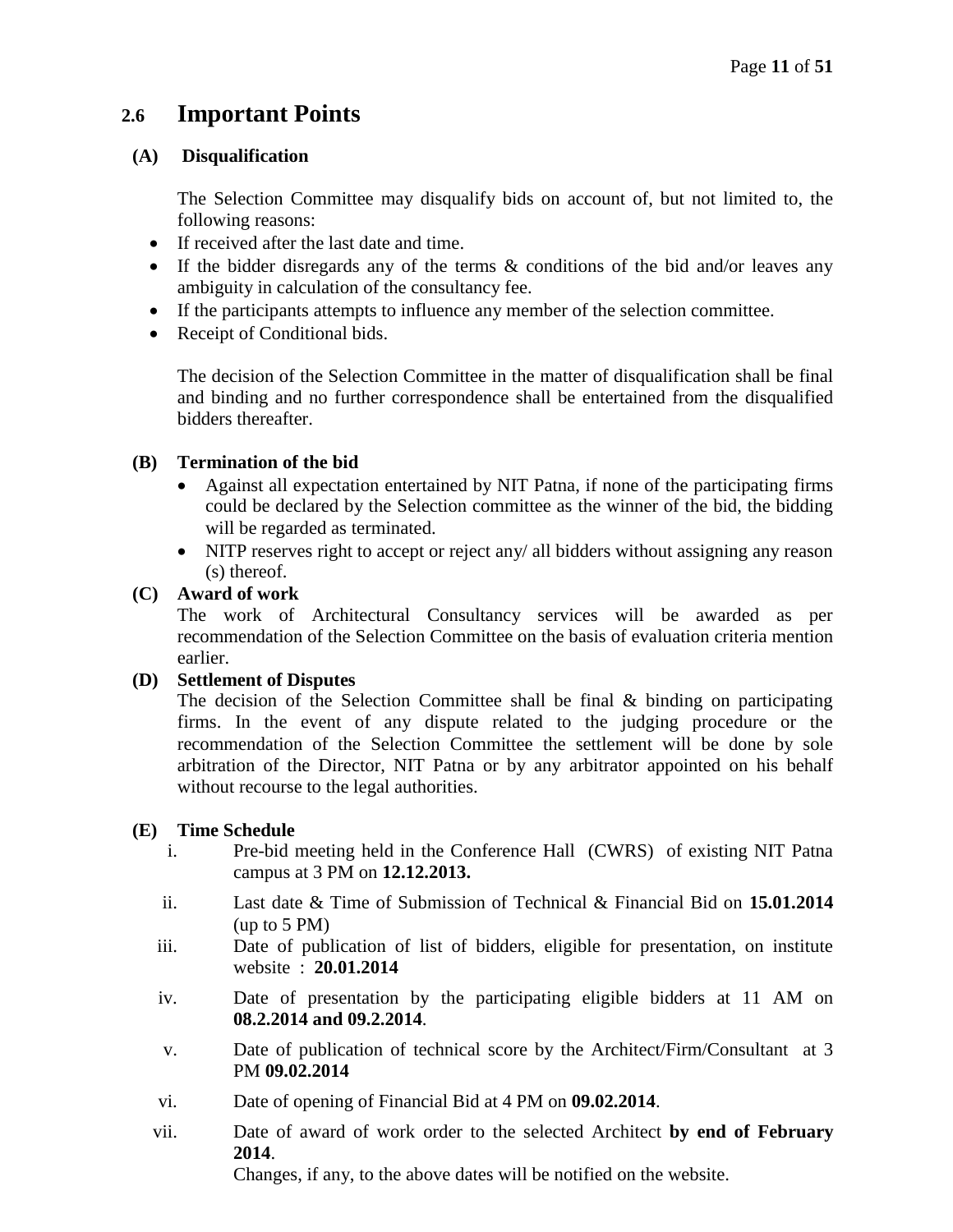#### **(F) Additional Information:**

The Director, NIT Patna shall have the right vested to him for the following :

- i) Postpone and/ or extend the date of receipt of or to withdraw the bidding notice without assigning any reason thereof. In such an event, consulting firms shall not be entitled to any compensation in any form, whatsoever.
- ii) Cancel the bidding process and reject all or any of the proposals and will not be bound to accept lowest or any proposal or to give any reasons for the decision in the consultation with the Selection Committee.

In case, the last date for submission  $\&$  opening of tenders is declared as a public holiday, the next official working day shall be deemed as last date of submission and opening of proposals without any change in time indicated. No separate notice to this effect shall be issued.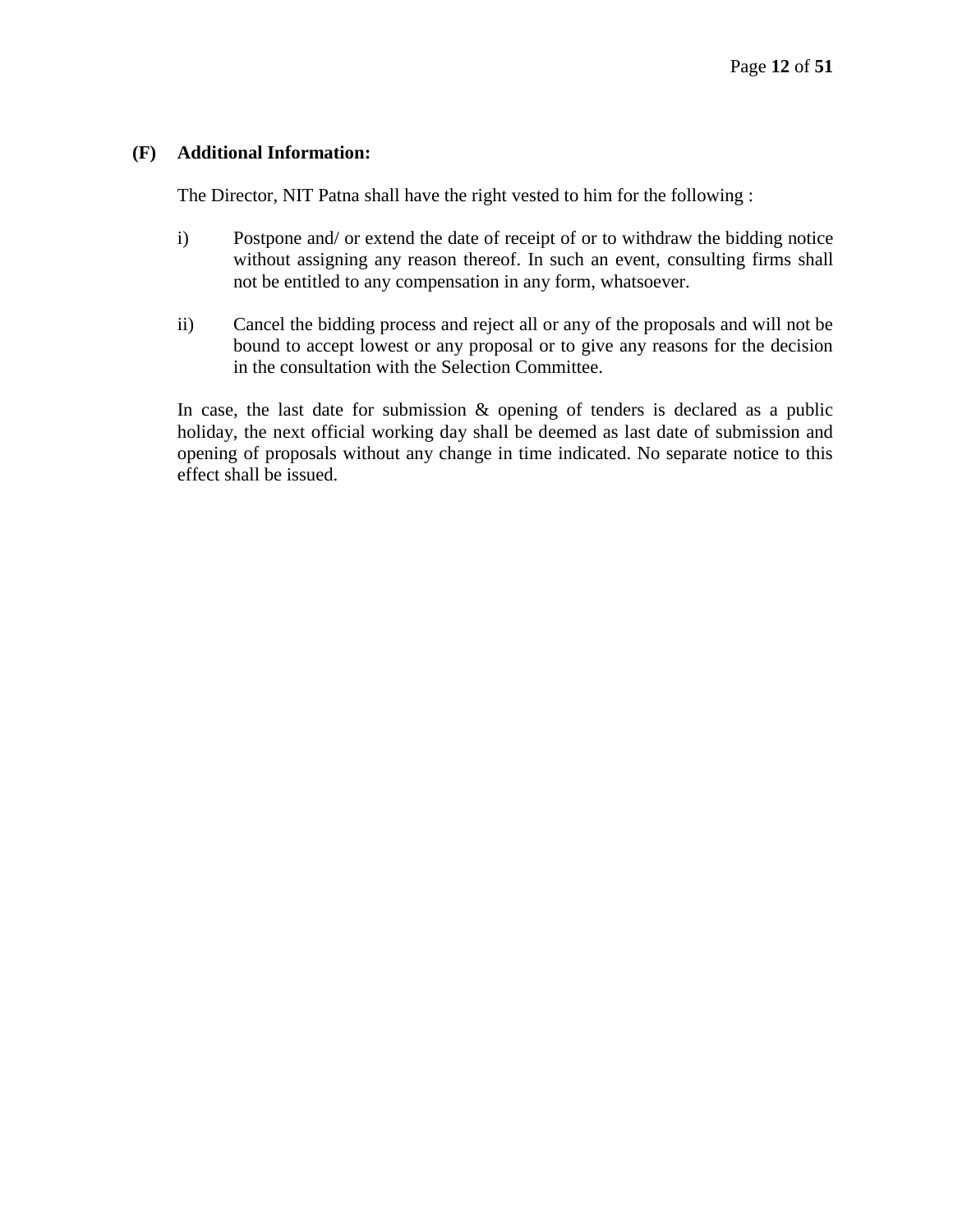# CHAPTER 3

#### **Scope of works of Architectural Services**

The detailed scope of works for Architect/ Firm/ Consultant shall comprise of preparation of Master plan and include the following for all the buildings/ Structures/ External & Internal Services/ Systems for the complete project on **Green building Concept** but not limited to.

#### **3.1 Architectural, Civil, Sanitary and Structural Work**.

- i) Ascertain Institute requirements and examine site constraints & potential for individual buildings, external and internal systems/ services and prepare brief for Engineer/Engineer in-charges review/ recommendation and Institute approval including conceptual/ control designs/ drawing/ documents and incorporate required changes, if any.
- ii) Study of project requirements and control drawings and preparation of design philosophy, basis & criteria for individual buildings, structures, external and internal services & systems for review/ recommendations and approval from Institute.
- iii) Carrying out Soil Investigation, Study and interpretation of soil investigation report and finalize input data for structural and foundation design for individual buildings/ structures/ equipment etc.
- iv) Preparation of detailed architectural working drawing including but not limited to, dimensioned plans, elevations, internal layout, sections, details etc for individual buildings/ structures.
- v) Preparation of door/ window schedules, fitting schedules, finishing schedules, colour schemes, flooring patterns, reflected ceiling plans, ironmongery, joinery, installation details etc. for individual buildings/ structures/ equipment/ internal services etc.
- vi) Furnish necessary architectural norms, calculations etc to corroborate architectural detailing work.
- vii) Preparation of architectural and construction details such as fixing details, installation details, joinery, inserts, cut-outs, pockets, standard details and other construction details as required by site Engineers for successful completion of the project.
- viii) Study of input data and preparation of design calculations, schematic drawing and construction drawings for all external services, individual buildings pertaining to internal services such as:
	- a) External & Internal rain water System.
	- b) External & Internal Sewerage Piping System.
	- c) External & Internal Waste Water Piping system.
	- d) External & Internal rain water system
	- e) Connection of Internal Services Systems with external services network
	- f) Furniture for Institute buildings, class rooms, library, laboratories, Auditorium, Hostels & other buildings.
	- g) Internal and External Electrification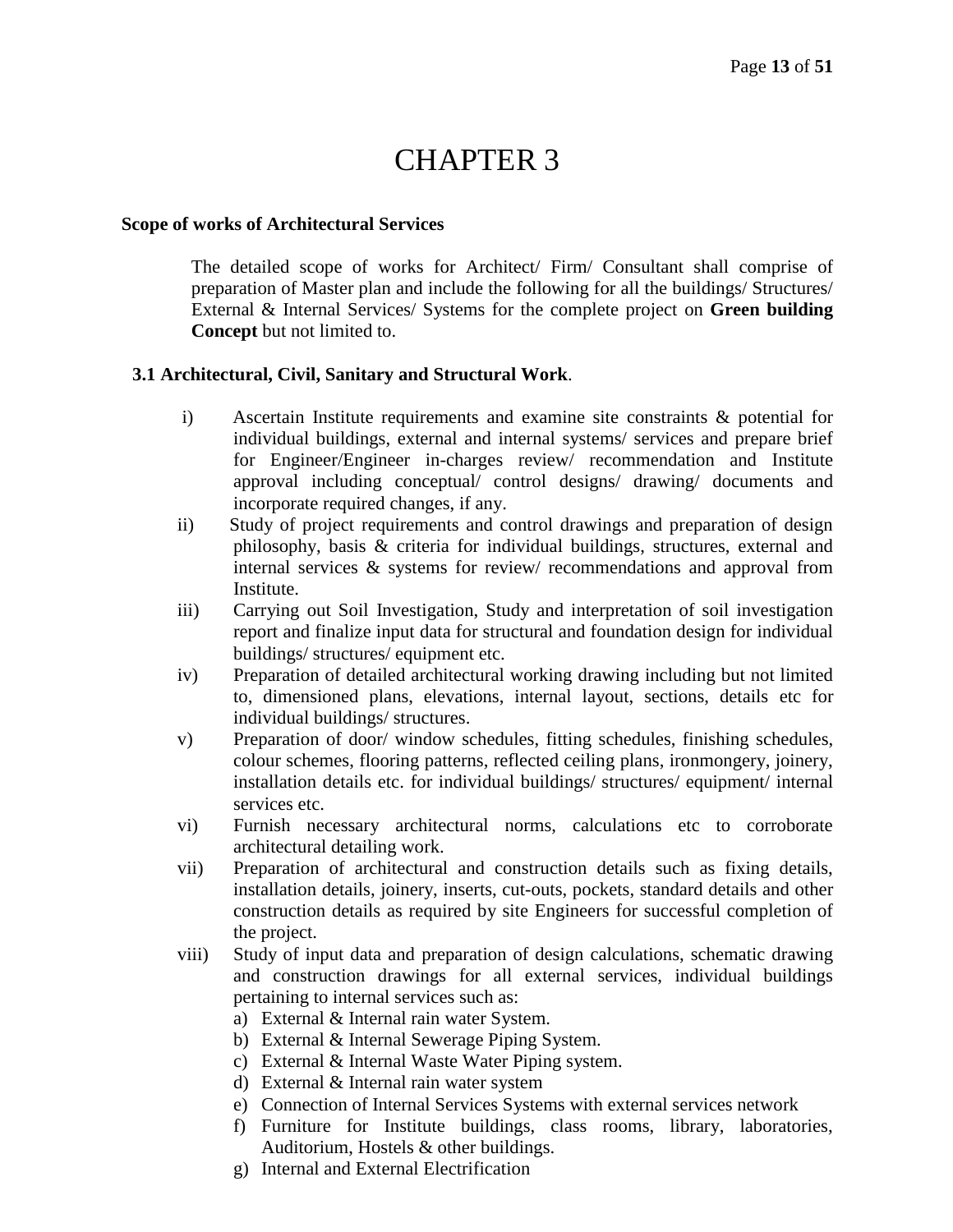- h) Communication System
- ix) The detailed working drawings to include flow/ schematic diagrams, plans, elevations, sections, blow-ups etc. for individual services complete with material take off.
- x) Designate a qualified Structural Engineer, who shall be wholly and singly responsible for structural soundness and safety of the buildings/ structures design under its scope.
- xi) Preparation of detailed structural analysis & structural design calculations (including seismic design as applicable) based on design output, preparation of detailed structural drawings.
- xii) Collection of input data from Institute/ Manufacturers/ vendors and design structural foundations (including dynamic analysis as applicable) for individual plant & equipment to be installed. The structural designs to cater for specialized requirements pertaining to special equipment.
- xiii) Preparation of bar bending schedules and/ or detailed reinforcement drawing sufficient to enable the contractor to procure the steel from the market and cutting/ bending and placing of the reinforcement.
- xiv) Preparation of fabrication/ construction/ shop drawings including material take of etc. complete.
- xv) Detailed design, considering load data, Noise and Vibrations of equipment, drawings, cost estimates and specifications to cover all civil works associated with installation of all mechanical/ electrical equipment, services and systems.
- xvi) Preparation of detailed specifications and data sheets for martials, work items, systems and services etc.
- xvii) Preparation of detailed quantity estimates supported by detailed measurement sheets/ material take off sheets based on detailed drawings.
- xviii) Preparation and submission of detailed cost estimates for buildings, structures, services & systems based on latest CPWD schedule of Rates with necessary indices and correcting slips, if any, applied thereupon. Preparation of rate analysis for those items, which are not available in CPWD-SOR, based on market rate quotations with rate analysis. Any deviation in quantity of items also required to be supported by rate analysis. Also preparation of abstract of quantities building wise or package wise, as required.
- xix) Preparation of detailed "Bill of quantities" for tender proposes for individual buildings/structures/ campus viz. Road, Water Supply & Sanitation System, Internal and External Electrification and other relevant common services and a consolidated statement thereof.
- xx) Preparation of list of recommended makes/ manufacturers for recommendations & approval of NIT Patna.
- xxi) Preparation of "As-built" drawings (on the basis of actual construction at site) including services and structures.

# **3.2 ELECTRICAL WORKS**

Load estimation and optimization, design of system/ equipment, selection, description, preparation of technical specifications, supporting calculations, BOQ, drawings, SLD, schematics, blank data sheets of recommended vendors list, rate analysis (with back up offers), cost estimates, obtaining clearances and certificates from statutory authorities wherever required for the following works: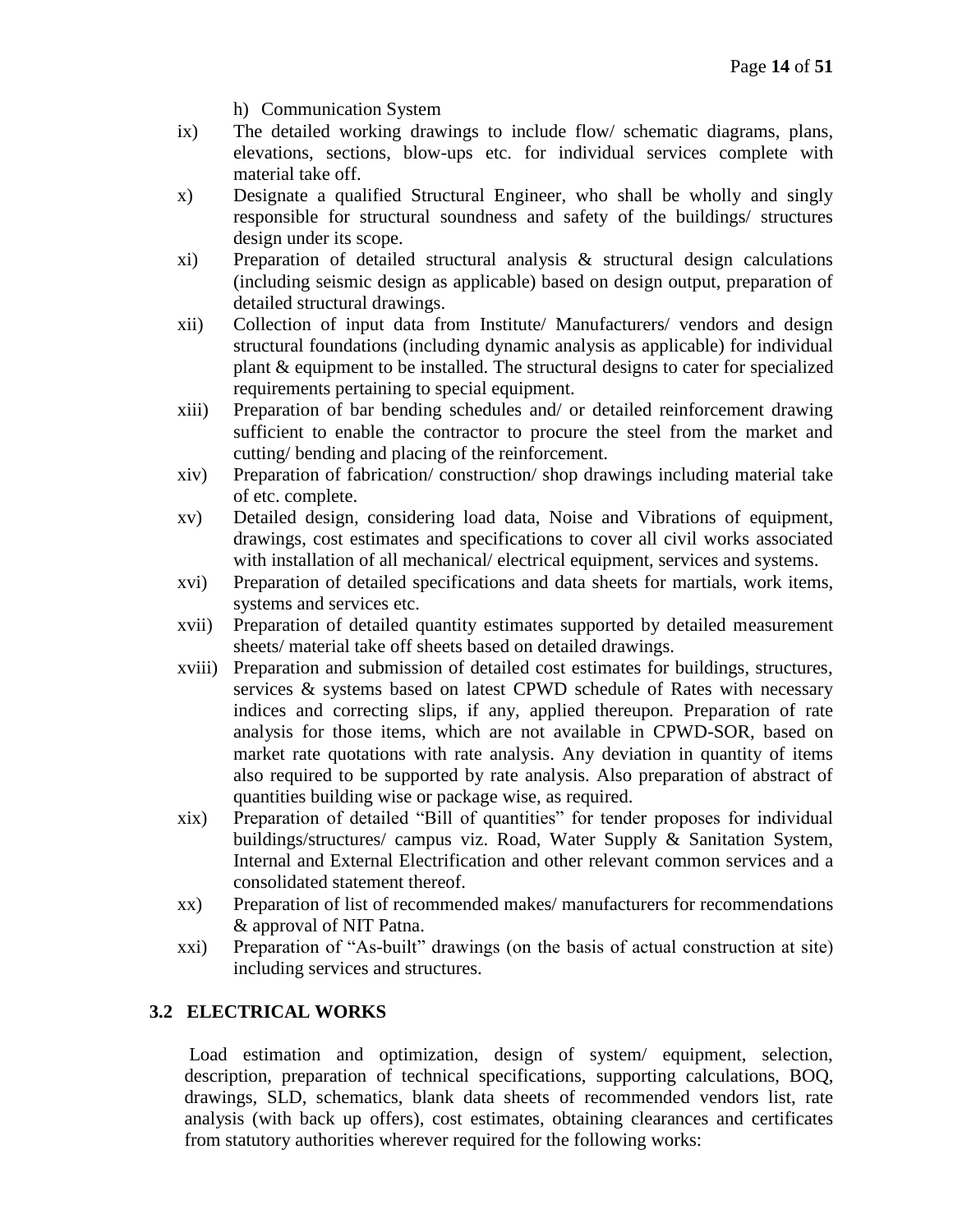#### **i) Internal Electrification Works For Institutional Buildings**

The major items shall include:

Lighting calculations for different buildings, Lighting & telephone layout drawings, conduit layout drawings, Mounting details of lighting fixtures and other fittings, Load calculations for internal electrification, DB/ SDB details of different circuits for lighting fixtures, fans, exhaust fans, sockets etc., earthing and lightning protection system calculations & drawings, cable sizing details, cable schedule. Details of protection switch gear, calculation of breaking capacity of upstream tripping, assessment of requirement of residual current circuit breaker and other special requirement of switch gear for scientific equipment along with specific requirement of zero halogen fire retardant and flame proof cables and switchgear in Laboratory.

# **ii) External Electrification**

The major items shall include

- (a) Design of electrical distribution system and recommendation of capacity of electrical substation and centralized generating station for the entire campus**.**
- (b) Layout of cable, feeder pillars, street lighting system etc.

#### **iii) Audio-Visual System And Sound Reinforcement System For Institutional Buildings**

The major items shall include:

Conference room projection system, microphone, amplifier, speakers DVD Player, acoustics, cables, conduits, cable trays and floor-wise layout drawings and system layout drawings.

# **iv) Internal Communication System For Institutional Buildings**

Detailing of internal communication system. Design and distribution drawing of PABX Line.

#### **v) Access Control System (Pc Based) For Multi Level Access For Institutional Buildings**

The major items shall include:

Card reader and biometric device, system and application software, cables, conduits and floor-wise layout drawings and system layout drawing.

# **vi) Local Area Networking For Institutional Buildings**

The major items shall include:

Topology of networking, local area networking (Structured cabling), cables, conduits, raceways, sockets and layout drawings floor wise.

# **vi) Fire Alarm system**

The major items shall include:

Design of fire alarm system for all individual buildings as well as entire campus as per NBC norms.

# **3.3 MECHANICAL WORKS**

Design and preparation of system/equipment description, Technical specifications, BOQ, GA & Layout drawings, data sheets and calculation ensuring compliance with the latest codes/ standards as applicable, detailed cost estimates, rate analysis with back-up quotations, obtaining clearances from statutory authorities, wherever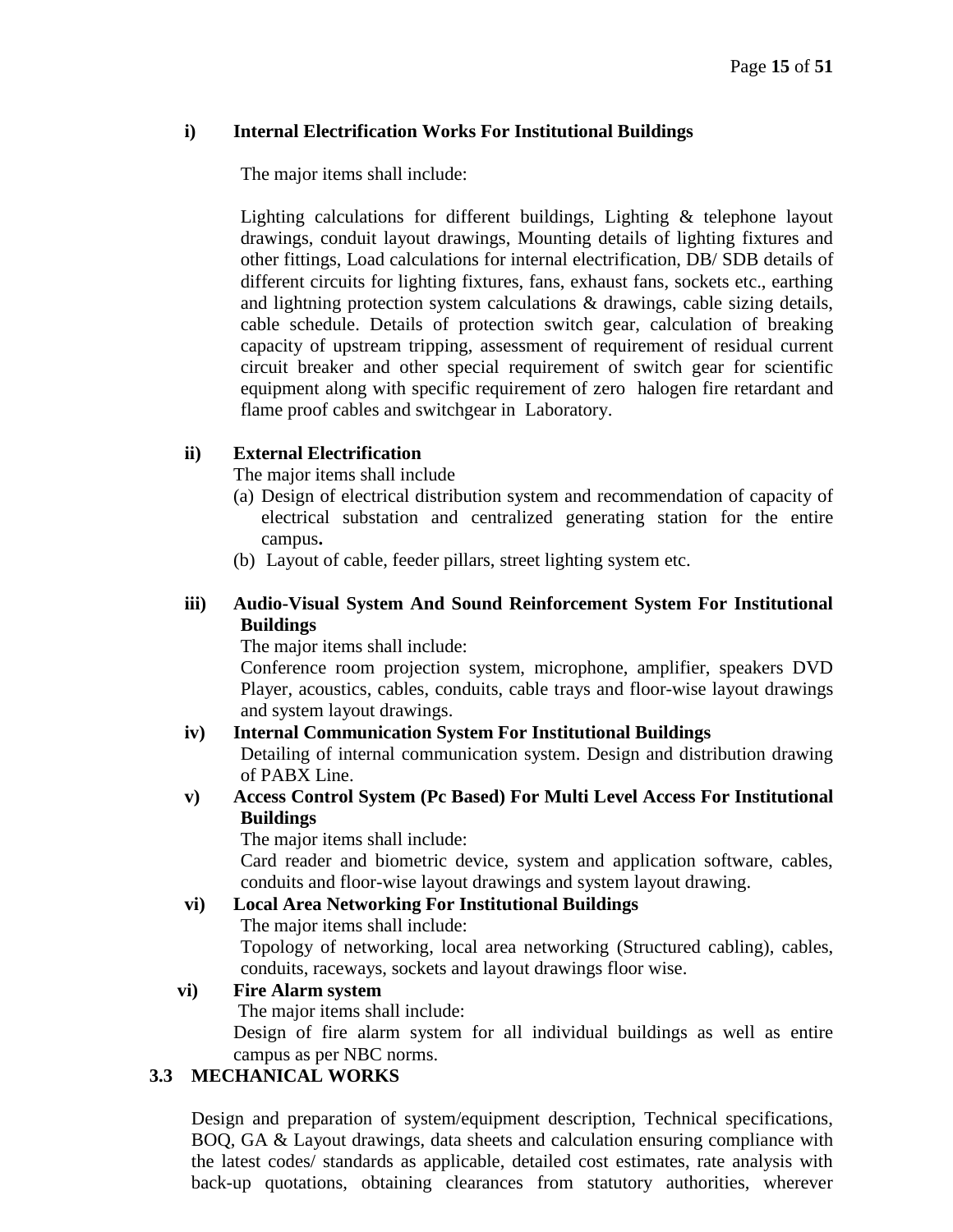applicable, any other information required to be included to complete the specification for the following works

- **i) Lifts**
	- a) Preparation of Technical specification considering the relevant code/ standard with capacity calculations, technical particulars with material of construction of various items.
	- b) Preparation of layout drawings indicating the location of lifts, shaft, pit, machine room & floor levels.
	- c) Preparation of bill of quantities.
	- d) Preparation of blank data sheet to be field by vendors.
	- e) Traffic Analysis.
	- f) Preparation of specification of panels & other electrical equipment.

#### **ii) Air-conditioning Systems**

- a) It will be for various labs, Auditorium, Administration Building, Lecture Theatre, lab & Engineering Services Building, Library, other areas as required by NIT. There are certain areas where require special Air conditioning.
- b) Preparation of technical specifications of the system with capacity calculation along with basis for calculations.
- c) Preparation of technical particulars of each component of the system indicating their material of construction.
- d) Heat load calculation for summer and winter.
- e) Layout of each building showing the location of each components of the system.
- f) Ducting layout and plant room layout, AHU & ducting size calculations.
- g) Preparation of SLD, scheme GA drawing for the electrical panel, control desk and specification of electrical equipment.
- h) Blank data sheets of components, system to be filled by vendors.
- i) Any other Buildings/ services as directed by engineer in-charge/ NIT Patna.

# **iii) Fire Fighting System:**

The major items shall include

Design of fire fighting system for all individual buildings as well as entire campus. Provision of sprinkler points as per NBC norms.

#### **3.4 External Services**

The overall scope of work covers including the following:-

- a) Site evaluation, analysis of architectural character, social issues & heritage.
- b) Feasibility study.
- c) Preliminary proposal for development and their impact on immediate environs.
- d) Volumetric study and urban form recommendations including pedestrian/ vehicular movement and parking.
- e) Architectural control guidelines and their approval from the statutory bodies.
- f) Concept design of services and their inner connectivity, preliminary & detailed drawings, designs, specifications, detailed estimates, working drawings, and periodic supervision for ensuring smooth progress of work for scope of work.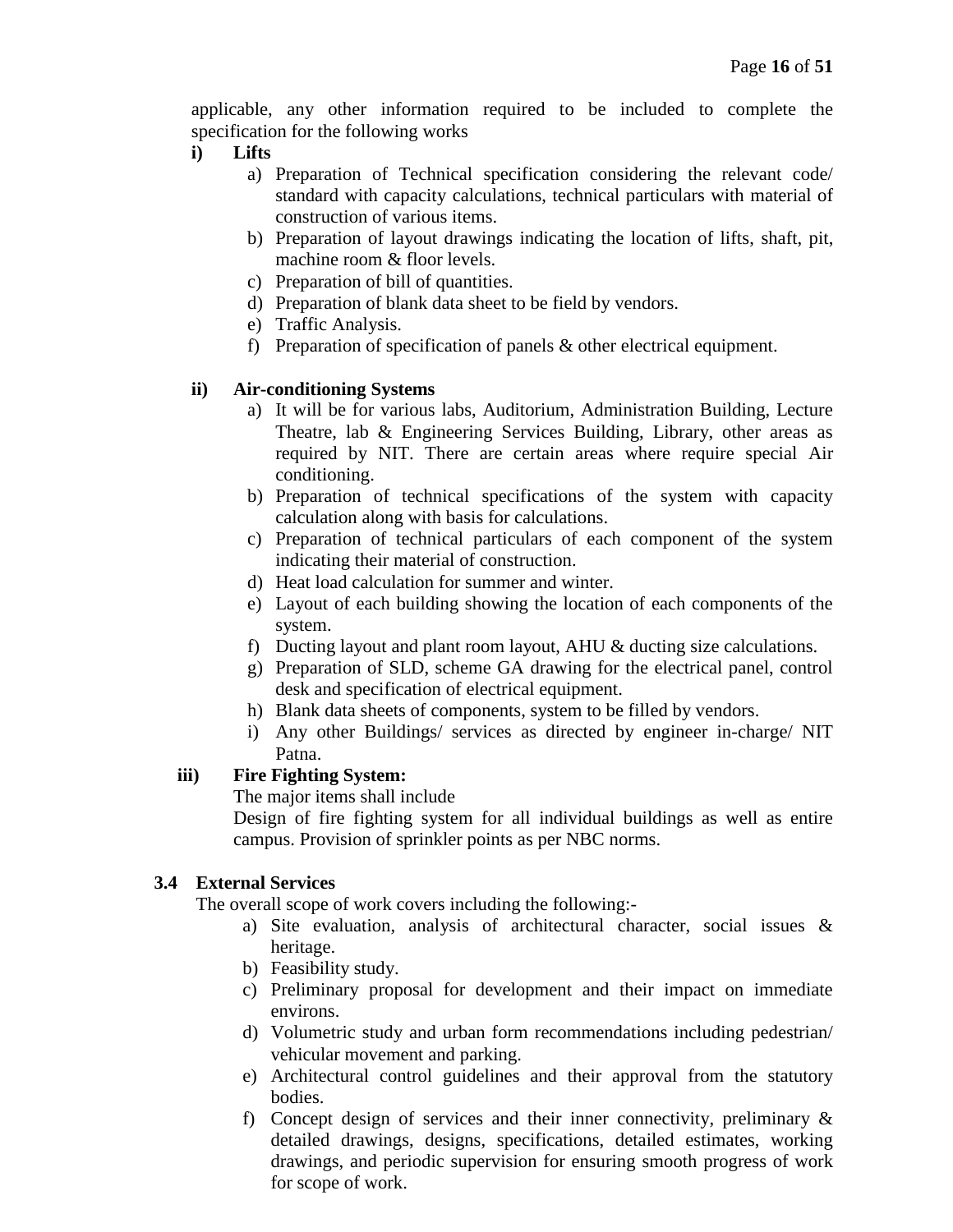- g) Landscape architecture, site planning, suitability & appraisal, landform including preparation of detailed design & drawings of landscaping elements, open space design, plant structure, illumination design, street furniture and graphic design and signage's.
- h) Conceptual & detailed design, specifications, estimates of nonconventional use of energy (wherever applicable).
- i) Conceptual & detailed design, specifications, estimates of rain water harvesting of the entire site along with its approval from the concerned bodies (if any).
- j) Recycling of waste water, its appraisal, suitability study  $\&$  preparation of detailed design/ schemes along with specifications & estimates.
- k) Preparation of detailed design schemes along with estimates, specifications, implementation methodology and facilitating NIT for getting concerned approvals (if any) for garbage disposal  $\&$  solid waste management.

# **l) Preliminary Concept Design Stage:**

- i) Study of existing land use in and around the project area.
- ii) Study of contextual issues, socio-cultural aspects, landscape features and built form etc.
- iii) Study of existing infrastructure, accessibility, circulation pattern and parking.
- iv) Preparation report on site evaluation and analysis with basic approach to circulation, activity distribution and interconnectivity and external linkages including rough estimate of the project cost based on allowable FAR.
- v) Furnish report on measures required to be taken to mitigate the adverse impact, if any, of the proposed development on its immediate environs. Obtaining environmental clearance certificate from concerned statutory authorities.

# **m) Preliminary planning Stage:**

- i) Preparation of concept design of the area showing circulation pattern, zoning of various land uses, and relevant details, development strategy.
- ii) Assessment of utility services and their inter-connectivity.
- iii) Preparation of three-dimensional form in relation to open spaces, modal showing the proposal and surrounding areas.
- iv) Submission of model and conceptual design to the NIT/ Statutory bodies for approval & ensure compliance with codes, standards and legislation, as applicable and carry out Necessary changes as may be required.
- v) Obtaining approval from the municipal & other local authority for the master plan & building plans.
- vi) Obtaining necessary approvals from forest department and other local/ statutory authorities required for execution of project.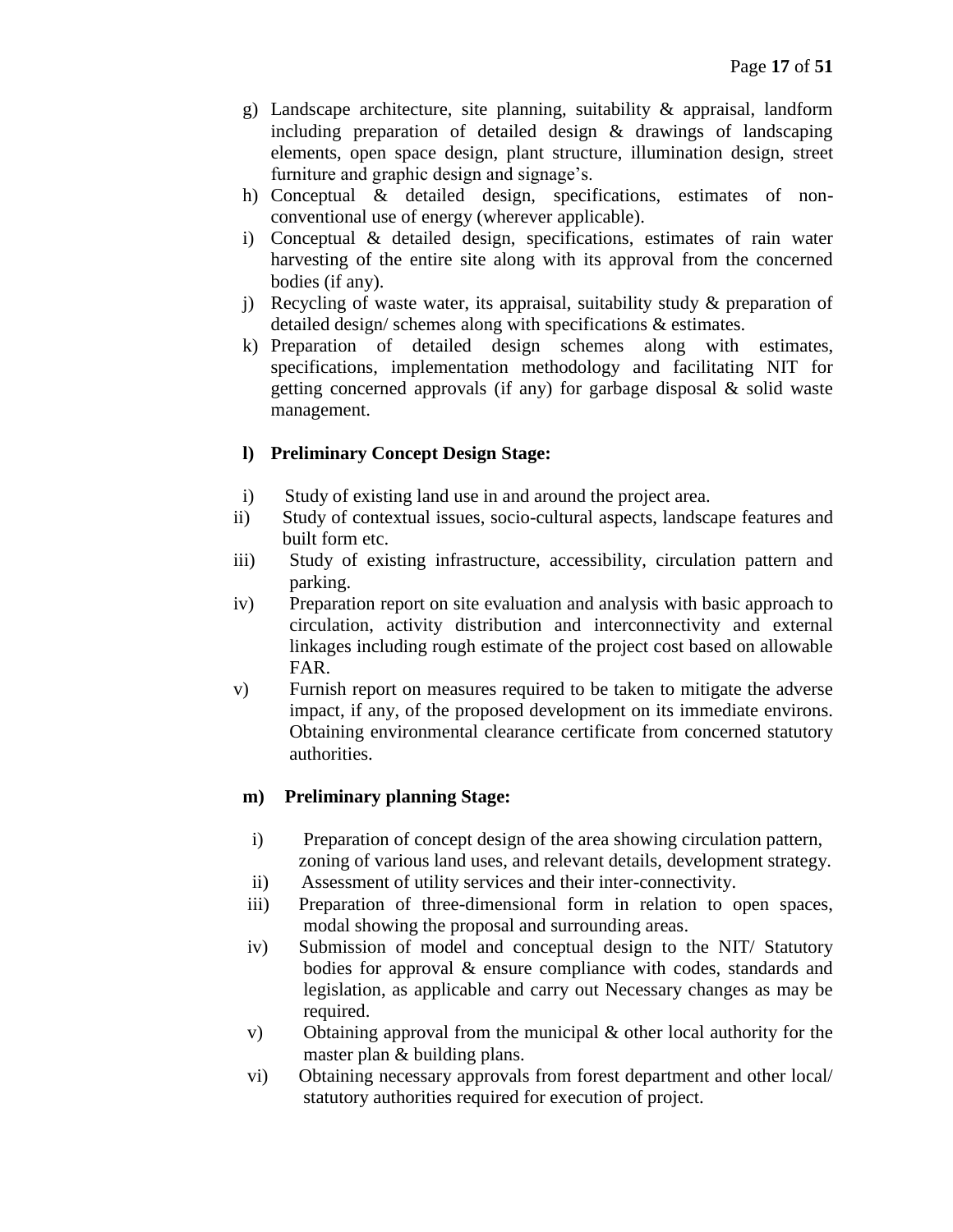# **n) Details Design Stage:**

- i) Preparation of drawings showing the common facilities for circulation, parking, open spaces and external architectural form.
- ii) Preparation of drawings showing architectural controls, features, specifications and obtaining statutory approvals. These shall include all floor plans, sections and elevations for all

buildings to sufficiently explain the urban design.

iii) Assessment of impact of development plan and its immediate environs.

It shall further be supplemented by large scale details and models of the proposed architectural vocabulary along with information on selection of materials and construction techniques.

iv) The architect shall prepare schematic network of all services and its interconnectivity including water supply, drainage, sewerage, electrical, communication, fire detection and firefighting, garbage disposal, rain water harvesting, recycling of waste water, irrigation system, use of solar energy and other services as may be indicated by NIT. The architect shall also prepare an integrated layout plan of NIT campus showing all the services. The architect shall also obtain approval of schemes of all services from the concerned local statutory authorities.

The architect shall provide necessary preliminary design calculation and designs, reports, etc. for the above referred services as may be required for obtaining NIT/ Statutory approval. Preparation of necessary details and drawings showing landscape, street furniture and graphic signage including site appraisal and suitability, site-planning, land form and grading, surface drainage design and water management, irrigation design, open space design-roads, parking, hard, & soft areas, walls, gates, & fences, design of plant structures & feature, garden furniture design, illumination design, graphic design and signage, co-ordination of external services, inspection & evaluation of construction works along with detailed estimate and specifications.

- v) Furnish urban design report including implementation strategy.
- vi) Prepare detail designs of various external elements & components.
- vii) Presentation of urban design study and submission of design, drawings, calculations, reports etc. to the statutory bodies for approval and ensure compliance with codes, standards and legislation, as applicable and carry out necessary changes as may be required.
- viii) Firefighting & detection, garbage disposal etc. separately.
- ix) Furnish modified project cost. The architect shall prepare preliminary estimates of all buildings, services, works on the basis of plinth area rates/ Schedule of rates of CPWD duly correcting with multiplying factor for the location/ area.

# **o) Implementation stage**

i) Review and certification of detailed architectural design of each of the constituent components for construction or development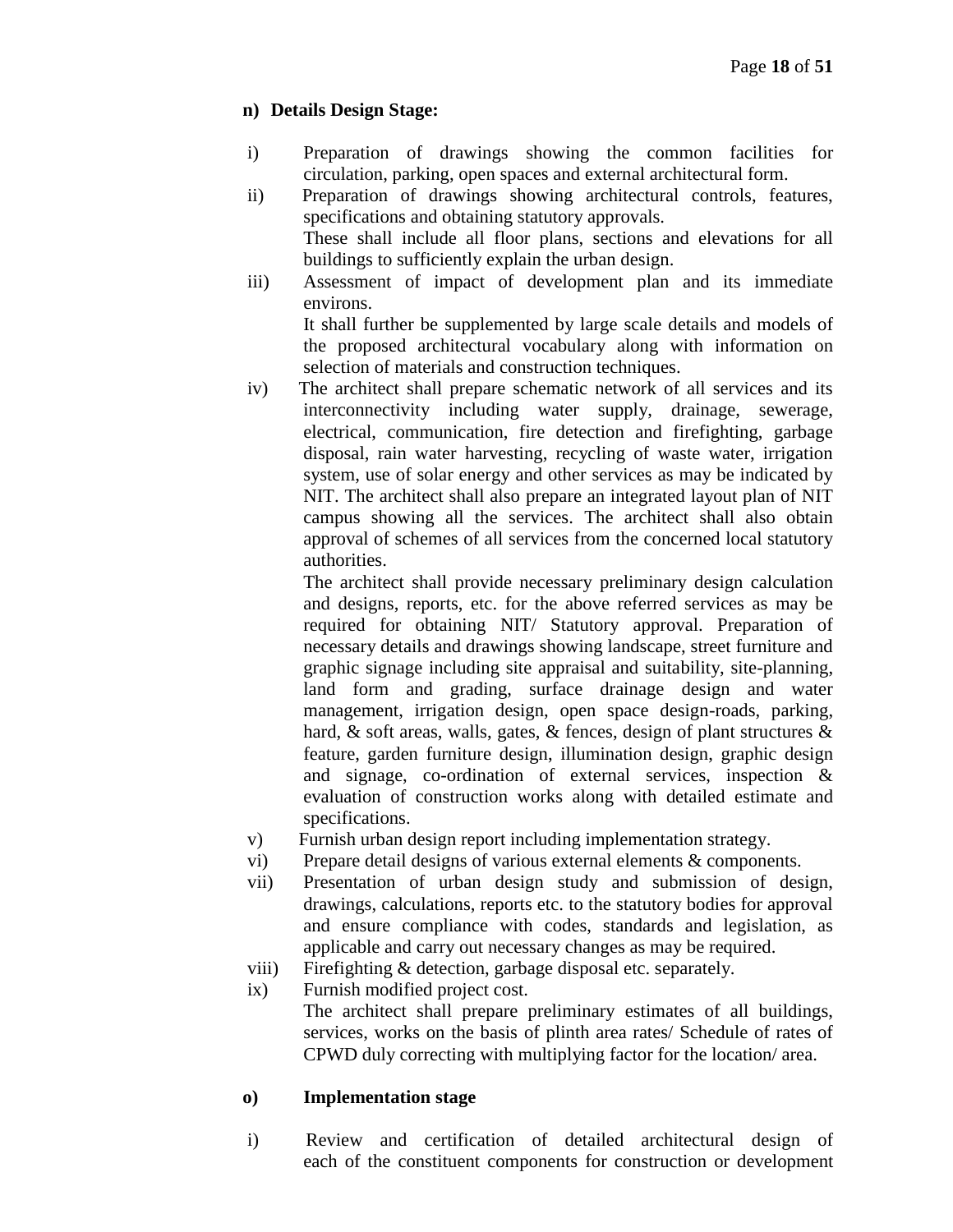within the area under urban design, before approval by the statutory authorities.

- ii) Supply to the employer such further drawings, specifications or details which may be required for proper execution of work.
- iii) Obtain employer's approval for any material deviation in design, cost, working drawings, schedule and specifications from the approval scheme.
- iv) Assist NIT Patna in obtaining service connections and NOC & occupying certificate from local authorities.
- v) Visit the site of work, at intervals mutually agreed upon, to inspect and evaluate the Construction works and where necessary clarify any decision, offer interpretation of the drawings/ specifications, attend conferences and meetings to ensure that the project proceeds generally in accordance with the conditions of contract and keep the client informed and render advice on action, if required.

| Activity<br>No. | Activity                                                                                        | Scope of Services in each activity                                                                                                                                                                                                                                                                                                                                                                                                                                                                                                                                                                                                                                                                                                                                                                                                                                                                                                                                                                          |
|-----------------|-------------------------------------------------------------------------------------------------|-------------------------------------------------------------------------------------------------------------------------------------------------------------------------------------------------------------------------------------------------------------------------------------------------------------------------------------------------------------------------------------------------------------------------------------------------------------------------------------------------------------------------------------------------------------------------------------------------------------------------------------------------------------------------------------------------------------------------------------------------------------------------------------------------------------------------------------------------------------------------------------------------------------------------------------------------------------------------------------------------------------|
| 1.              | Master/<br><b>Development</b><br>Plan<br>and<br>its<br>approval                                 | i) Topographical Survey of the whole area<br>including preparation of Contour Maps,<br>Preparation of Master/ Development<br>Plan of the whole Campus based on the<br>requirements of the Client and local<br>bye-laws and its approval by the Client<br>and the Local/ Statutory Bodies (if<br>required). The Master Plan shall consist<br>of Line Plans of Buildings, zones of<br>various components of the campus<br>residential,<br>(academic,<br>landscape,<br>recreation and sports facilities, etc.) and<br>Services<br>of<br>whole project<br>within<br>standard/ permissible FAR and Ground<br>Coverage. The Client shall provide<br>necessary assistance to the Architect in<br>approval from Local/ Statutory Bodies<br>in the form of issuing letters to local/<br>statutory bodies if required. Architect<br>shall also be responsible to arrange<br>Environmental clearance if required.<br>Client shall reimburse only statutory<br>charges, levied by any Govt. agency for<br>this purpose. |
| 2.              | Conceptual Plan<br>and its approval<br>from NIT Patna<br>(including<br>preliminary<br>estimate) | 1) Preparation of Conceptual Plan of<br><b>Buildings</b><br>and<br>various<br>Services<br>including its Walk through presentation<br>and its approval from NIT Patna.<br>ii) Preparation of Preliminary Estimate of<br>the Building and Services.                                                                                                                                                                                                                                                                                                                                                                                                                                                                                                                                                                                                                                                                                                                                                           |

#### **3.5 Broadly the Scope of Services is quantified as follows:**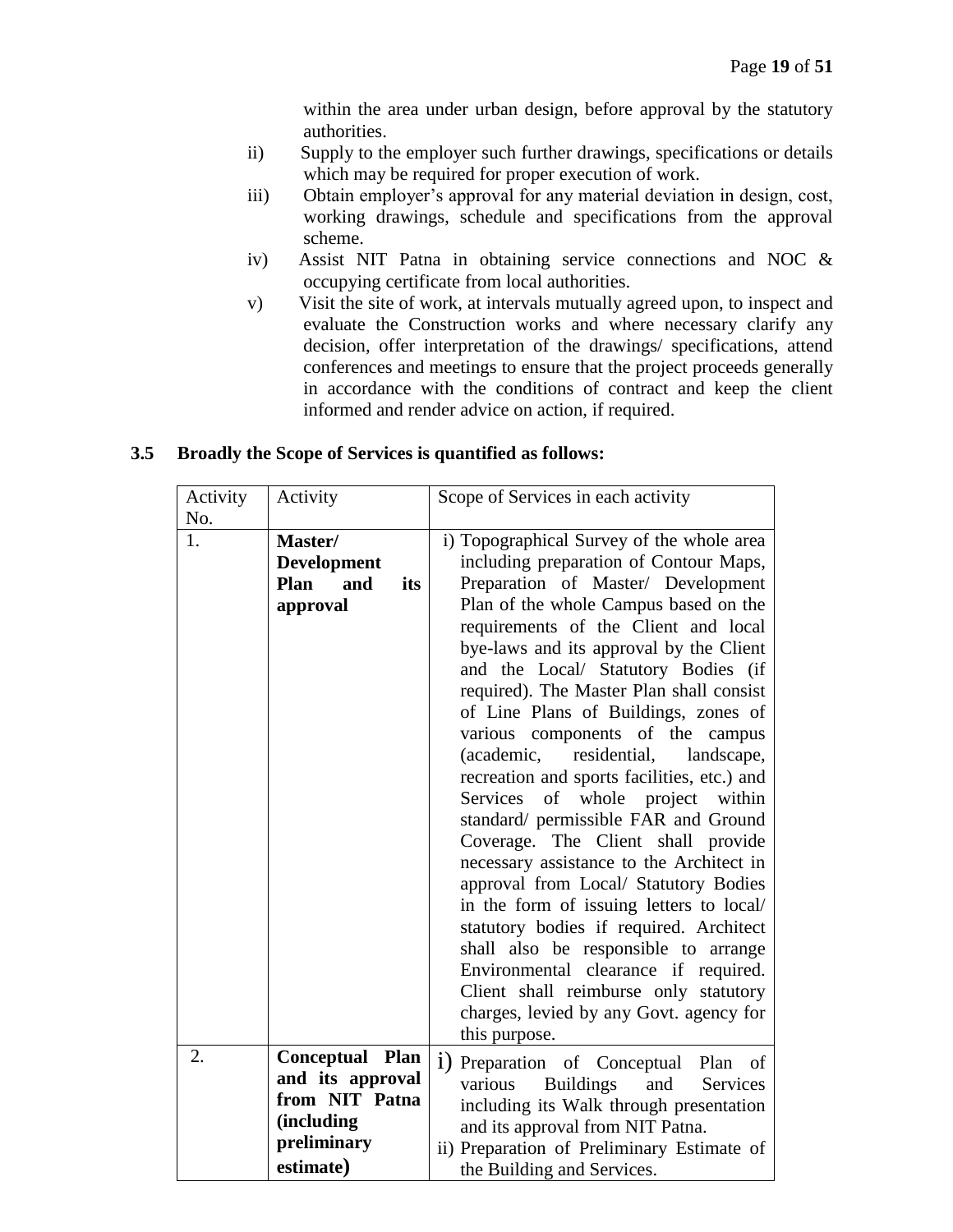|    |                                                                                                    | (This activity is to be taken up in                                                                                                                                                                                                                                                                                                                                                                                                                                                                                                                                                                                                                     |
|----|----------------------------------------------------------------------------------------------------|---------------------------------------------------------------------------------------------------------------------------------------------------------------------------------------------------------------------------------------------------------------------------------------------------------------------------------------------------------------------------------------------------------------------------------------------------------------------------------------------------------------------------------------------------------------------------------------------------------------------------------------------------------|
|    |                                                                                                    | phases)                                                                                                                                                                                                                                                                                                                                                                                                                                                                                                                                                                                                                                                 |
| 3. | <b>Detailed</b><br><b>Engineering</b><br>of<br><b>Buildings</b><br>&<br><b>Services</b>            | i) Preparation of Building and Services<br>Plan as per applicable standards $\&$<br>Client's requirements. Its approval from<br>NIT Patna.<br>ii) Geo-technical Investigation of<br>the<br>Campus area as per advice of NIT<br>Patna.<br><b>iii</b> )Structural Design of Structures<br>and<br>Services. The details/ calculations of<br>Design should be made available to NIT<br>Patna by the Architect. The Architect<br>shall be responsible to get the designs<br>proof checked from any NIT or IIT or<br>Central University as approved by<br><b>NIT Patna.</b>                                                                                   |
|    |                                                                                                    | iv) Preparation of Drawings and Detailed<br>Estimate of all works/ packages for the<br>project.<br>(This activity is to be taken up in<br>phases)                                                                                                                                                                                                                                                                                                                                                                                                                                                                                                       |
| 4. | <b>Statutory</b><br><b>Approval</b><br><b>of</b><br><b>Building Plans &amp;</b><br><b>Services</b> | i) Approval of the Building Plan and<br>Services by Local/ Statutory Authorities<br>(if required) before start of execution of<br>works if required. The Client shall<br>provide necessary assistance to the<br>Architect.<br>ii) Approval from specialized agencies like<br>Fire Services, Environment and Forest<br>Department, Inspectorate of Electricity,<br>lift inspector, Air etc. at completion of                                                                                                                                                                                                                                             |
| 5. | <b>Tender</b><br><b>Documents</b><br>for<br><b>Works Contracts</b>                                 | works.<br>i) Preparation of Tender Documents<br>consisting of Special Conditions of<br>Contract, Specifications,<br>additional/<br>special Specifications, Tender<br>Drawings, Bill of Quantities etc. in<br>consultation with NIT Patna.<br>ii) The Notice Inviting Tender (NIT),<br>Instructions to Tenders, General<br>Conditions of Contract etc. shall be<br>prepared by Architect as per their<br>standard works procurement standards<br>in consultation with the Client.<br>iii)The NIT (Notice Inviting Tender) shall<br>be published by PMC on behalf the NIT<br>Patna or NIT Patna itself.<br>The<br>Architectural consultant<br>shall<br>be |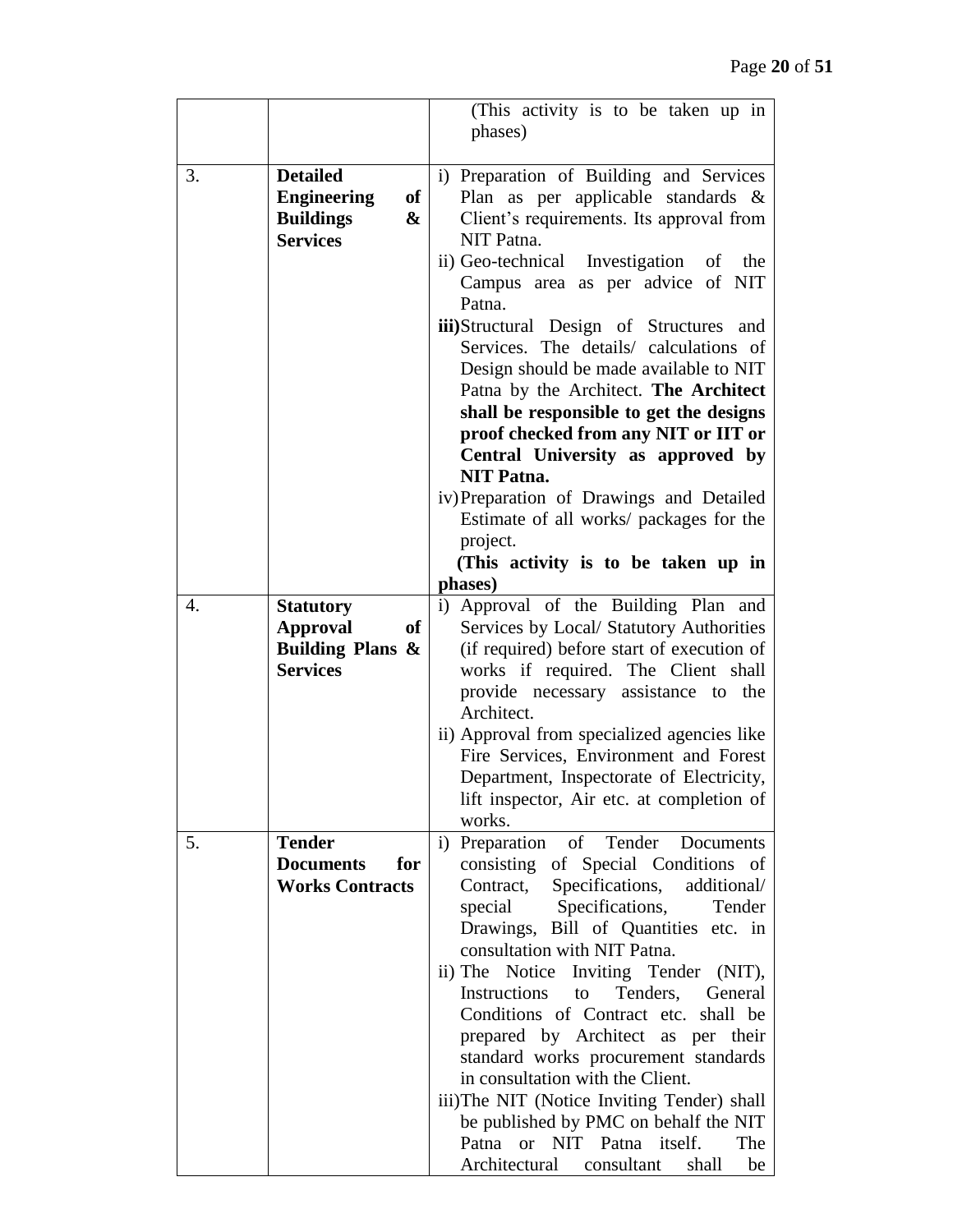|    |                          | associated in the evaluation of Tender        |
|----|--------------------------|-----------------------------------------------|
|    |                          | and Award of the Works to the                 |
|    |                          | Contractors, if called for.                   |
|    |                          | iv) The Tender drawings prepared by           |
|    |                          | Architect shall consist of details of         |
|    |                          | Architectural, Structural, AC,<br>fire        |
|    |                          | detection/ alarm and fire fighting,           |
|    |                          | plumbing, drainage, sewerage, water           |
|    |                          | supply, internal roads, landscape and         |
|    |                          | horticulture, internal<br>and<br>external     |
|    |                          | electrifications etc. complete including      |
|    |                          | all other allied services necessary for       |
|    |                          | making the structures and building            |
|    |                          | functional.                                   |
|    |                          | (This activity is to be taken up in           |
|    |                          | phases)                                       |
| 6. | <b>Construction</b>      | i) Issue of detailed working drawings as      |
|    | <b>Stage</b>             | per schedule of work.                         |
|    |                          | ii) Issue clarification regarding adequacy of |
|    |                          | during construction<br>drawings<br>(i f)      |
|    |                          | required)                                     |
|    |                          | iii)Taking part in review meeting to be       |
|    |                          | organized at site periodically to monitor     |
|    |                          | the progress and quality of the work.         |
|    |                          | iv) Taking approvals from local/ statutory    |
|    |                          | bodies (if required during execution of       |
|    |                          | the work).                                    |
|    |                          | v) Assisting the PMC /NIT Patna regarding     |
|    |                          | approval of finishing materials<br>$\int$     |
|    |                          | required) during execution.                   |
|    |                          | (This activity is to be taken up in           |
|    |                          | phases)                                       |
| 7. | <b>Post Construction</b> | i) Taking<br>Completion/<br>Occupancy         |
|    | <b>Stage</b>             | Certificates from local/ statutory bodies     |
|    |                          | (if required).                                |
|    |                          | ii) Taking No Objection Certificates from     |
|    |                          | Fire/ Forest/ Environment departments         |
|    |                          | etc. (as required as per extant rules of      |
|    |                          | the area).                                    |
|    |                          | iii)Issue of "As Built Drawing" of            |
|    |                          | Buildings and Services on reproducible        |
|    |                          | papers for records of the Client.             |
|    |                          | iv) Assisting Client/PMC in any of the        |
|    |                          | activities<br>which<br>related<br>with<br>are |
|    |                          | planning, design,<br>approval<br>and          |
|    |                          | occupancy of the buildings and services       |
|    |                          | etc.                                          |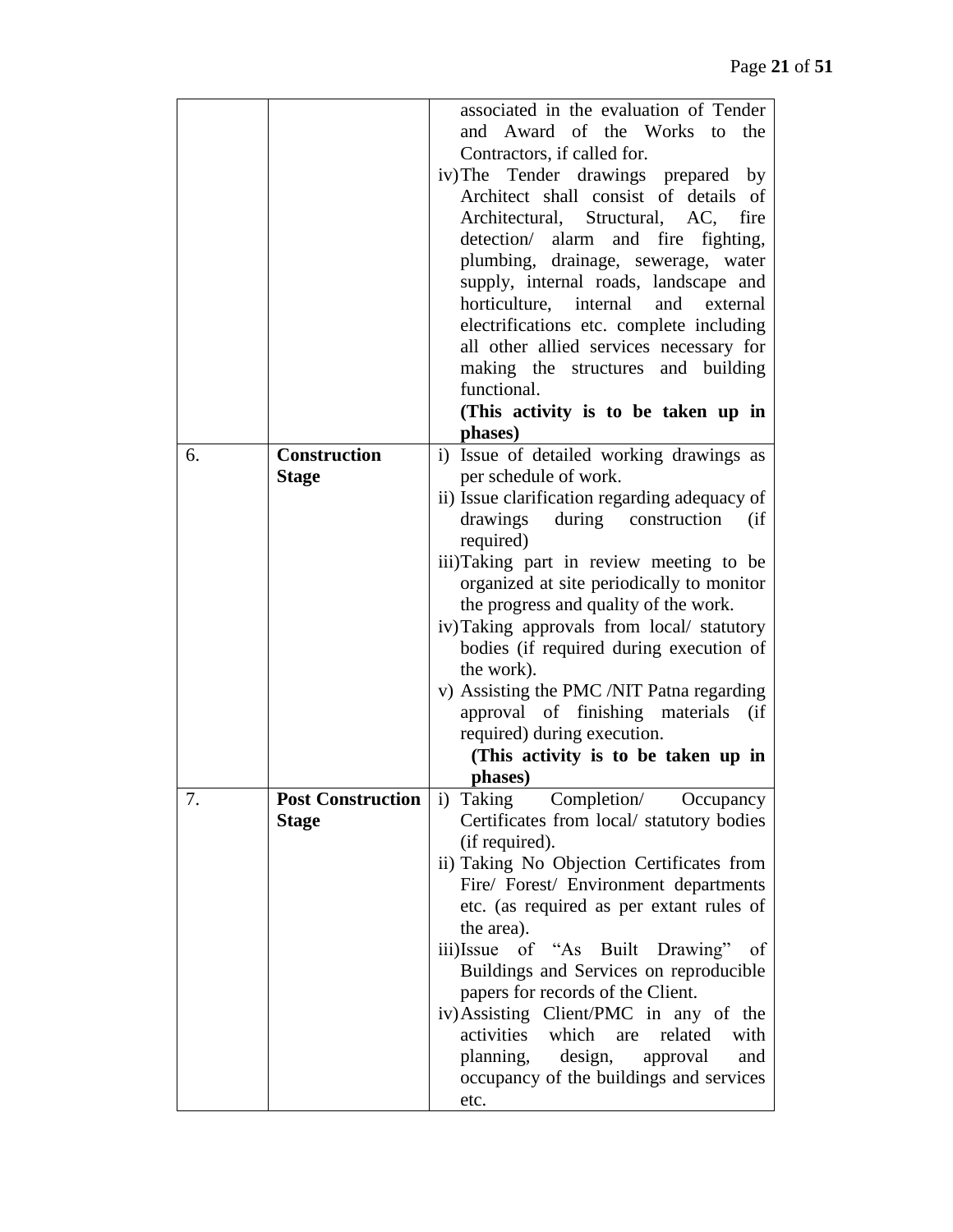- i) The activity of Master Plan and its related works shall be done at one time. The subsequent activities shall be taken up in phases as per the advice of NIT Patna based on priorities and requirements of Institute and availability of funds.
- ii) The client may review the work carried out by the architect at architectural planning, detailed engineering or at any pre-constructional stage to get satisfied with the standards and procedures adopted by the architect. It shall be the responsibility of the architect to make available the concerned documents to the client/ Consultant on demand. All the documents shall be submitted in Hard & Soft Copies.
- iii) The broad scope of services is classified in terms of activities. All the incidental services related with pre-construction phase, construction and post construction phase including additional related details, approvals, completion/ occupancy certificates etc. shall be deemed to be included in the scope of services of Architect. No extra payment shall be made for such incidental services.
- iv) The Master Plan shall include the Schematic Details for Infrastructural Development-, External Electrical/ Plumbing/ Sewerage/ Water Supply, Fire Fighting Systems, Fiber Optic Connectivity-IT Infrastructure, Communication Networks, Roads, Pathways, Street Lighting, Campus Landscape/ Horticulture, Urban Furniture, Signage, Water (Rain Water harvesting) and Waste Management (STP/ETP) etc. Sustainable Model, Energy Conservation, or any other infra structural facilities as required as part of Master Plan).

# **3.6 Time Schedule**

The activities in Clause No. 3.5 are basically divided in three phases viz. Preconstruction phase, Construction phase and post-construction phase. The duration of pre-constructional phase is **4 (four) months exclusive of tendering process** and award of work to working agency. The activities at Clause No. 3.5 are to be performed as per the following schedule:

| Acti | Activity                        | Scope of Services in  | Duration                    |  |
|------|---------------------------------|-----------------------|-----------------------------|--|
| vity |                                 | each activity         |                             |  |
| No.  |                                 |                       |                             |  |
| 1.   | Master/                         | As mentioned under    | 1.5 Months from the         |  |
|      | <b>Development Plan</b>         | scope of services for | date of letter of Award     |  |
|      | and its Approval                | corresponding         | (LOA) issued to the         |  |
|      |                                 | activity in<br>table  | architect.                  |  |
|      |                                 | under para 3.5.       |                             |  |
| 2.   | <b>Conceptual Plan</b>          | As mentioned under    | 1 Month from the date       |  |
|      | and its Approval                | scope of services for | of clearance by client      |  |
|      | from Engineer-in-               | corresponding         | for a particular phase,     |  |
|      | <b>Charge Including</b>         | activity in table     | work, building<br><b>or</b> |  |
|      | <b>Preliminary</b>              | under para 3.5.       | package.                    |  |
|      | <b>Estimate</b>                 |                       |                             |  |
| 3.   | <b>Detailed</b>                 | As mentioned under    | 2.5 Months from the         |  |
|      | <b>Engineering</b><br><b>of</b> | scope of services     | date of clearance by        |  |
|      | <b>Buildings</b><br>&           | for<br>corresponding  | client for a particular     |  |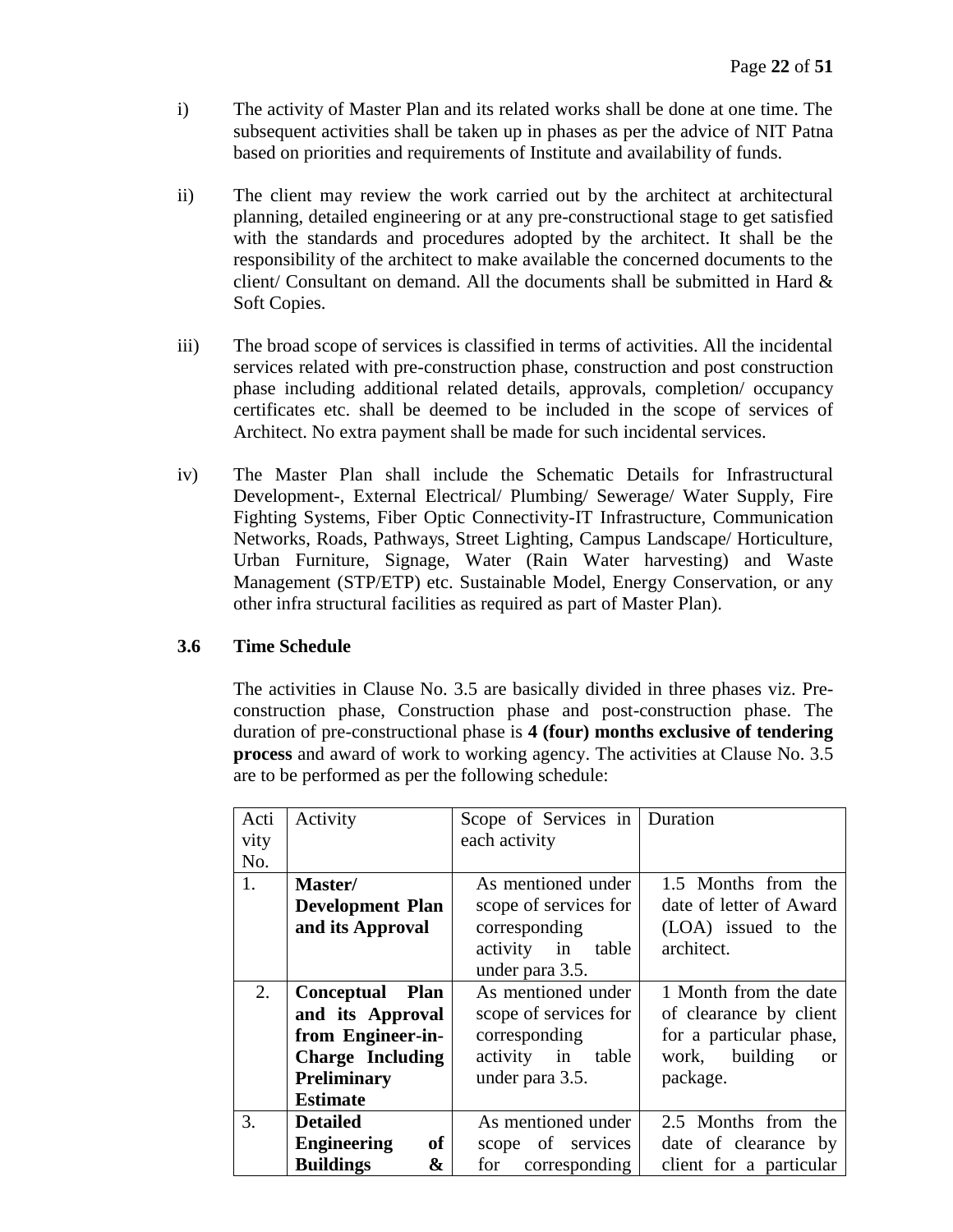|    | <b>Services</b>          | activity in table  | phase, work, building       |  |  |
|----|--------------------------|--------------------|-----------------------------|--|--|
|    |                          | under para 3.5.    | or package.                 |  |  |
| 4. | <b>Statutory</b>         | As mentioned under | 4 Months from the date      |  |  |
|    | <b>Approval</b><br>of    | scope of services  | of clearance by client      |  |  |
|    | Building Plans &         | for corresponding  | for a particular phase,     |  |  |
|    | <b>Services</b>          | activity in table  | work, building<br><b>or</b> |  |  |
|    |                          | under para 3.5.    | package.                    |  |  |
| 5. | <b>Tender</b>            | As mentioned under | 3.5 Months from the         |  |  |
|    | <b>Documents</b><br>for  | scope of services  | date of clearance by        |  |  |
|    | <b>Works Contracts</b>   | for corresponding  | client for a particular     |  |  |
|    |                          | activity in table  | phase, work, building       |  |  |
|    |                          | under para 3.5.    | or package.                 |  |  |
| 6. | <b>Construction</b>      | As mentioned under | 4 Months from the date      |  |  |
|    | <b>Stage</b>             | scope of services  | of clearance by client      |  |  |
|    |                          | for corresponding  | for a particular phase,     |  |  |
|    |                          | activity in table  | work, building<br><b>or</b> |  |  |
|    |                          | under para 3.5.    | package.                    |  |  |
|    |                          |                    | The stage will cover        |  |  |
|    |                          |                    | duration<br>the<br>of       |  |  |
|    |                          |                    | construction<br>of<br>the   |  |  |
|    |                          |                    | concerned phase/            |  |  |
|    |                          |                    | work.                       |  |  |
| 7. | <b>Post Construction</b> | As mentioned under | Within 60 days of           |  |  |
|    | <b>Stage</b>             | scope of services  | issue of completion of      |  |  |
|    |                          | for corresponding  | a particular work by        |  |  |
|    |                          | activity in table  | Engineer in-charge.         |  |  |
|    |                          | under para 3.5.    |                             |  |  |

- i) More than one activity shall be started concurrently as per the schedule of activities as given in Clause No. 3.5, so that the whole pre-constructional activities are performed within stipulated time mentioned in clause 3.6 from date of letter of Award (LOA) or issue of clearance to the architect. The allocation of time has been made based on general assessment. The appropriation of time may take place in individual activity. However the time allocated for Pre-construction activities shall be 4 months for the phase/ work under consideration.
- ii) Time has been allocated for approvals of Master/ Development Plans by local/ statutory bodies (if required), Conceptual Plan by the Client and Building Plan by the local/ statutory bodies (if required) respectively. If any delays are caused on account of approvals by the local/ statutory bodies/ client beyond the allocated time, such delay shall be considered, if the completed drawings along with documents are submitted by the Architect to local/ statutory bodies or the client in time for approval with evidence. However no extension of time is allowed for delays attributable to the architect
- iii) In case approvals are not required, an undertaking to this effect is to be submitted by Architect NIT Patna.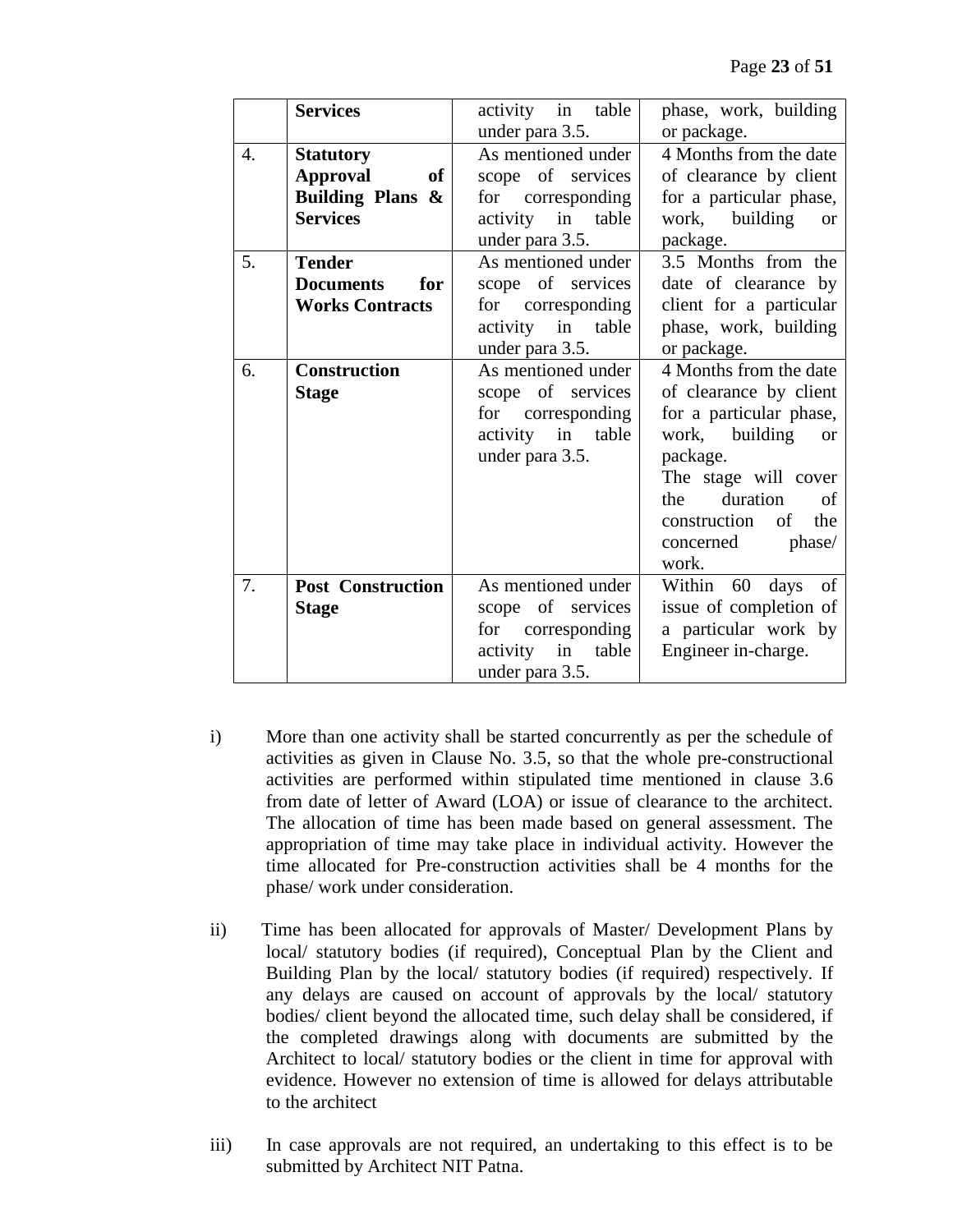# **Fee for Architectural Services**

# **4.1 Stages of Payment of Architectural Consultancy Services Fee:**

The following stage of payment shall be maintained:

| Activity | Activity                             | Scope of Services in each      | Payment percentage                 |
|----------|--------------------------------------|--------------------------------|------------------------------------|
| No.      |                                      | activity                       |                                    |
| 1        | <b>Master/ Development</b>           | As mentioned under scope       | 75% of accepted Lump-sum           |
|          | <b>Plan and its Approval</b>         | of<br>services<br>for          | Fee on approval from Client        |
|          |                                      | corresponding activity in      | and thereafter submission to       |
|          |                                      | table under para 3.5.          | local/<br>the<br>statutory         |
|          |                                      |                                | required);<br>authorities<br>(i f) |
|          |                                      |                                | balance 25% on receipt of          |
|          |                                      |                                | from<br>approvals<br>Local/        |
|          |                                      |                                | Statutory (if any).                |
| 2.       | <b>Conceptual Plan and</b>           | As mentioned under scope       | 10%<br>(Ten<br>percent)<br>of      |
|          | <b>Approval</b> From<br>its          | of<br>services<br>for          | fee<br>of<br>accepted<br>the       |
|          | Engineer- in-Charge/                 | corresponding activity in      | concerned<br>phase/<br>work/       |
|          | Nit Patna including                  | table under para 3.5           | package.                           |
|          | <b>Preliminary Estimate</b>          |                                |                                    |
| 3.       | <b>Detailed Engineering</b>          | As mentioned under scope       | 30%<br>(Forty percent)<br>of       |
|          | <b>Buildings</b><br>of<br>&          | of<br>services<br>for          | accepted<br>fee<br>of<br>the       |
|          | <b>Services</b>                      | corresponding activity in      | concerned<br>phase/<br>work/       |
|          |                                      | table under para 3.5.          | package.(less already paid)        |
| 4.       | <b>Statutory Approval of</b>         | As mentioned under scope       | 40%<br>(Fifty percent)<br>of       |
|          | <b>Building</b><br><b>Plans</b><br>& | of<br>services<br>for          | accepted<br>of<br>fee<br>the       |
|          | <b>Services</b>                      | corresponding activity in      | phase/<br>concerned<br>work/       |
|          |                                      | table under para 3.5.          | package, less already paid.        |
| 5.       | <b>Tender Documents for</b>          | mentioned<br>i) As<br>under    | 50% (Sixty percent)<br>of          |
|          | <b>Works Contracts</b>               | scope of services for          | accepted<br>fee<br>of<br>the       |
|          |                                      | corresponding activity in      | concerned<br>phase/<br>work/       |
|          |                                      | table under para 3.5.          | package, less already paid.        |
| 6.       | <b>Construction Stage</b>            | As mentioned under scope       | 80% (Eighty percent) of            |
|          |                                      | of<br>services<br>for          | accepted<br>fee<br>of<br>the       |
|          |                                      | corresponding activity in      | concerned<br>phase/<br>work/       |
|          |                                      | table under para 3.5.          | package. .(less already paid)      |
|          |                                      |                                |                                    |
|          |                                      |                                | The fee under this stage will      |
|          |                                      |                                | be paid on prorata basis on        |
|          |                                      |                                | the<br>work<br>amount<br>of        |
|          |                                      |                                | by<br>executed<br>the<br>works     |
|          |                                      |                                | contractors.                       |
| 7.       | <b>Construction</b><br>Post          | mentioned<br>i) As<br>under    | 90% (Ninety percent) of            |
|          | <b>Stage</b>                         | of<br>services<br>for<br>scope | fee<br>of<br>accepted<br>the       |
|          |                                      | corresponding activity in      | phase/<br>concerned<br>work/       |
|          |                                      | table under para 3.5.          | package, less already paid.        |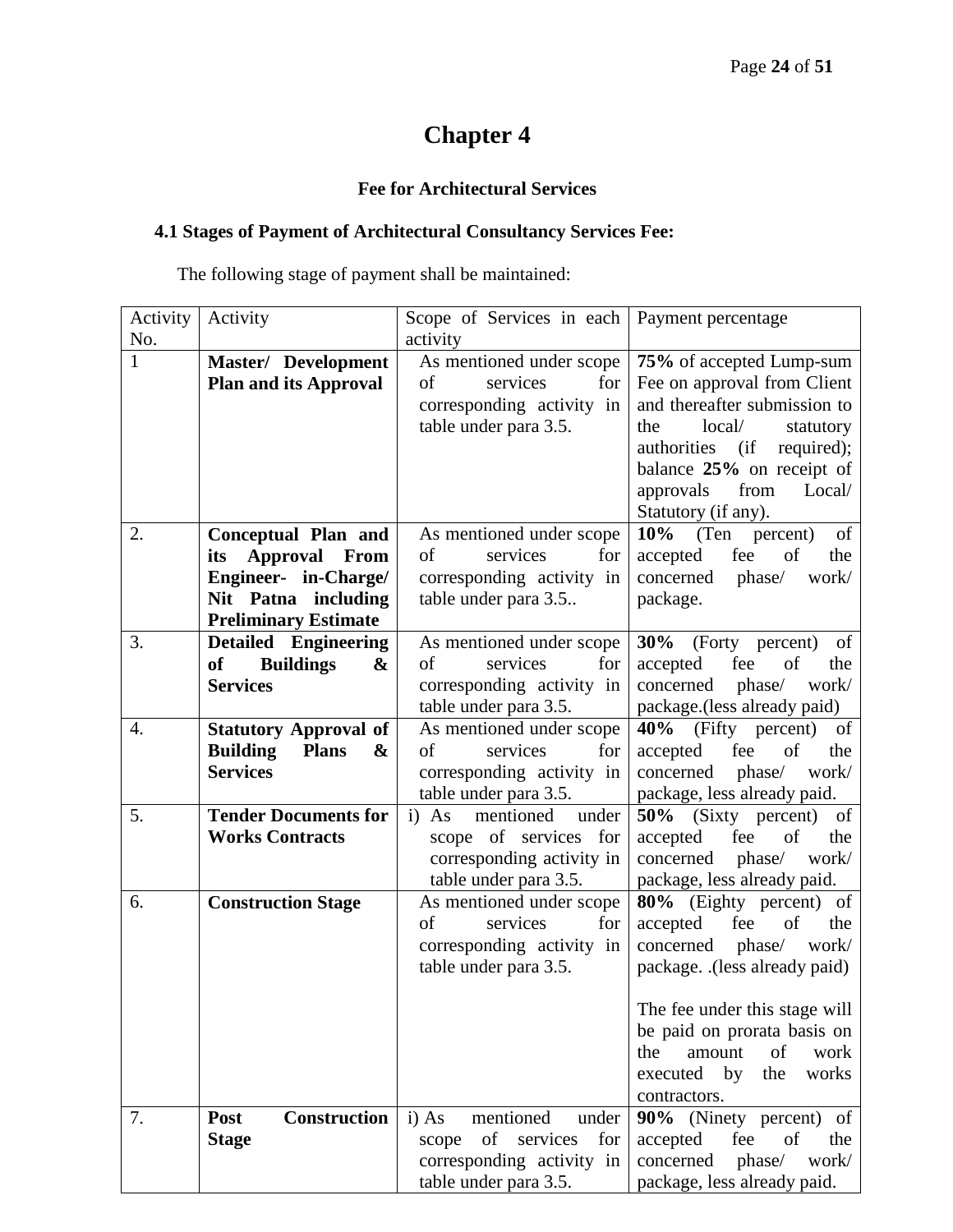- i) The stage/ final payment to the Architect shall be released by the Client after certification from NIT Patna.
- ii) The accepted fee (in percentage) shall be taken into account for phase wise payment to the Architect for works (except for Master Plan which is to be paid on Lump-sum basis) shall be based on Preliminary Estimate (of concerned phase) initially which shall be updated by detailed estimate, value of the work awarded to Works Contractor and finally based on Built-up cost of the Work.
- iii) The statutory deductions i.e., income tax or other applicable taxes shall be deducted from the architect's bill as per extant rules.
- iv) The **remaining 10%** of Fee shall be paid after the work has been completed in all respects and all clarifications have been obtained from the Architect for their scope of services including completion of Defects Liability Period of last works contract.
- v) The defects liability period shall be one year.
- vi) The Institute shall have the right to request in writing for additions, alterations, modifications or deletions (within a specified limit) in the design and drawing of any part of the work. The Architectural Consultants shall comply with such requests without any extra cost.
- vii) Architectural Consultants shall not make any material deviation, alteration, addition to or omission from the work shown and described in the contract document except without first obtaining the written consent of the Institute.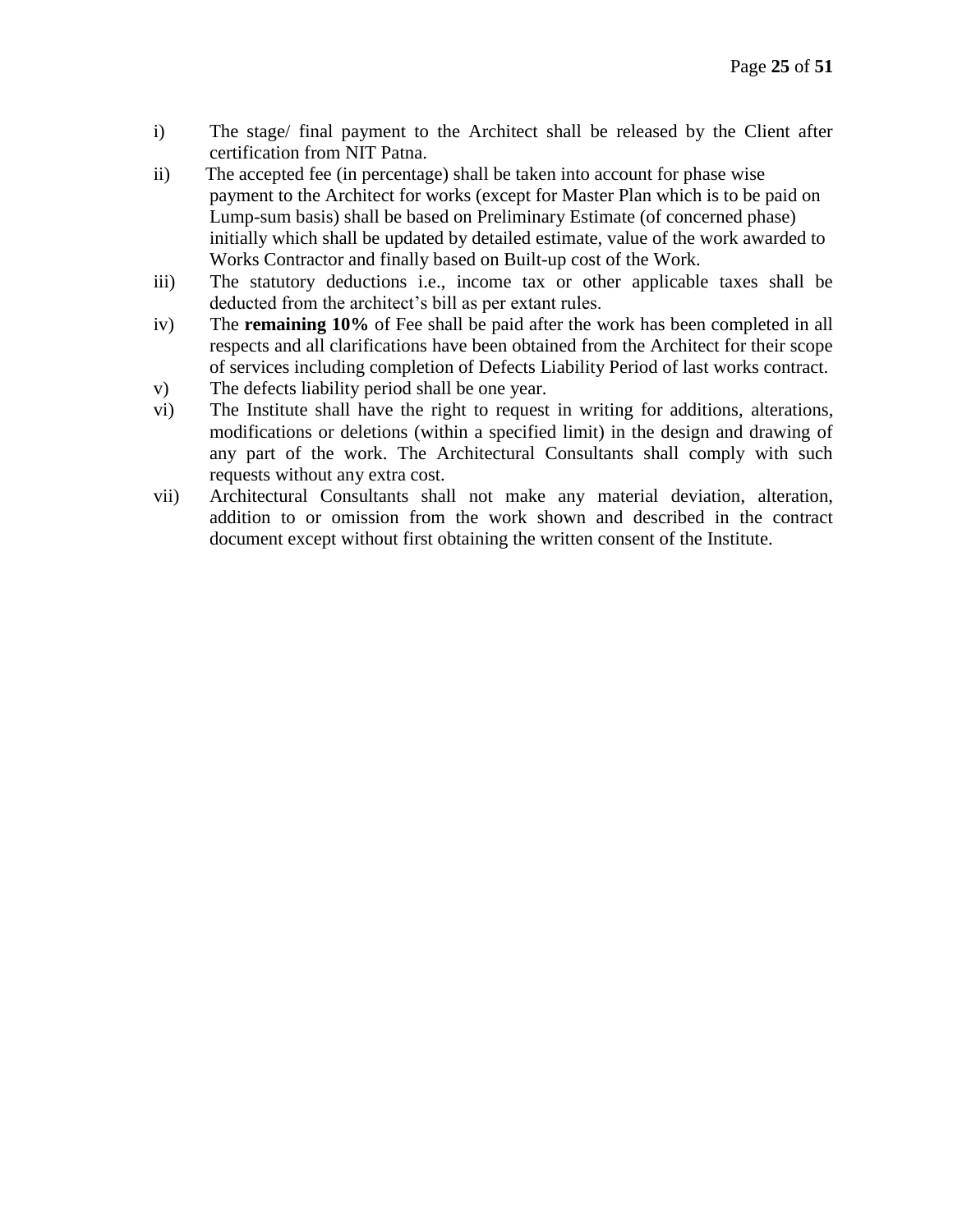#### **General Conditions**

#### **5.1 Definitions**

- 5.1.1 'APPROVAL' shall mean and include the written consent, either manuscript, type written or printed statement, under signature or seal, as the case may be, given from time to time by NIT Patna or their authorized representative on documents, drawings or other particulars in relation to this Agreement.
- 5.1.2 "CLIENT" shall mean the NIT Patna.
- 5.1.3 "ARCHITECT /CONSULTANT" is the firm/ person appointed by the Client for preparation of Master Plan and Architectural works which will include the preparation of i) Conceptual Plans, Architectural Plans ii) Design Details, iii)Building Plans, Working Drawings; iv) Estimates; v) Bid documents; vi) Technical Specification; vii) Bill of quantities and all connected ancillary works which should conform to accepted standards. The Architect shall also be responsible for taking approvals of Master Plans/ Building Plans etc. from local/ statutory bodies including taking up completion certificates (if required as per norms of the area). NIT Patna shall have superintendence over the work of the Architect.
- 5.1.4 'COMMENCEMENT DATE OF CONTRACT' with reference to Architectural Contract shall mean the date of written orders issued by the Client to the Architect to start the Work.
- 5.1.5 'COMPLETION PERIOD' shall mean the period from the commencement date of Award to Architect to physical completion of the last work of the last phase by the Works Contractor.
- 5.1.6 'CONTRACT' shall mean this AGREEMENT including all exhibits hereto and all documents herein specified and amendments which both the parties may hereafter agree in writing to be made to this Agreement.
- 5.1.7 'CONTRACTOR' shall mean any agency/firm/person appointed by the Client for carrying out construction of different types of works involved in the campus development projects.
- 5.1.8 'COORDINATING OFFICER' shall mean the officer nominated by the Client or his representative as the case may be to whom all the matters related to the Project shall be referred to by the Architect for views, decisions, correspondences, approvals etc as per Scope of Services of the Contract and who shall provide and communicate such views, decisions, correspondences, approvals etc to the Architect on behalf of the Client.
- 5.1.9 'DRAWINGS' shall mean and include building and structural drawings, sketches showing plans, sections, design details and elevations related to the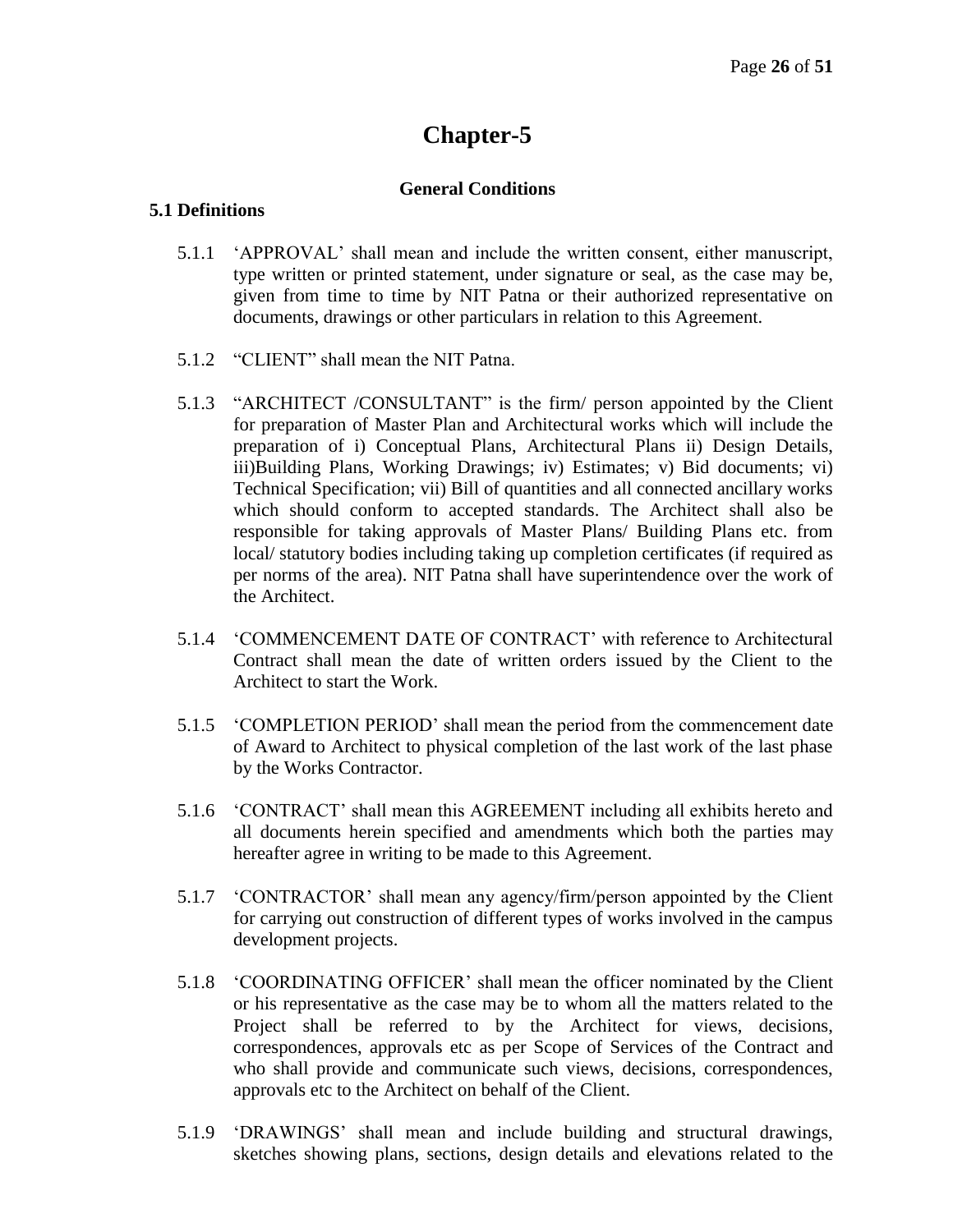projects together with modification and/ or revisions thereto as desired by the Client.

- 5.1.10 'MONTH' shall mean calendar month.
- 5.1.11 'PHYSICAL COMPLETION' with reference to Works Contract shall mean readiness of the project except in minor works, which does not prevent use/ occupation of the project by the Client for the purpose for which the projects have been designed.
- 5.1.12 'PROJECT or WORKS' shall mean the building projects of the Client comprising of Academic buildings, hostels, residential quarters, roads, internal & external electrification, landscaping, sewerage, drainage, other allied services etc.
- 5.1.13 'SERVICES' shall mean the responsibilities to be discharged by the Architect for fulfilling the obligations under this Agreement.
- 5.1.14 'SPECIFICATIONS' shall mean and include schedules, detailed descriptions, statement of technical data, performance characteristics, standards as applicable and specified in the Works Contract and to be read and supplemented with CPWD specifications/ other applicable specifications and as required by the Client.
- 5.1.15 'SUB-CONSULTANT' shall mean any agency engaged by the Architect for providing any of the services wherever deemed to be necessary for the successful completion of the projects.
- 5.1.16 'VENDOR' means any agency/ firm appointed by the Client for supply of Materials/ Equipment for the project.
- 5.1.17 'WORDS' in the singular include the plural and vice versa.
- 5.1.18 'WRITING' includes matter either in whole or in part, in manuscript, typewritten, lithographed, cyclostyled, photographed or printed under or over signature or seal as the case may be.
- 5.1.19 PMC (Project Management Consultant) means agencies appointed by NIT Patna, who may be CPWD or any Government undertaking agencies.

# **5.2 Reference Standards for Services**

The architect is required to provide services based on extant rules, local bye-laws, applicable standards and sound engineering practices. The reference of standards is detailed below for application in services of architect. The architect shall also refer the other required standard documents in case they are not mentioned below.

- 5.2.1 Development Plan, Architectural Plan, Building Plan and their approvals:
	- i) Master and Zonal Plan of the Areas (if any)
	- ii) Applicable laws of fire service dept, environment & forest dept. and other concerned agencies.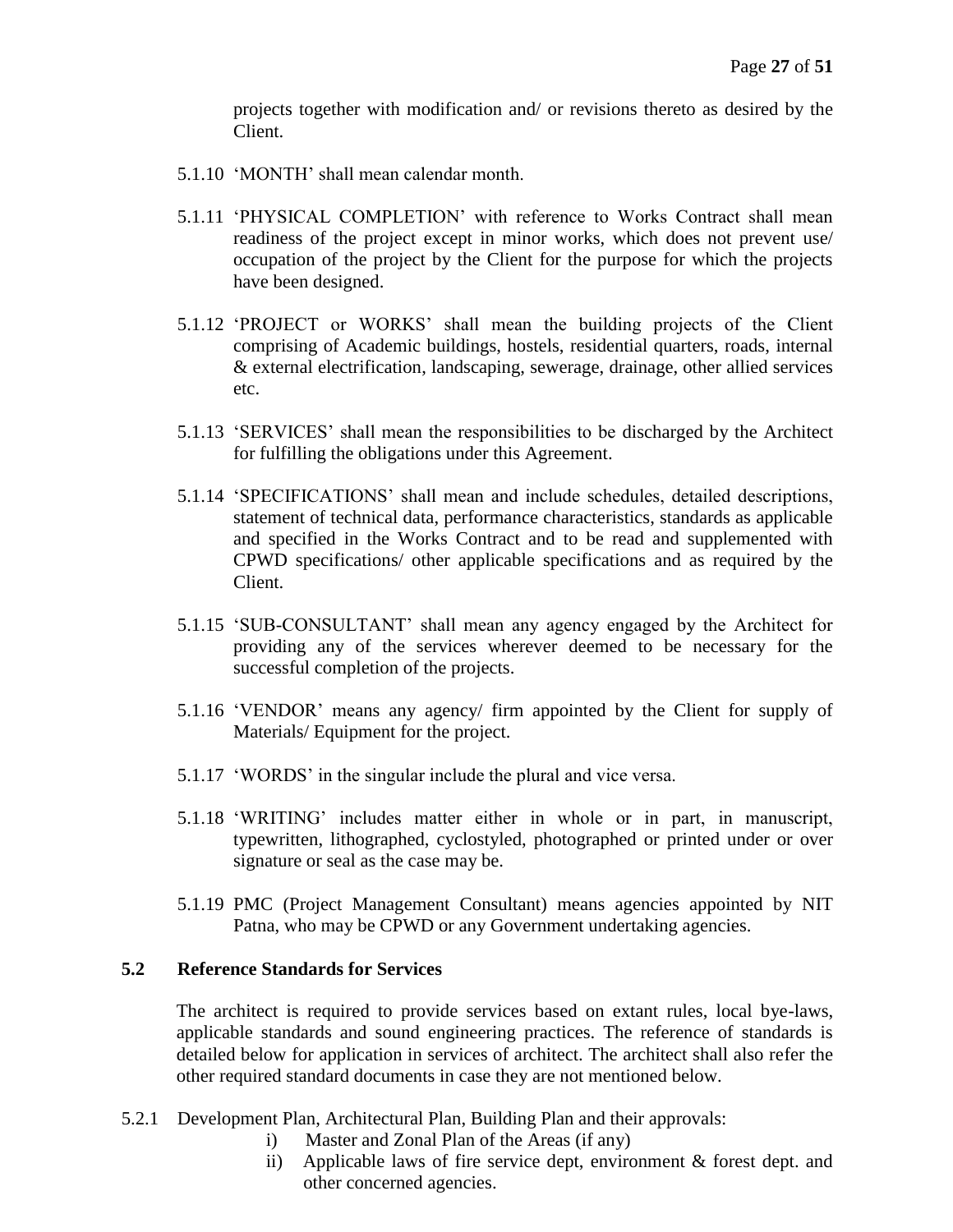- i) Client's requirements
- ii) MHRD/NIT Guidelines for space requirements (if any)
- iii) IDPFI Guidelines
- 5.2.2 Design of structures, Preparation of drawings, detailed estimation etc:
	- a) National Building Code, 2005
	- b) IS: 1893 (latest edition)
	- c) IS: 13920 (latest edition)
	- d) IS: 13828 (latest edition)
	- e) Other applicable standards connected with the scope of work.
	- f) Sound Engineering Practice for detailed estimation
	- g) Green Building concepts/ norms of LEED/ TERI
	- h) Energy Conservation Building Code
	- i) Electricity rules
	- j) MHRD/ NIT Guidelines for Space Requirements (if any)
- 5.2.3 Preparation of Bill of Quantities etc.
	- a) CPWD Schedule of Rate, (latest)
	- b) CPWD Schedules of Rates for Electrical, Fire Fighting Items
	- c) CPWD Schedule of Rates for HVAC Items (if any)
	- d) Additional Items based on Market Rate Analysis (Non-DSR Items) as per scope of work for standard materials/ items proposed to be used in this work for civil, electrical, fire detection/ alarm and fighting, lifts, HVAC, acoustics, Audio Visual including Public Address system, internal roads, drainage, sewerage, horticulture works etc.
- 5.2.4 Preparation of Bid Documents
	- a) CLIENT Standard Bid Documents for Procurement of work.
	- b) Conditions of Contract of CPWD (latest edition)
	- c) Works Manual, 2012 of CPWD (updated)
	- d) CPWD Specifications, 2009 (updated)
	- e) Additional Specifications for Non-Schedule rate Items
	- f) Guidelines of Ministry of Finance for Procurement of Works, Goods and Services and GFR 2005
	- g) Other Sound Engineering Practices

# 5.3 **Force Majeure**

If at any time, during the continuance of this contract, the performance in whole or in part by either party of any obligation under this contract is prevented or delayed by reason of any war, hostility, acts of public enemy, civil commotion, sabotage, serious loss or damage by fire, explosions, epidemics, strikes, lockouts or acts of God (hereinafter, referred to events) provided, notice of the happening of any such event is given by either party to the other within 10 days from the date of occurrence thereof, neither party shall by reason of such event, be entitled to terminate this contract nor shall either party have any claim for damages against the other in respect of such non-performance/ delay in performance, and works under the contract shall be resumed as soon as practicable after such event has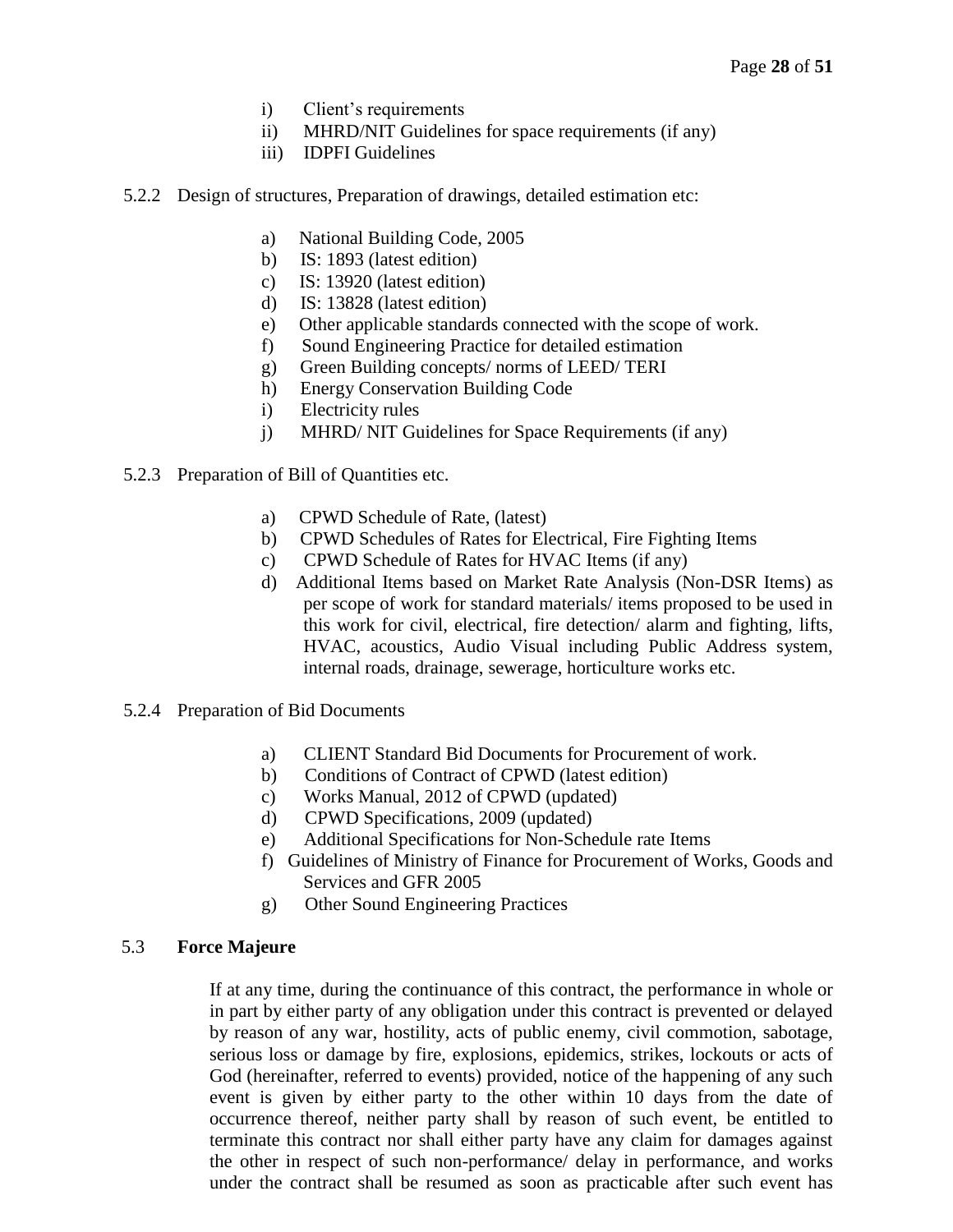come to an end or ceased to exist, and the decision of the Client as to whether the works have been so resumed or not shall be final and conclusive, PROVIDED FURTHER that if the performance in whole or in part of any obligation under this contract is prevented or delayed by reason of any such event for a period exceeding 90 days, either party may at its option terminate the contract by giving notice to the other party.

#### **5.4 Notice**

Any notice to be given hereunder will be sent by registered post/ courier/ hand receipt at the last known head office address of the "Architect" and shall be deemed to have been served at the time at which the letter would be delivered in the ordinary course of post.

#### **5.5 Insurance to be made by Architect**

Professional Liability Insurance (PLI) for deficiencies/ inadequacies in the design of structures and other components for the period of five years with a minimum coverage equal to the Architect's total accepted fee as per LOA shall be taken by Architect.

It may please be noted that all insurances and policies should start from the date of commencement of services and remain effective as per relevant requirements of Contract Agreement, or up to completion of scope of services, whichever is longer.

#### **5.6 Fairness and Good Faith**

a) Good Faith

The Architect and Client undertake to act in good faith with respect to each other's rights under this Contract and to adopt all reasonable measures to ensure the realization of the objectives of this Contract.

b) Operation of the Contract

The Parties recognize that it is impractical in this contract to provide for every contingency which may arise during the life of the Contract and the parties hereby agree that it is their intention that this contract shall operate fairly as between them and without detriment to the interest of either of them and that, if during the term of this contract either party believes that this contract is operating unfairly, the partiers will use their best efforts to agree on such action as may be necessary to remove the cause or causes of such unfairness but failure to agree on any action pursuant to this clause shall give rise to a dispute subject to Arbitration to be dealt as per relevant clause.

#### 5.7 **Obligation of Architect**

5.7.1 Architect may be asked to get the structural drawings proof checked from any NIT or IIT or Central University as approved by NIT Patna. No extra payment shall be made to the Architect in this regard.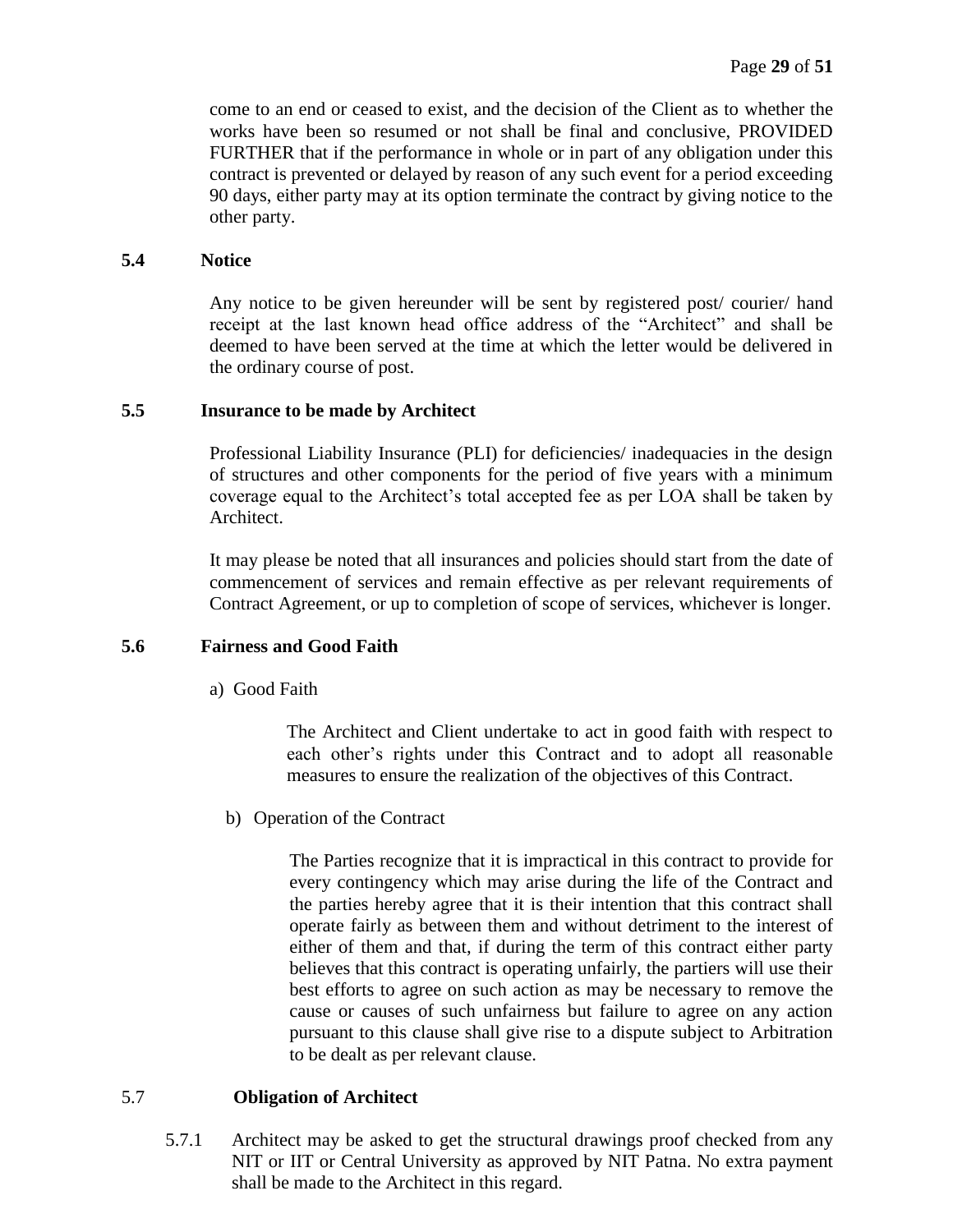- 5.7.2 Architect/ Sub-Consultant shall carry all modifications as desired by Client.
- 5.7.3 Architect shall supply detailed computations and back-up of design sheets to Client.
- 5.7.4 Architect shall submit to all statutory authorities concerned drawings/ reports to the scale prescribed by the authorities and also shall submit required sets of drawings to obtain approval from statutory authorities (if required).
- 5.7.5 Architect shall supply all drawings & designs on Auto CAD, STAAD- Pro / or any relevant computer programmes. Copy of final design/ drawings shall be made available to Client in soft copy also.
- 5.7.6 The Architect shall be appointed by the Client. However the Architect shall work under the superintendence of NIT Patna. The stage/ final payment to the Architect shall be released by the Client after certification from NIT Ptna.
- 5.7.7 During construction phase, the Architect shall supply 6 (six) sets of all Good for Construction Drawings (Structural, Architectural, Services etc.) of all the structures i.e., buildings and services structures like drainage, sewerage, water supply, fire fighting, roads, horticulture, internal and external electrification, AC, lifts, rain water harvesting, fire fighting, LAN/WAN, communication and public address system, acoustics, sound/ thermal insulation etc. to NIT Patna as per schedule.
- 5.7.8 The Architect shall make the "As Built Drawings" of the buildings and services structures along with preparation of Maintenance Manuals for different components of the complex.
- 5.7.9 The co-ordination drawing may be required during execution of the work to ensure integrated construction of all the components. It is the responsibility of the Architect to prepare the additional drawings required for proper execution of the works which may be visualized during construction work.

#### 5.8 **Obligation of client**

- 5.8.1 The client shall provide the copy of Plan of Site available with them.
- 5.8.2 The client shall provide all required inputs about the utilities and functional requirements of the buildings to optimize the plan.
- 5.8.3 The client shall provide all possible assistance to the architect in getting approval of buildings from local/ statutory authorities (if required).

#### 5.9 **General**

5.9.1 Adequacy of Design

 The services to be rendered by Architect shall be based on Institute Building Code 2005, relevant applicable codes and sound engineering practices. Major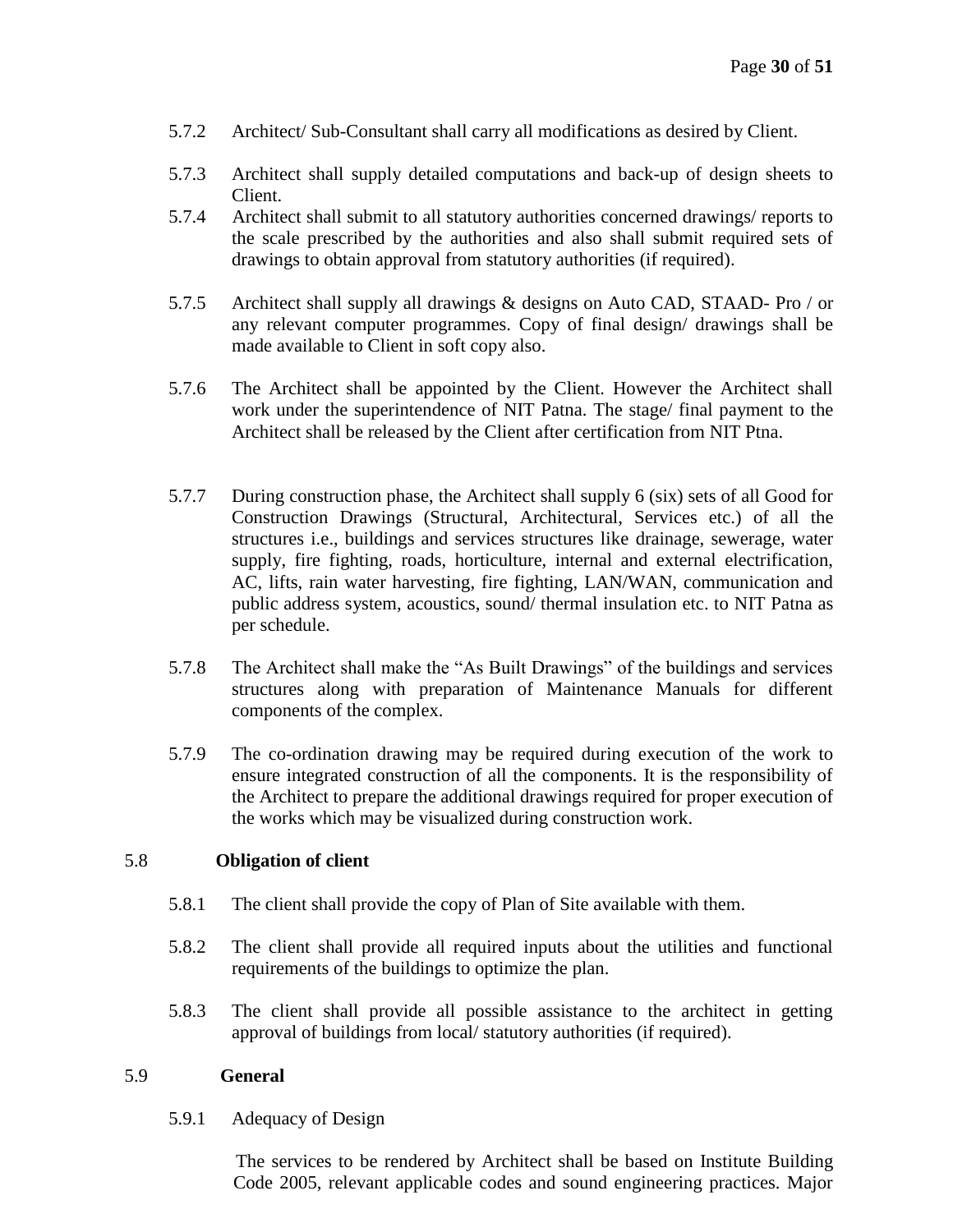decision and specifications shall be reviewed by the Client to the extent desired. Approval of any design/ drawing by Client shall however not absolve the Architect of their responsibilities regarding the adequacy of design and proper functioning of the works. The Architect shall be fully responsible for the adequacy, accuracy and quality of entire services performed by them in accordance with accepted standards of safety, earthquake requirements, environment protection, rain water harvesting, public health and energy efficiency.

#### 5.9.2 Additions and Alterations

 The Client shall have the right to request in writing about changes, additions, modifications or deletions in the design and drawing of any part of the work and to request in writing additional work in connection therewith and the Architect shall comply with such requests after the final Building and Services Plans are made and approved.

#### 5.9.3 Foreclosure of contract

 The Client reserve the right for foreclosure of contract without assigning any reason whatsoever. The payments in the event of foreclosure of contract shall be restricted to the amount defined/ stated for each activity independently and in the event of such termination, the Architect shall be entitled to all such fee for the services rendered and liable to refund the excess payment if any made to him over and above what is due in terms of this agreement on the date of termination and the Employer may make full use of all or any of the drawings prepared by the Architect.

#### 5.9.4 Rescinding of contract

 In the event of failure on the part of the Architect to complete work in time or to the complete satisfaction of the Client or in the event of committing breach of any one or more of terms and conditions of the Agreement, Client shall be entitled to rescind this contract without prejudice to its right to claim damages or remedies under the law. The period of notice to be given to rescind the contract will be 30 days and in the event of such termination, Architect shall be liable to refund the excess payment if any made to him over and above due to him on the date of termination and Client will be entitled to make full use of all or any of the drawings/ documents prepared by Architect. In such case Client shall have power to engage another Architect to carry out the balance work debiting the excess amount if any so paid to Architect. Architect shall pay to Client on demand, such excess expenditure within 30 days of issue of notice failing which Architect shall be debarred from consultancy jobs of Client in future besides taking other course of action under law to recover such amount.

#### 5.9.5 Copyright/ proprietary right

 The drawings, design, plan, related details prepared and acquired by the Architect for the work entrusted to him under this agreement will become the property of the Client. The drawings, design, plan, related details can not be issued to any other person, firm or authority or used by the Architect for any other project without prior permission of the Client. However the drawings and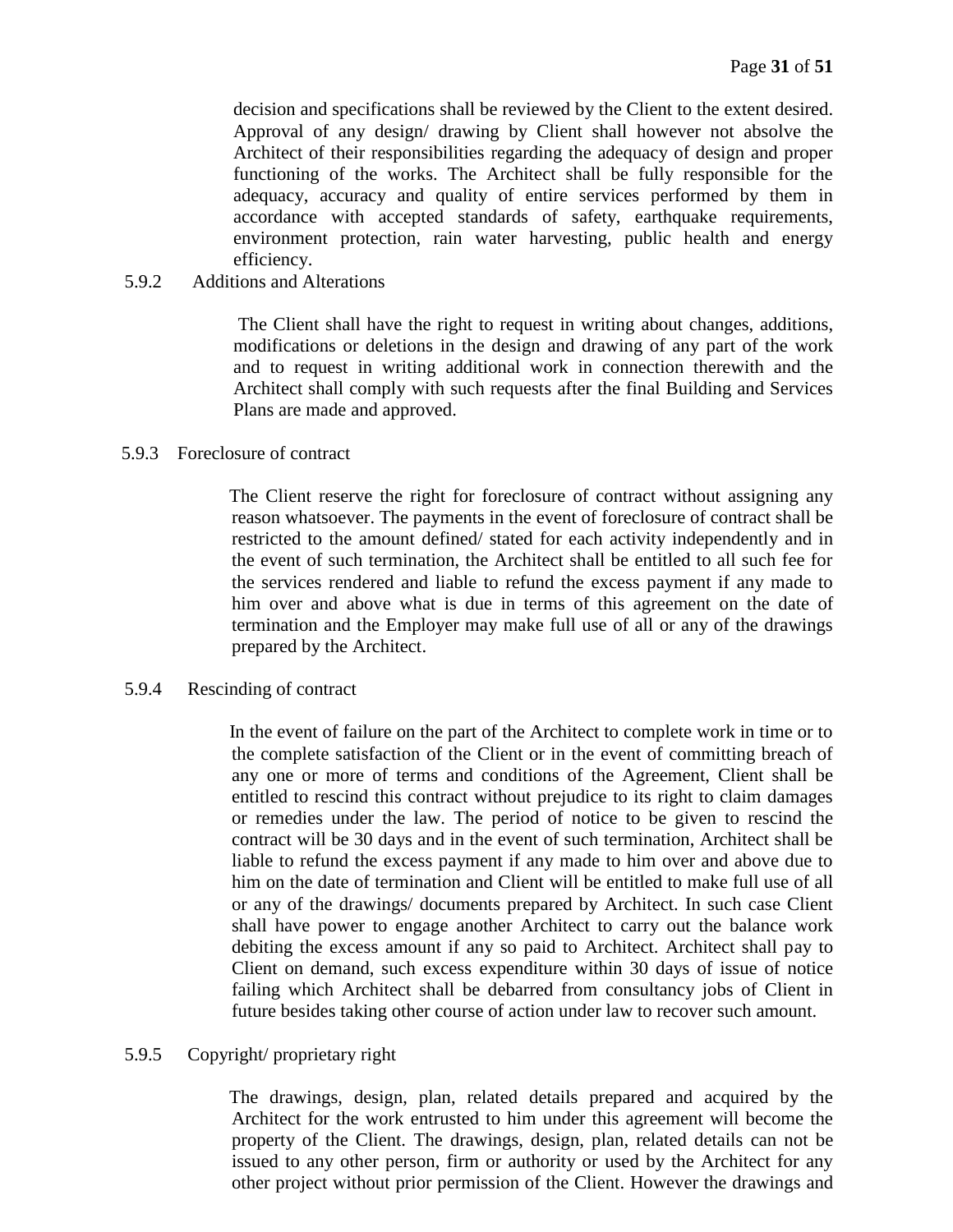design can be utilized by Client for other works and Architect shall not have any objection whatsoever.

#### 5.9.6 Contract Agreement

 After acceptance of bid a formal contract agreement shall be executed on a non judicial stamp paper of Rs. 100/- (Rupees One hundred only), the cost of the same shall be borne by the Architect.

#### 5.9.7 Site Meeting

 The site meeting shall be held during execution of the work with the Principal architect to sort out any clarification or to take any missing information in connection with the work. The meeting may be convened by the Client as per the need. However, at least one routine meeting shall be held in two months.

#### 5.9.8 **Site supervision / monitoring of the project**

 Architect will deploy their representative at site during construction period. The representative will vigil on the quality and progress of the work and on architectural aspects with respect to architectural design. He will also issue certificates, about satisfactory progress, quality of the work, and the work is going on as per architectural design, to NIT Patna at the end of every month on behalf of main Architect**. The cost on the deployment of the representative will be born by the Architect.**

#### 5.9.9 Compensation for Error/ Variation

 The Architect is responsible for making realistic detailed estimate and Bill of Quantities (BOQ) based on the drawings. The unrealistic estimation of quantities results in undue litigation during construction phase. **The Architect shall be required to pay compensation to the client for unrealistic and wrong estimation of quantities meant for BOQ. The amount of compensation shall be decided by NIT Patna.** However for minor variation in quantities (maximum up to plus/minus 10%) with respect to drawings, no compensation shall be imposed on Architect. The amount of compensation shall not exceed more than 10% of the fee of the Architect.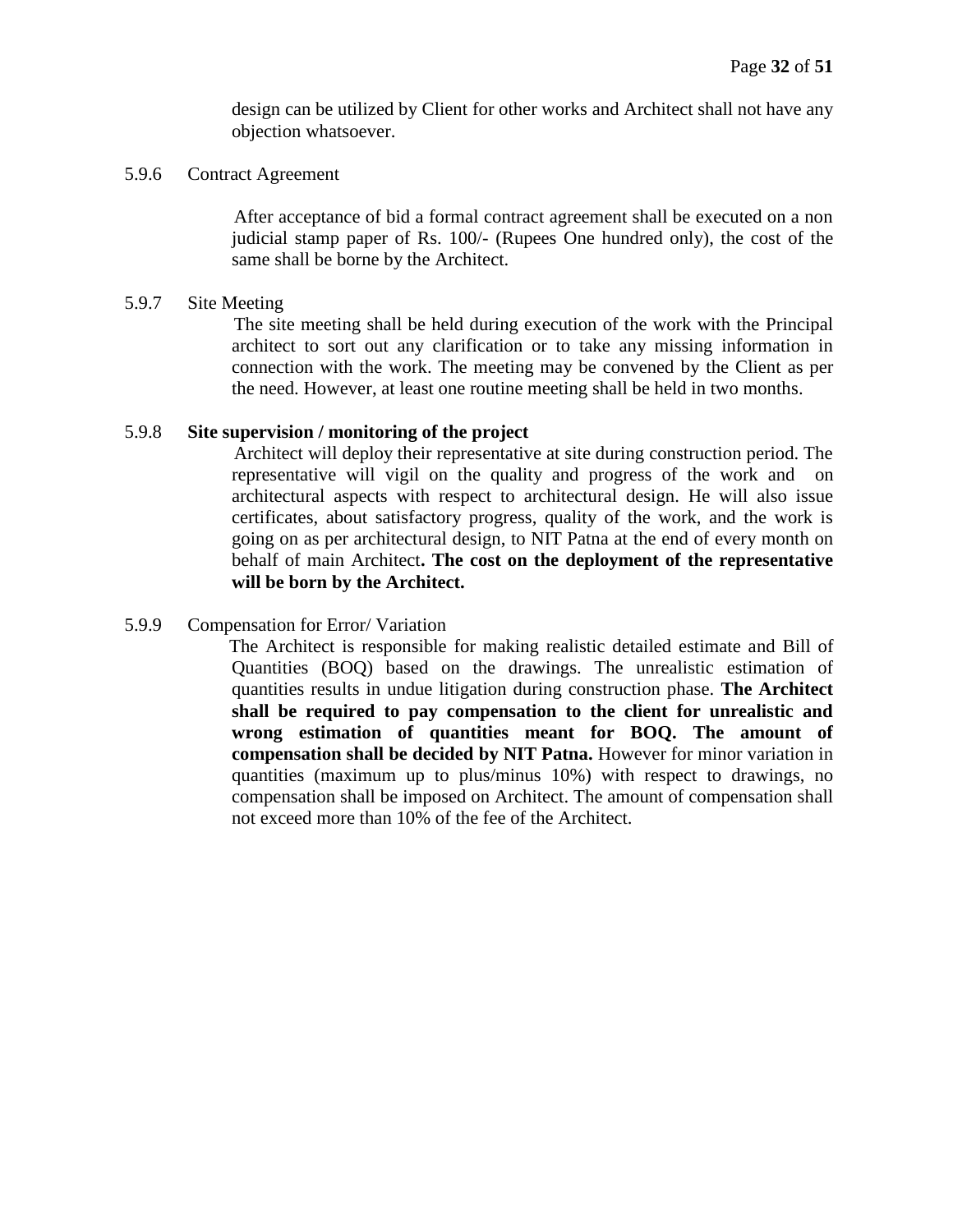#### **Annexure-I**

# **Proforma for Financial Bid (To be put in sealed cover)**

Ref No……. Date…………

The Registrar NIT Patna

Sub: Comprehensive Architectural Services for development of Campus Master Plan, Detailed Building Plans Site Development, land Scape design etc. for the new campus of NIT Patna at Bihta.

Dear Sir,

In response to subject work, we hereby quote our Consultancy Fee as under:

| Sl.                         | Description of Work                                     |            | Architectural CONSULTANCY |
|-----------------------------|---------------------------------------------------------|------------|---------------------------|
| No.                         |                                                         |            | Fee Excluding Service Tax |
|                             |                                                         | In Figures | In Words                  |
|                             | Preparation of Master Plan with details as per Activity |            |                           |
|                             | 1 of Clause 3.5 and its approval (if required)          |            |                           |
|                             | (Fee to be quoted as Lump-sum amount)                   |            |                           |
| $\mathcal{D}_{\mathcal{L}}$ | Providing Architectural and Detailed Engineering        |            |                           |
|                             | Services for development of detailed design of          |            |                           |
|                             | structures and services, site development, landscape    |            |                           |
|                             | design etc. for NIT Patna campus at Bihta as per        |            |                           |
|                             | Clause 3.5 except Master Plan.                          |            |                           |
|                             | (Fee to be quoted as % of Built-up Cost)                |            |                           |
| $\mathcal{R}$               | Total fee in Rs.                                        |            |                           |
|                             |                                                         |            |                           |

#### **Note:**

For evaluation of Financial Bid, the value of the Built-up cost of whole project shall be considered as Rs 200.00 (two hundred) Crores only. Architectural Consultant will be entitled to get applicable Service Tax on the fee quoted above at the rates as stipulated by Govt. of India from time to time **if applicable**. The service tax shall not be considered for evaluation of bid.

Thanking you,  $\frac{1}{2}$  Yours faithfully,

Signature with Name & Designation of the

Date: (Authorized Seal)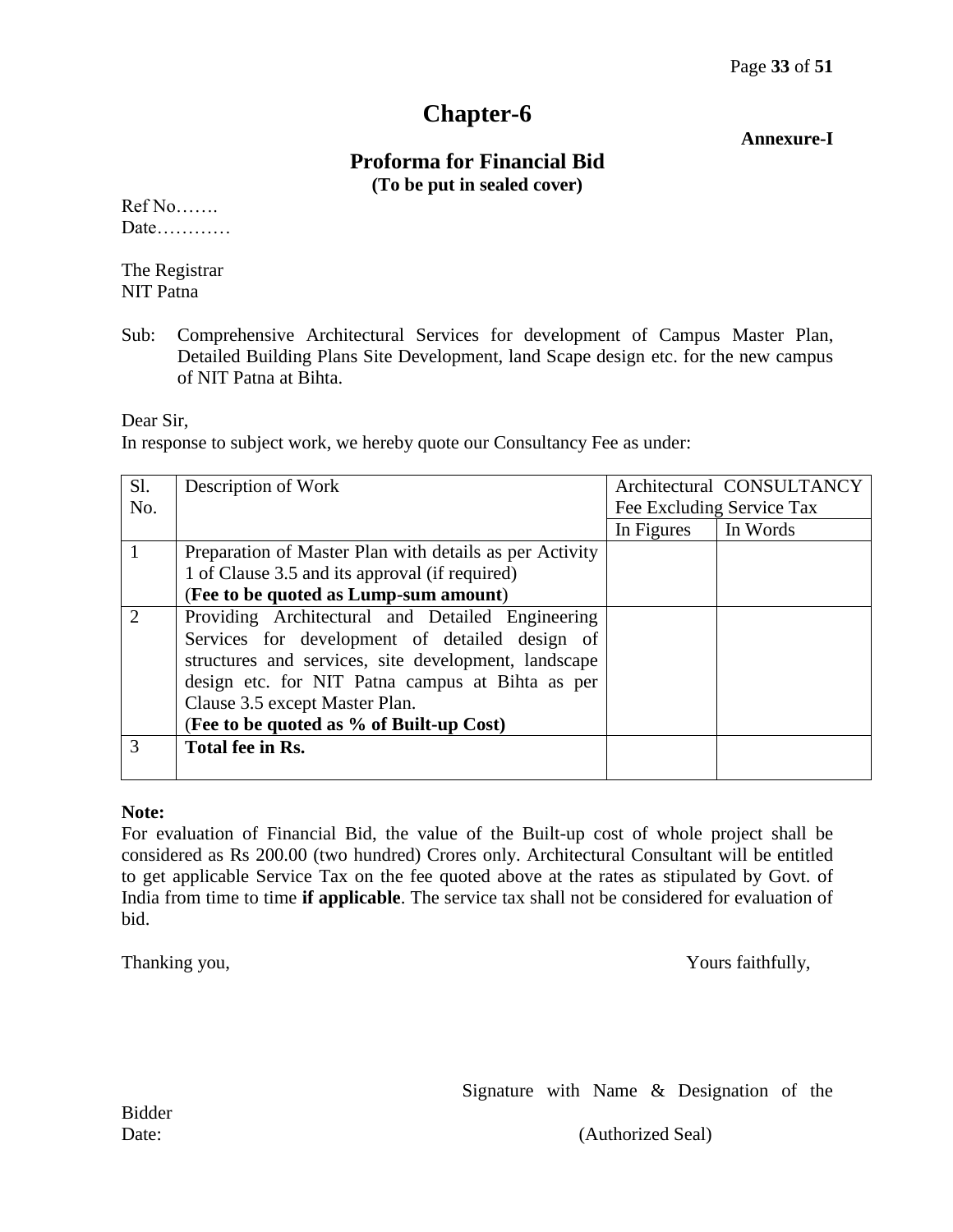# **Annexure-II**

# **CHECK LIST**

No……………….

- 1. EMD of **Rs. 2,00,000.00 (Two lakhs) only** by way of DD No…………….dated in favour of "National Institute of Technology Patna" payable at Patna.
- 2. DD No…………… dated………..for **Rs.5000.00 (Five thousand) only** in favour of "National Institute of Technology Patna" payable at Patna towards cost of Tender Document.
- 3. Attested copy of Registration certificate from Council of Architecture of Principal / Partner / Director and also of other architects employed with the firm
- 4. List of Experts with bio data of key technical personnel and sub consultant to be made available for this project.
- 5. Details of firm, equipment, software, registration with tax authorities–Income Tax/Service Tax etc.
- 6. Details of similar projects handled by bidders in last 5 years giving date of start, date of completion, built up area of project, cost of project and delay if any attributable to bidder.
- 7. Photograph/ drawings/ details of qualifying projects
- 8. Performance certificate from client with detail of qualifying projects.
- 9. List of projects in hand with description of project, cost, time limit, targets etc.
- 10. Certified copies of Audited Balance Sheet & Income Tax Returns for the last 5 years immediately preceding FY-2012-13.
- 11. Report explaining Architects approach particularly to this project describing implementation strategies starting from conceptualization, phasing, development approach, time management etc.
- 12. Time schedule for complete development of total project in the form of BAR CHART.
- 13. The composition of the core team to be deployed on permanent basis. The number of personnel likely to be deployed and their level may be indicated.
- 14. An undertaking that team deployed for the execution of the project will not change without the prior consent of NIT.
- 15. Financial Bid in the prescribed Format as given in **Annexure-I** in a sealed envelope.
- 16. The bid document along with its annexure either purchased or downloaded from the web shall be duly signed on each page by the bidder and enclosed along with technical bid in Envelope 1.

# **NOTE: (i) The Check- List shall be duly filled in, and**

 **(ii) Duly filled Self Evaluation Proforma for Technical Bid as per 2.5.4 (A) as per Annexure III should be submitted alongwith the Technical Bid.**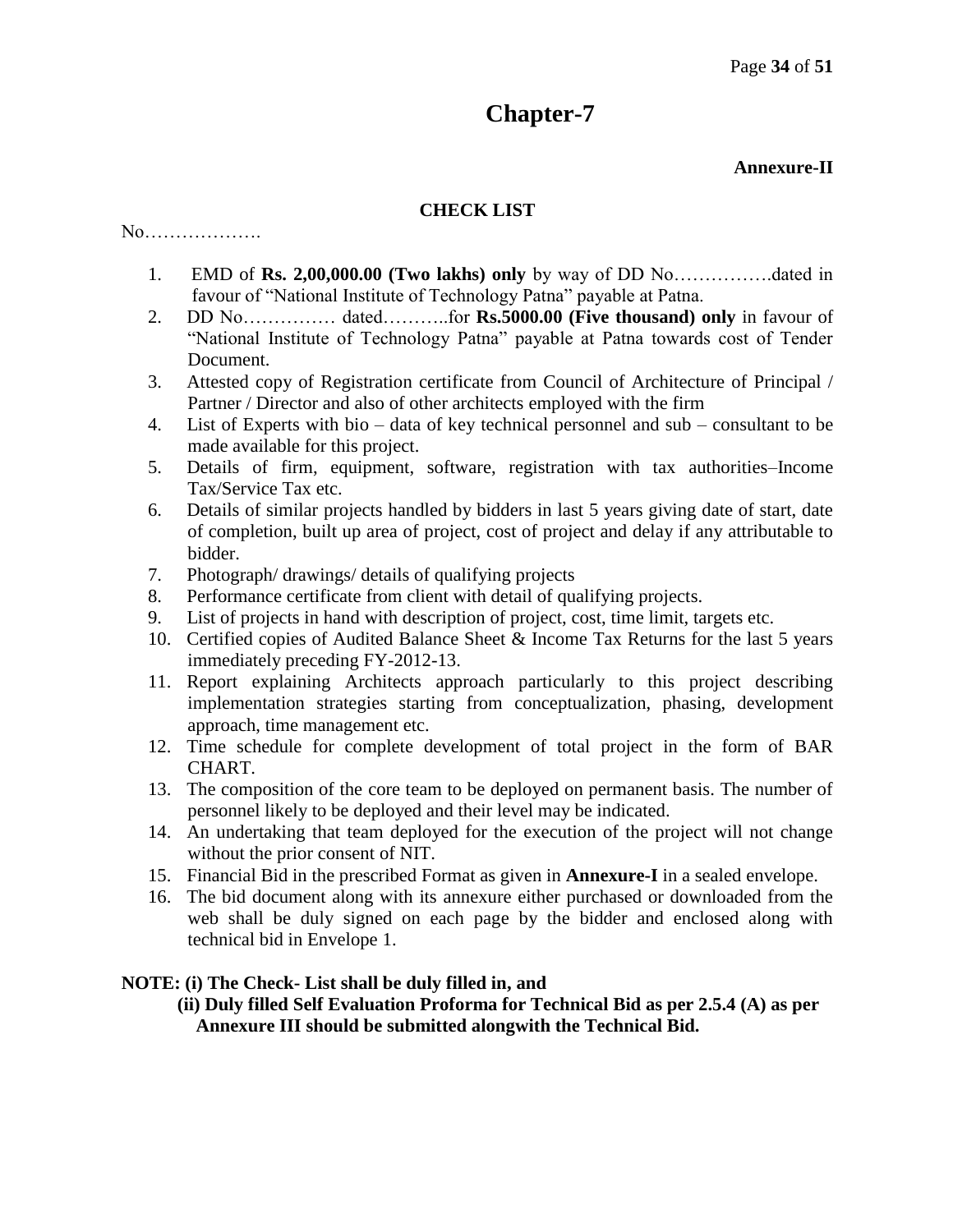# **Annexure-III**

# **Self Evaluation Proforma for Technical Bid as per 2.5.4 (A)**

| Sr.            | Subhead                                                                                                                                                                                                                                                                                                                 | Max Marks | Self awarded marks |
|----------------|-------------------------------------------------------------------------------------------------------------------------------------------------------------------------------------------------------------------------------------------------------------------------------------------------------------------------|-----------|--------------------|
| No.            |                                                                                                                                                                                                                                                                                                                         |           |                    |
| $\mathbf{1}$   | (i) One completed educational<br>campus not less than $1,25,000$<br>sqm built up area out of<br>which at least two completed<br><b>GREEN</b> buildings of GRIHA<br>4 star rating in last 5 years as<br>31/11/2013. Certificate<br>on<br>shall be enclosed.<br>(ii) Experience of designing<br>completed Green<br>campus | 20<br>10  |                    |
|                | (like systems etc.)                                                                                                                                                                                                                                                                                                     |           |                    |
| $\overline{2}$ | Profit making for the last 5<br>years (1 marks for each year<br>of profit making)                                                                                                                                                                                                                                       | 5         |                    |
| 3              | Average annual turnover from<br>consultancy<br>services<br>exceeding Rs. 1 (one) crore in<br>last 5 years ending<br>on<br>31.03.2013.                                                                                                                                                                                   | 10        |                    |
| $\overline{4}$ | List of Experts/ Specialist<br>with Architect<br>such<br>as<br>Architects,<br>Structural<br>consultants, PHE consultant,<br>Electrical consultant, Green<br>building<br>Consultants,<br>Estimators,<br>Interior<br>decorators etc.                                                                                      | 15        |                    |
|                | Total                                                                                                                                                                                                                                                                                                                   | 60        |                    |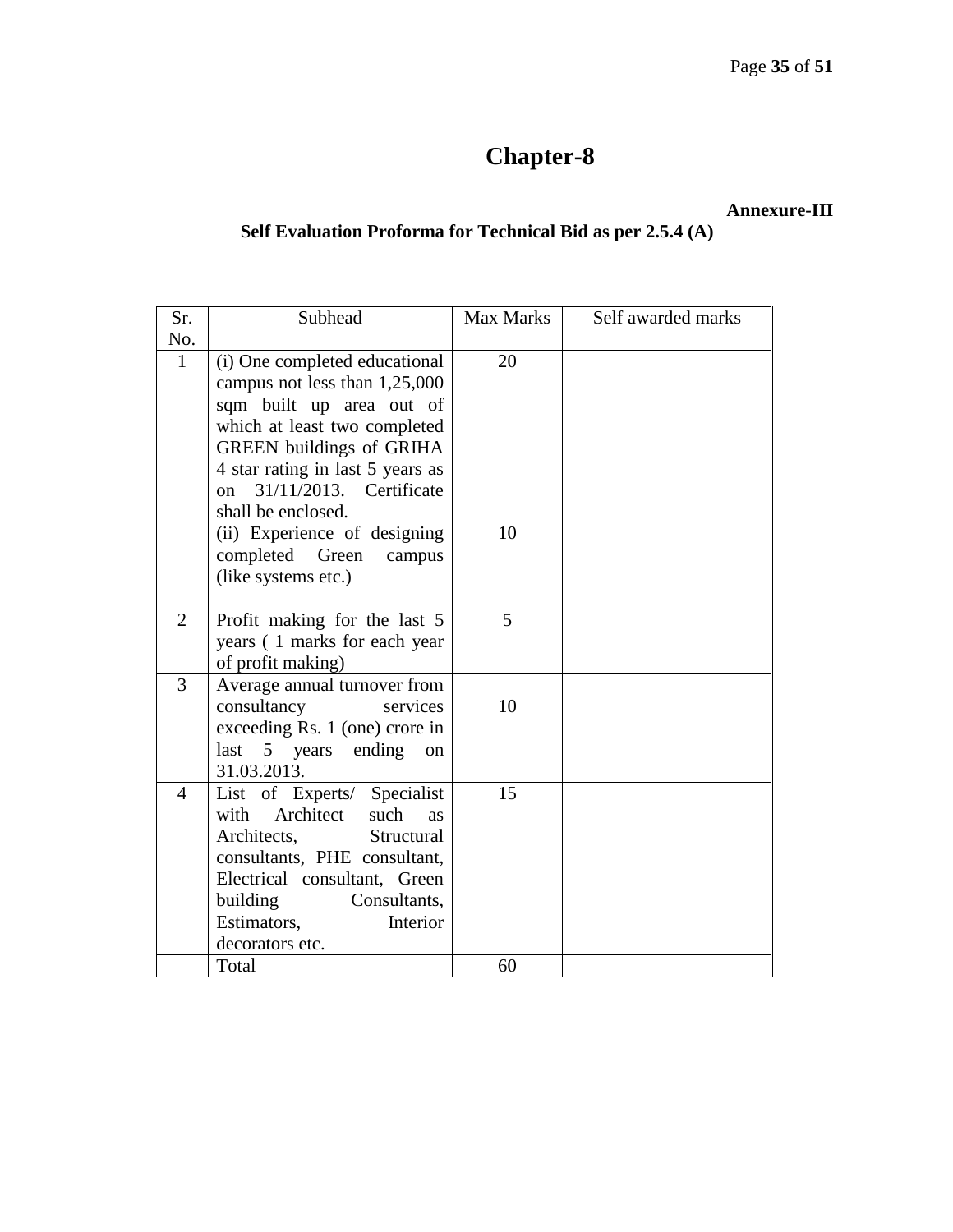# **Physical Architecture**

#### **9.1 Guiding Principles**

- i) Institute would strive to develop environment friendly and ecologically sustainable infrastructure for the green building concept.
- ii) All buildings of the Institute would be designed and developed such as to preserve natural habitat, be appropriate to local condition, be earthquake resistant.
- iii) All infrastructures would be eco-friendly green buildings that are energy efficient and with sustainable material options for conventional Building Materials .
- iv) Aim will be to achieve Zero Energy building target by using solar energy, enhanced energy efficiency as per Energy Conservation Building Code 2007 by incorporating Solar water heating systems, Solar steam/ air heating systems, energy efficient solar buildings, Solar photovoltaic devices/ systems etc for the campus.
- v) Architectural design and construction activities must aim at achieving zero damage to the ecology and environment. Infrastructure is to be planned and carved out in such a way so as to keep the green covers intact and undisturbed during the construction activity.
- vi) Construction to flow with the natural gradient of land with minimal need for leveling and to merge naturally with the given landscape and topography.
- vii) Preservation and conservation of natural resources would be given due priority. Water harvesting, water recycling, sanitary facilities, garbage disposal, facilities, would be an integral part of physical planning of the Institute, its architectural design and campus layout.
- viii)The challenge is to achieve ambience, elegance and grandeur around nature and natural surroundings. While use of local ARCHITECTURE AND LOCAL MATERIAL WOULD BE EMPHASIZED, BUILDINGS WOULD BE DESIGNED TO BE MAINTENANCE FREE. Natural environment, forest and green cover are to prescribed and be landscaped.

# **9.2 Zoning and Campus Layout:**

- i) Master plan of the Institute would clearly demarcate the areas like Institutional, recreational, residential and open spaces.
- ii) All buildings are to be modular to provide for future expansion needs without disturbing the aesthetics.
- iii) Institutional buildings would be so spaced as to ensure easy access and at the same time the future development needs of each school.
- iv) Co-location of related schools would be thoroughly planned to permit maximum resource sharing.
- v) Residential areas would be so located as to ensure privacy and independent access.

vi) Common facilities to be so located as to ensure easy access to all internal stakeholders. At the same time, efforts would be made to make them independent of the academic buildings for access by outside users.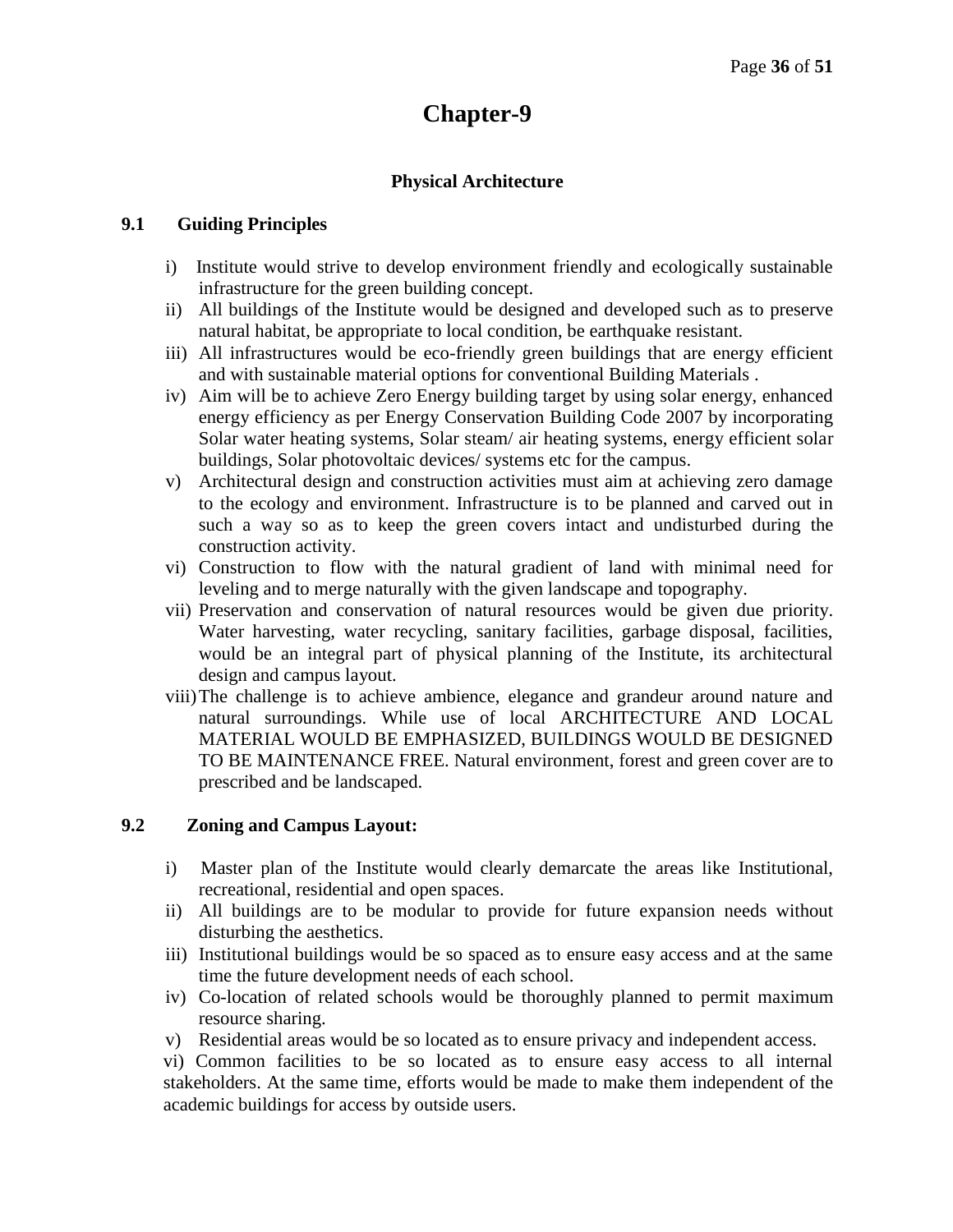# **9.3 Details of Preliminary Requirement**

| Sl. No.                    | <b>Particulars</b>                                                     | No. of rooms             |
|----------------------------|------------------------------------------------------------------------|--------------------------|
|                            | <b>Academic Blocks</b>                                                 |                          |
| $\mathbf{1}$               | of<br><b>Electrical</b><br>School<br>$\boldsymbol{\alpha}$<br>Computer |                          |
|                            | <b>Engineering</b>                                                     |                          |
| (i)                        | Dean office                                                            | 01                       |
| $\overline{(\mathrm{ii})}$ | Meeting Room                                                           | For 150 persons          |
| 1A                         | <b>Department of Electrical Engineering</b>                            |                          |
| (i)                        | HOD office                                                             | 01                       |
| (ii)                       | <b>Departmental Meeting Room</b>                                       | For 60 persons           |
| (iii)                      | <b>Faculty Room</b>                                                    | 60                       |
| (iv)                       | Mini Auditorium (150 capacity each)                                    | 01                       |
| (iv)                       | Seminar Hall (100 capacity each)                                       | 02                       |
| (vi)                       | Faculty Lounge with Pantry                                             | 01                       |
| (vii)                      | <b>Tutorial Rooms</b>                                                  | 15                       |
| (viii)                     | Labs                                                                   | 20                       |
| (ix)                       | PG, Research & Project Labs                                            | 10                       |
| (x)                        | Departmental Library                                                   | 01                       |
| (xi)                       | <b>Store</b>                                                           | 01                       |
| (xii)                      | Toilets (Ladies & Gents) as per norms                                  | At least two places each |
|                            |                                                                        |                          |
| 1B                         | Department of Electronics and communication                            |                          |
|                            | <b>Engineering</b>                                                     |                          |
| (i)                        | HOD office                                                             | 01                       |
| (ii)                       | <b>Departmental Meeting Room</b>                                       | For 60 persons           |
| (iii)                      | <b>Faculty Room</b>                                                    | 60                       |
| (iv)                       | Mini Auditorium (150 capacity each)                                    | 01                       |
| (iv)                       | Seminar Hall (100 capacity each)                                       | 02                       |
| (vi)                       | Faculty Lounge with Pantry                                             | 01                       |
| (vii)                      | <b>Tutorial Rooms</b>                                                  | 15                       |
| (viii)                     | Labs                                                                   | 20                       |
| (ix)                       | PG, Research & Project Labs                                            | 10                       |
| (x)                        | Departmental Library                                                   | 01                       |
| (xi)                       | Store                                                                  | 01                       |
| (xii)                      | Toilets (Ladies & Gents) as per norms                                  | At least two places each |
|                            |                                                                        |                          |
| 1 <sub>C</sub>             | <b>Department of Instrumentation Engineering</b>                       |                          |
|                            | HOD office                                                             | 01                       |
| (i)<br>(iii)               |                                                                        | For 30 persons           |
| (iii)                      | <b>Departmental Meeting Room</b><br><b>Faculty Room</b>                | 30                       |
|                            |                                                                        | 01                       |
| (iv)                       | Mini Auditorium (150 capacity each)                                    | 01                       |
| (iv)                       | Seminar Hall (100 capacity each)                                       | 01                       |
| (vi)                       | Faculty Lounge with Pantry                                             | $\overline{5}$           |
| (vii)                      | <b>Tutorial Rooms</b>                                                  |                          |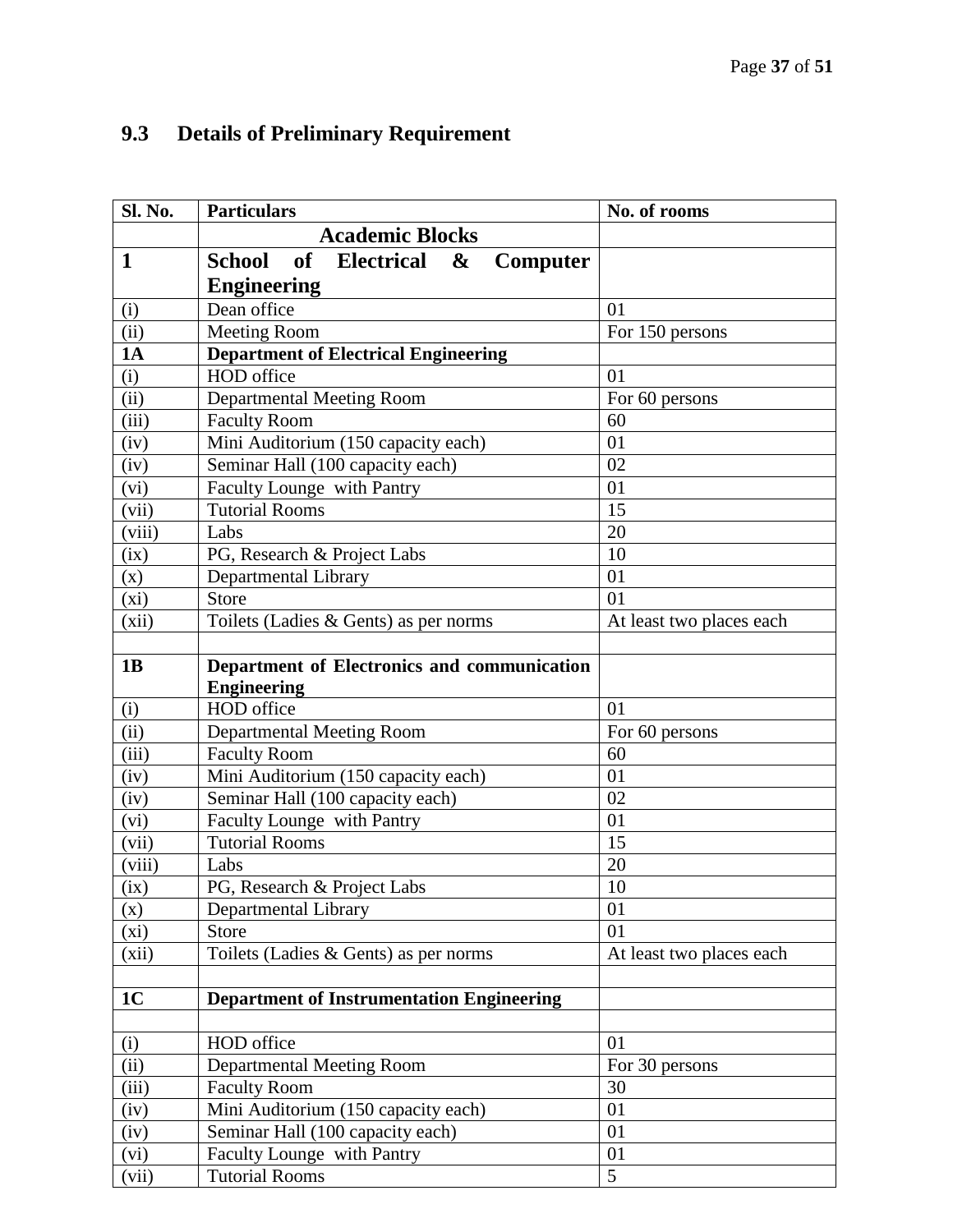| (viii)           | Labs                                                                      | 10                       |
|------------------|---------------------------------------------------------------------------|--------------------------|
| (ix)             | PG, Research & Project Labs                                               | 5                        |
| (x)              | Departmental Library                                                      | 01                       |
| $(x_i)$          | Store                                                                     | 01                       |
| (xii)            | Toilets (Ladies & Gents) as per norms                                     | At least two places each |
|                  |                                                                           |                          |
| 1D               | <b>Department of Computer Science Engineering</b>                         |                          |
|                  |                                                                           |                          |
| (i)              | HOD office                                                                | 01                       |
| (ii)             | Departmental Meeting Room                                                 | For 60 persons           |
| (iii)            | <b>Faculty Room</b>                                                       | 60                       |
| (iv)             | Mini Auditorium (150 capacity each)                                       | 01                       |
| (iv)             | Seminar Hall (100 capacity each)                                          | 02                       |
| (vi)             | Faculty Lounge with Pantry                                                | 01                       |
| (vii)            | <b>Tutorial Rooms</b>                                                     | 15                       |
| (viii)           | Labs                                                                      | 20                       |
| (ix)             | PG, Research & Project Labs                                               | 10                       |
| (x)              | Departmental Library                                                      | 01                       |
| (xi)             | Store                                                                     | 01                       |
| (xii)            | Toilets (Ladies & Gents) as per norms                                     | At least two places each |
|                  |                                                                           |                          |
| 1E               | <b>of</b><br><b>Information</b><br><b>Technology</b><br><b>Department</b> |                          |
|                  | <b>Engineering</b>                                                        |                          |
|                  |                                                                           |                          |
| (i)              | HOD office                                                                | 01                       |
| (ii)             | Departmental Meeting Room                                                 | For 60 persons           |
| (iii)            | <b>Faculty Room</b>                                                       | 60                       |
| (iv)             | Mini Auditorium (150 capacity each)                                       | 01                       |
| (iv)             | Seminar Hall (100 capacity each)                                          | 02                       |
| (vi)             | Faculty Lounge with Pantry                                                | 01                       |
| (vii)            | <b>Tutorial Rooms</b>                                                     | 15                       |
| (viii)           | Labs                                                                      | $20\,$                   |
| (ix)             | PG, Research & Project Labs                                               | 10                       |
| (x)              | Departmental Library                                                      | 01                       |
| $(x_i)$          | <b>Store</b>                                                              | 01                       |
| (xii)            | Toilets (Ladies & Gents) as per norms                                     | At least two places each |
|                  |                                                                           |                          |
| $\boldsymbol{2}$ | <b>School of Mechanical Engineering</b>                                   |                          |
| (i)              | Dean office                                                               | 01                       |
| (ii)             | <b>Meeting Room</b>                                                       | For 150 persons          |
| 2A               | <b>Department of Mechanical Engineering</b>                               |                          |
| (i)              | HOD office                                                                | 01                       |
| (iii)            | <b>Departmental Meeting Room</b>                                          | For 70 persons           |
| (iii)            | <b>Faculty Room</b>                                                       | 70                       |
| (iv)             | Mini Auditorium (120 capacity)                                            | $\overline{4}$           |
| (v)              | Seminar Hall (150 capacity)                                               | 03                       |
| (vi)             | <b>Faculty Lounge with Pantry</b>                                         | 01                       |
| (vii)            | <b>Tutorial Rooms</b>                                                     | 15                       |
| (viii)           | Drawing Hall of capacity 60                                               | 04                       |
|                  |                                                                           |                          |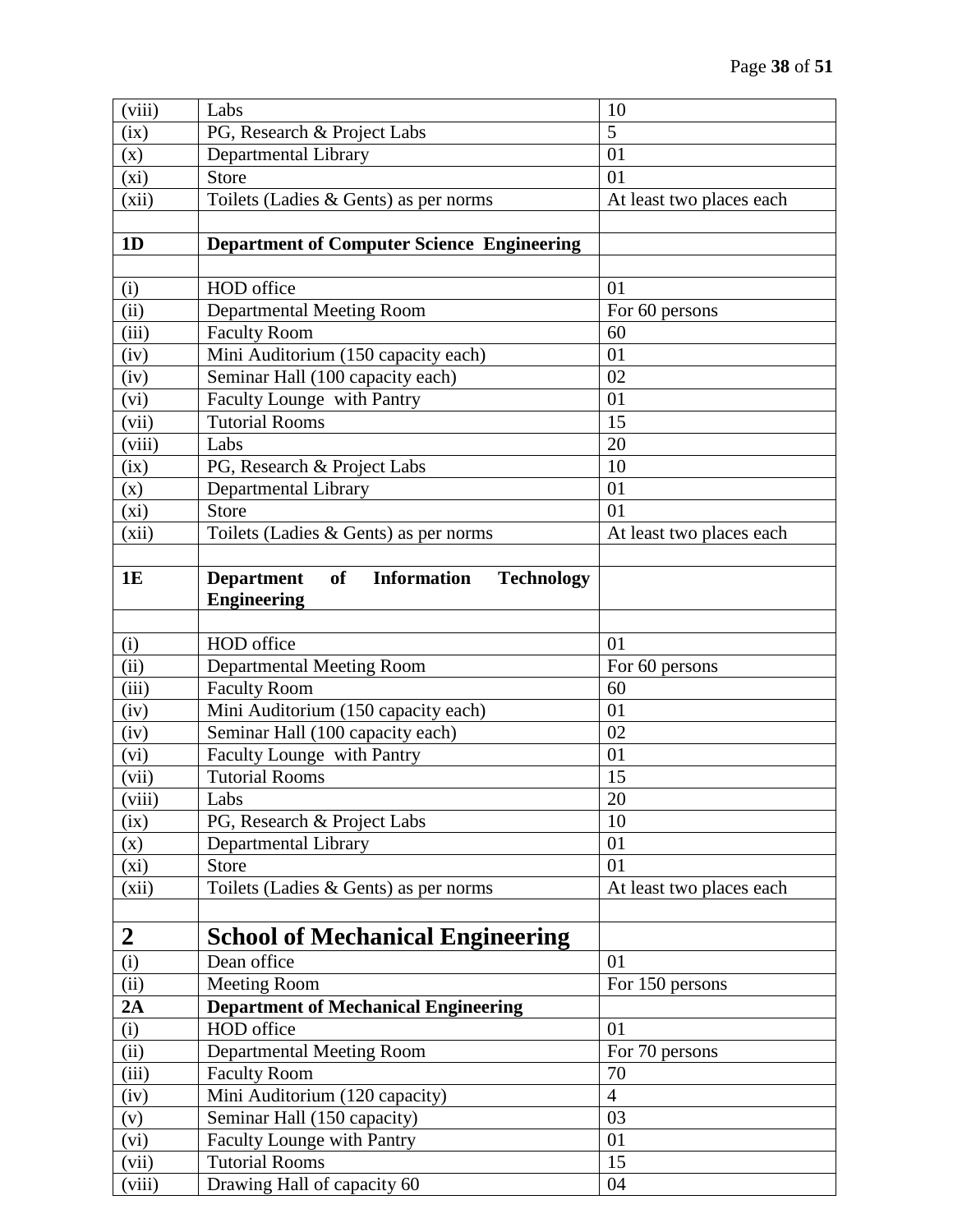| (ix)         | Workshop big                                                   | 01                       |
|--------------|----------------------------------------------------------------|--------------------------|
| (x)          | Labs                                                           | 20                       |
| (xi)         | PG, Research & Project Labs                                    | 15                       |
| (xii)        | Departmental Library                                           | 01                       |
| (xiii)       | <b>Store</b>                                                   | 01                       |
| (xiv)        | Toilets (Ladies & Gents)                                       | At least two places each |
|              |                                                                |                          |
| 2B           | <b>Department of Automobile Engineering</b>                    |                          |
|              |                                                                |                          |
| (i)          | HOD office                                                     | 01                       |
| (iii)        | <b>Departmental Meeting Room</b>                               | For 40 persons           |
| (iii)        | <b>Faculty Room</b>                                            | 40                       |
| (iv)         | Mini Auditorium (150 capacity each)                            | 01                       |
| (iv)         | Seminar Hall (100 capacity each)                               | 01                       |
| (vi)         | Faculty Lounge with Pantry                                     | 01                       |
| (vii)        | <b>Tutorial Rooms</b>                                          | 5                        |
| (viii)       | Labs                                                           | 10                       |
| (ix)         | Drawing Hall (60 persons)                                      | 02                       |
| (x)          | PG, Research & Project Labs                                    | 5                        |
| $(x_i)$      | Workshop                                                       | 01                       |
| (xii)        | Departmental Library                                           | 01                       |
| (xiii)       | Store                                                          | 01                       |
| (xiv)        | Toilets (Ladies & Gents) as per norms                          | At least two places each |
|              |                                                                |                          |
| 2C           | <b>Department of Production Engineering</b>                    |                          |
|              |                                                                |                          |
| (i)          | HOD office                                                     | 01                       |
| (ii)         | Departmental Meeting Room                                      | For 40 persons           |
| (iii)        | <b>Faculty Room</b>                                            | 40                       |
| (iv)         | Mini Auditorium (150 capacity each)                            | 01                       |
| (iv)         | Seminar Hall (100 capacity each)                               | 01                       |
| (vi)         | Faculty Lounge with Pantry                                     | 01                       |
| (vii)        | <b>Tutorial Rooms</b>                                          | 5                        |
| (viii)       | Labs                                                           | 10                       |
| (ix)         | Drawing Hall (60 persons)                                      | 02                       |
| (x)          | PG, Research & Project Labs                                    | 5                        |
| $(x_i)$      | Workshop                                                       | 01                       |
| (xii)        | Departmental Library                                           | 01                       |
| (xiii)       | Store                                                          | 01                       |
| (xiv)        | Toilets (Ladies & Gents) as per norms                          | At least two places each |
|              |                                                                |                          |
| 2D           | <b>Department of Applied Mechanics Engineering</b>             |                          |
|              |                                                                |                          |
| (i)          | HOD office                                                     | 01                       |
| (ii)         |                                                                | For 40 persons           |
|              | <b>Departmental Meeting Room</b>                               |                          |
| (iii)        | <b>Faculty Room</b>                                            | 40                       |
| (iv)         | Mini Auditorium (150 capacity each)                            | 01                       |
| (iv)<br>(vi) | Seminar Hall (100 capacity each)<br>Faculty Lounge with Pantry | 01<br>01                 |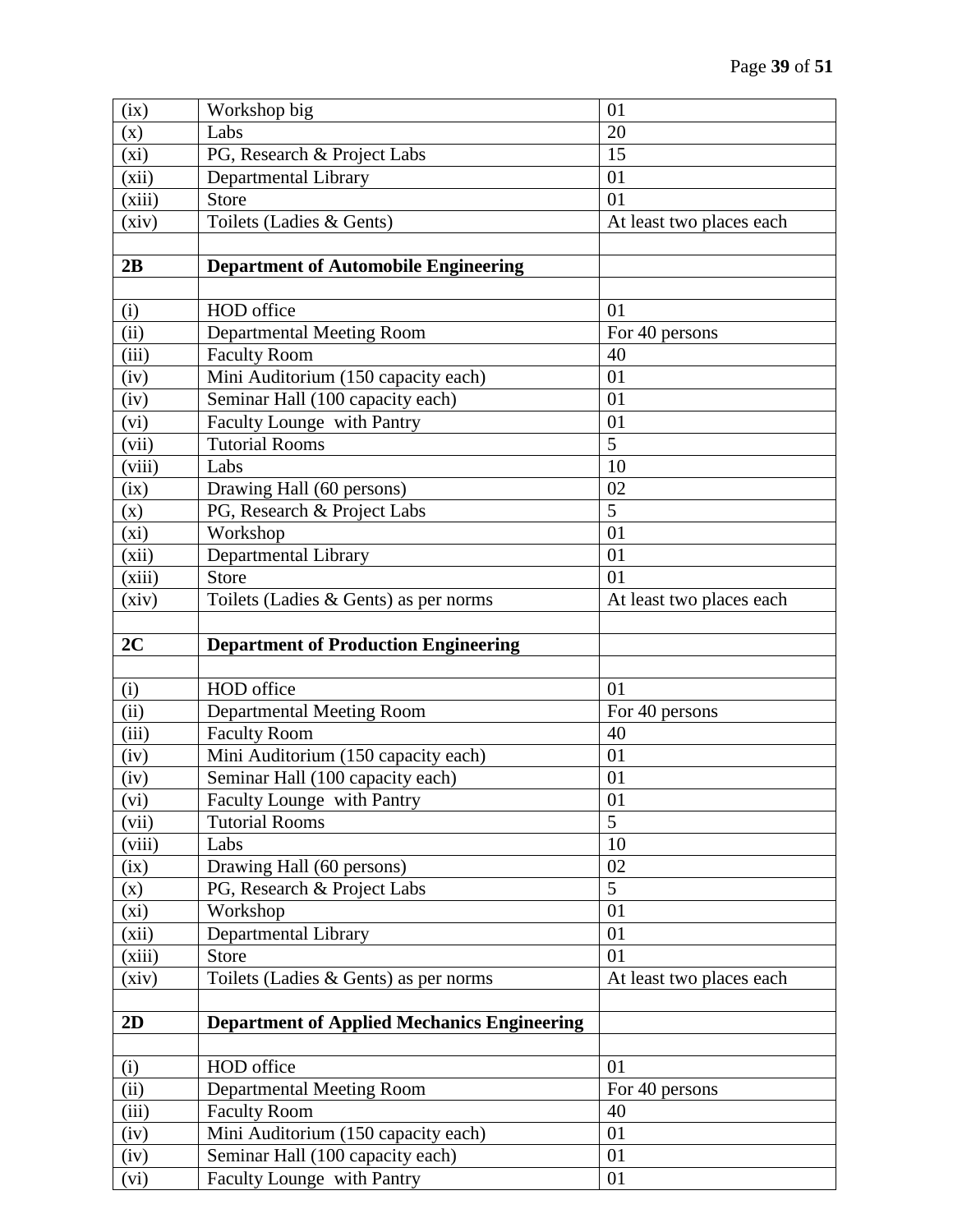| (i)            | HOD office                                  | 01                       |
|----------------|---------------------------------------------|--------------------------|
|                | <b>Department of Civil Engineering</b>      |                          |
|                |                                             |                          |
| (ii)           | <b>Meeting Room</b>                         | For 75 persons           |
| (i)            | Dean office                                 | 01                       |
| $\mathbf{3}$   | <b>School of Civil Engineering</b>          |                          |
|                |                                             |                          |
| (xiv)          | Toilets (Ladies & Gents) as per norms       | At least two places each |
| (xiii)         | <b>Store</b>                                | 01                       |
| (xii)          | Departmental Library                        | 01                       |
| $(x_i)$        | Workshop                                    | 01                       |
| (x)            | PG, Research & Project Labs                 | $\overline{5}$           |
| (ix)           | Drawing Hall (60 persons)                   | 02                       |
| (viii)         | Labs                                        | 10                       |
| (vii)          | <b>Tutorial Rooms</b>                       | $\overline{5}$           |
| (vi)           | Faculty Lounge with Pantry                  | 01                       |
| (iv)           | Seminar Hall (100 capacity each)            | 01                       |
| (iv)           | Mini Auditorium (150 capacity each)         | 01                       |
| (iii)          | <b>Faculty Room</b>                         | 40                       |
| (ii)           | <b>Departmental Meeting Room</b>            | For 40 persons           |
| (i)            | HOD office                                  | 01                       |
|                |                                             |                          |
| 2F             | <b>Department of Aerospace Engineering</b>  |                          |
|                |                                             |                          |
| (xiv)          | Toilets (Ladies & Gents) as per norms       | At least two places each |
| (xiii)         | <b>Store</b>                                | 01                       |
| (xii)          | Departmental Library                        | 01                       |
| $(x_i)$        | Workshop                                    | 01                       |
| (x)            | PG, Research & Project Labs                 | $\overline{5}$           |
| (ix)           | Drawing Hall (60 persons)                   | 02                       |
| (viii)         | Labs                                        | 10                       |
| (vii)          | <b>Tutorial Rooms</b>                       | 5                        |
| (vi)           | Faculty Lounge with Pantry                  | 01                       |
| (iv)           | Seminar Hall (100 capacity each)            | 01                       |
| (iv)           | Mini Auditorium (150 capacity each)         | 01                       |
| (iii)          | <b>Faculty Room</b>                         | 40                       |
| (ii)           | <b>Departmental Meeting Room</b>            | For 40 persons           |
| (i)            | HOD office                                  | 01                       |
|                |                                             |                          |
| 2E             | <b>Department of Industrial Engineering</b> |                          |
|                |                                             |                          |
| (xiv)          | Toilets (Ladies & Gents) as per norms       | At least two places each |
| (xiii)         | <b>Store</b>                                | 01                       |
| (xii)          | Departmental Library                        | 01                       |
| (xi)           | Workshop                                    | 01                       |
| (x)            | PG, Research & Project Labs                 | $\overline{5}$           |
| (viii)<br>(ix) | Drawing Hall (60 persons)                   | 02                       |
| (vii)          | Labs                                        | 10                       |
|                | <b>Tutorial Rooms</b>                       | 5                        |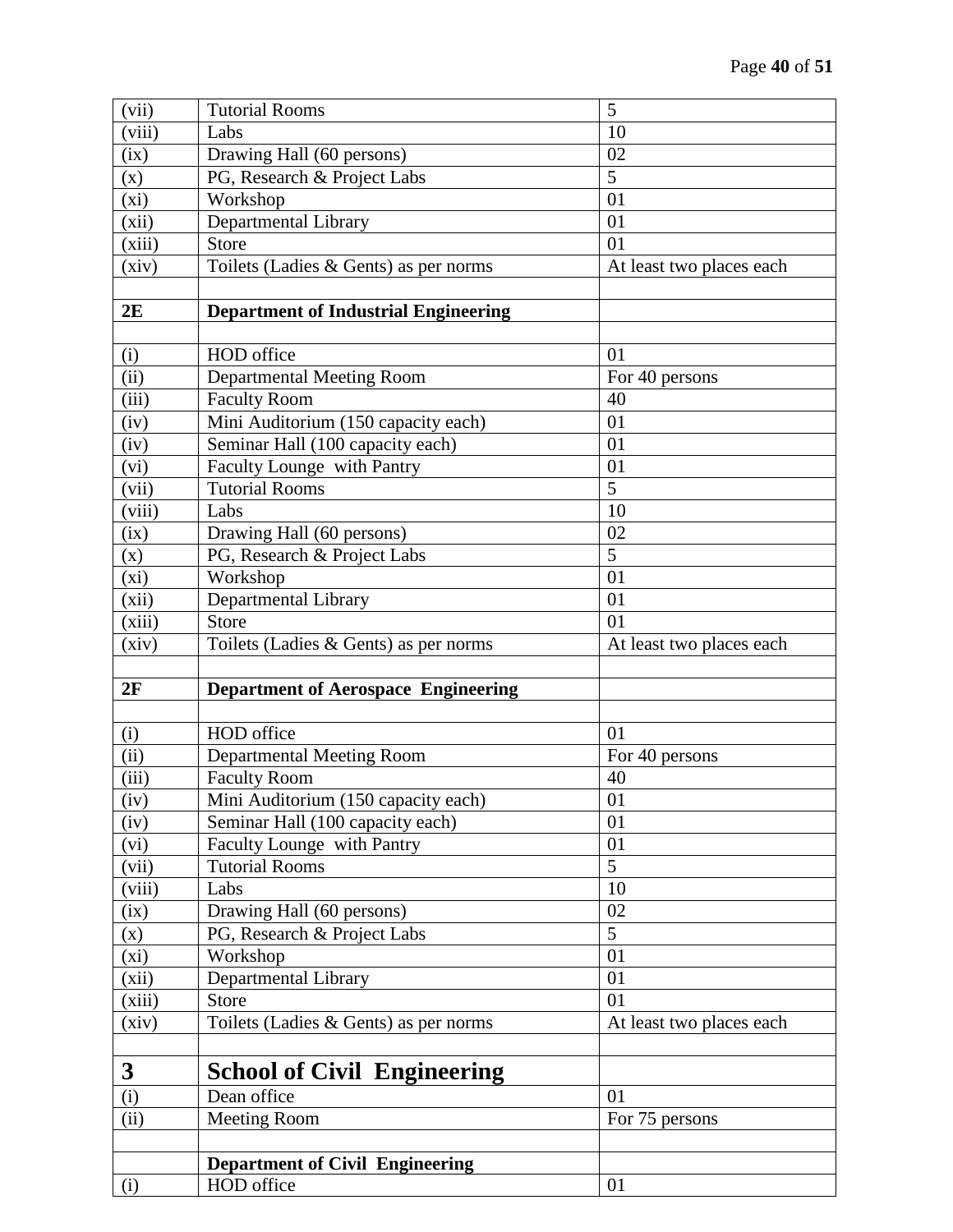| (ii)                       | <b>Departmental Meeting Room</b>              | For 70 persons           |
|----------------------------|-----------------------------------------------|--------------------------|
| (iii)                      | <b>Faculty Room</b>                           | 70                       |
| (iv)                       | Mini Auditorium (120 capacity)                | $\overline{4}$           |
| (v)                        | Seminar Hall (150 capacity)                   | 03                       |
| (vi)                       | Faculty Lounge with Pantry                    | 01                       |
| (vii)                      | <b>Tutorial Rooms</b>                         | 15                       |
| (viii)                     | Drawing Hall of capacity 60                   | 04                       |
| (ix)                       | Labs                                          | 20                       |
| (x)                        | PG, Research & Project Labs                   | 15                       |
| $(x_i)$                    | Departmental Library                          | 01                       |
| (xii)                      | Store                                         | 01                       |
| (xiii)                     | Toilets (Ladies & Gents)                      | At least two places each |
|                            |                                               |                          |
| $\overline{\mathbf{4}}$    | <b>School</b><br>of<br>Architecture<br>and    |                          |
|                            |                                               |                          |
|                            | <b>Planning Engineering</b>                   |                          |
| (i)                        | Dean office                                   | 01                       |
| $\overline{(\mathrm{ii})}$ | <b>Meeting Room</b>                           | For 75 persons           |
| 4A                         | <b>Department of Architecture Engineering</b> |                          |
|                            |                                               |                          |
| (i)                        | HOD office                                    | 01                       |
| (ii)                       | Departmental Meeting Room                     | For 65 persons           |
| (iii)                      | <b>Faculty Room</b>                           | 65                       |
| (iv)                       | Class Rooms $(60 +$ capacity)                 | 10                       |
| (v)                        | Class Rooms (30+ capacity                     | 12                       |
| (vi)                       | Lecture Theater (120 capacity)                | $\overline{2}$           |
| (vii)                      | Large Lecture Theater (300 capacity)          | 01                       |
| (viii)                     | Faculty Lounge with Pantry                    | 01                       |
| (ix)                       | <b>Tutorial Rooms</b>                         | 15                       |
| $(\mathbf{x})$             | Seminar Hall                                  | $\overline{4}$           |
| (xi)                       | Labs                                          | 20                       |
| (xii)                      | PG, Research & Project Labs                   | 12                       |
| (xiii)                     | Departmental Library                          | 01                       |
| (xiv)                      | <b>Store</b>                                  | 01                       |
| (xv)                       | <b>Boys Common room</b>                       | 01                       |
| (xvi)                      | <b>Girls Common Room</b>                      | 01                       |
| (xvii)                     | Toilets (Ladies & Gents) as per norms         | At least two places each |
|                            |                                               | floor                    |
|                            |                                               |                          |
| 5                          | <b>School of Chemical Engineering</b>         |                          |
| (i)                        | Dean office                                   | 01                       |
| $\overline{(\mathrm{ii})}$ | <b>Meeting Room</b>                           | For 100 persons          |
|                            |                                               |                          |
| <b>5A</b>                  | <b>Department of Plastic Engineering</b>      |                          |
|                            |                                               |                          |
| (i)                        | HOD office                                    | 01                       |
| (ii)                       | <b>Departmental Meeting Room</b>              | For 40 persons           |
| (iii)                      | <b>Faculty Room</b>                           | 40                       |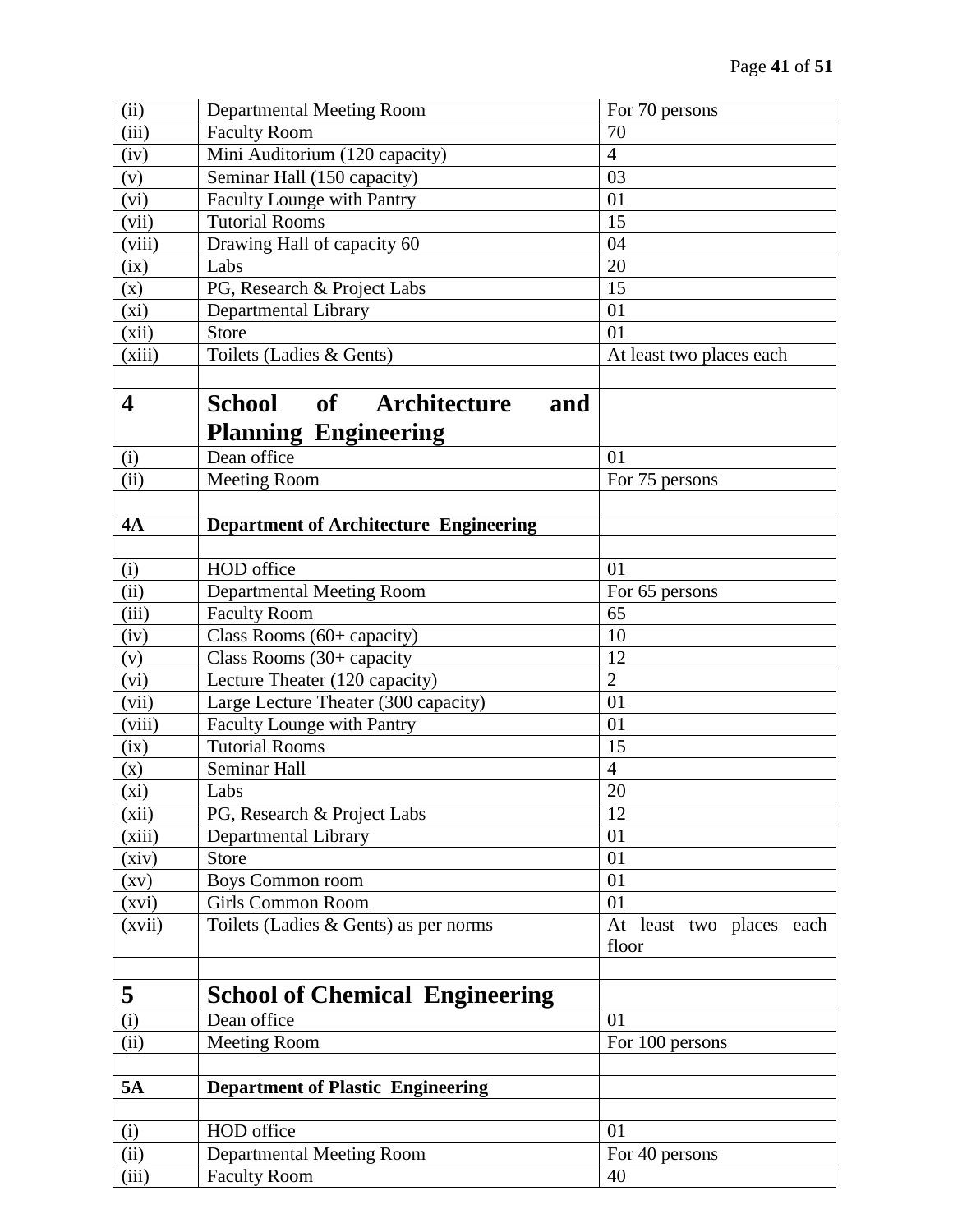| (iv)                       | Mini Auditorium (150 capacity each)                 | 01                       |
|----------------------------|-----------------------------------------------------|--------------------------|
| (iv)                       | Seminar Hall (100 capacity each)                    | 01                       |
| (vi)                       | Faculty Lounge with Pantry                          | 01                       |
| (vii)                      | <b>Tutorial Rooms</b>                               | 5                        |
| (viii)                     | Labs                                                | 10                       |
| (ix)                       | PG, Research & Project Labs                         | 5                        |
| (x)                        | Departmental Library                                | 01                       |
| (xi)                       | <b>Store</b>                                        | 01                       |
| (xii)                      | Toilets (Ladies $& Gents$ ) as per norms            | At least two places each |
|                            |                                                     |                          |
| 5B                         | <b>Department of Petroleum Engineering</b>          |                          |
|                            |                                                     |                          |
| (i)                        | HOD office                                          | 01                       |
| $\overline{(\mathrm{ii})}$ | Departmental Meeting Room                           | For 40 persons           |
| (iii)                      | <b>Faculty Room</b>                                 | 40                       |
| (iv)                       | Mini Auditorium (150 capacity each)                 | 01                       |
| (iv)                       | Seminar Hall (100 capacity each)                    | 01                       |
| (vi)                       | Faculty Lounge with Pantry                          | 01                       |
| (vii)                      | <b>Tutorial Rooms</b>                               | $\overline{5}$           |
| (viii)                     | Labs                                                | 10                       |
| (ix)                       | PG, Research & Project Labs                         | 5                        |
| (x)                        | Departmental Library                                | 01                       |
| $(x_i)$                    | <b>Store</b>                                        | 01                       |
| (xii)                      | Toilets (Ladies & Gents) as per norms               | At least two places each |
|                            |                                                     |                          |
|                            |                                                     |                          |
| 5C                         | Department of Pulp & Paper Engineering              |                          |
|                            |                                                     |                          |
| (i)                        | HOD office                                          | 01                       |
| (ii)                       | <b>Departmental Meeting Room</b>                    | For 40 persons           |
| (iii)                      | <b>Faculty Room</b>                                 | 40                       |
| (iv)                       | Mini Auditorium (150 capacity each)                 | 01                       |
| (iv)                       | Seminar Hall (100 capacity each)                    | 01                       |
| (vi)                       | Faculty Lounge with Pantry                          | 01                       |
| (vii)                      | <b>Tutorial Rooms</b>                               | $\overline{5}$           |
| (viii)                     | Labs                                                | 10                       |
| (ix)                       | PG, Research & Project Labs                         | 5                        |
| (x)                        | Departmental Library                                | 01                       |
| $(x_i)$                    | <b>Store</b>                                        | 01                       |
| (xii)                      | Toilets (Ladies & Gents) as per norms               | At least two places each |
|                            |                                                     |                          |
| 5 <sub>D</sub>             | <b>Department of Textile Engineering</b>            |                          |
|                            |                                                     |                          |
| (i)                        | HOD office                                          | 01                       |
| (ii)                       | <b>Departmental Meeting Room</b>                    | For 40 persons           |
| (iii)                      | <b>Faculty Room</b>                                 | 40                       |
| (iv)                       | Mini Auditorium (150 capacity each)                 | 01                       |
| (iv)                       | Seminar Hall (100 capacity each)                    | 01                       |
| (vi)<br>(vii)              | Faculty Lounge with Pantry<br><b>Tutorial Rooms</b> | 01<br>5                  |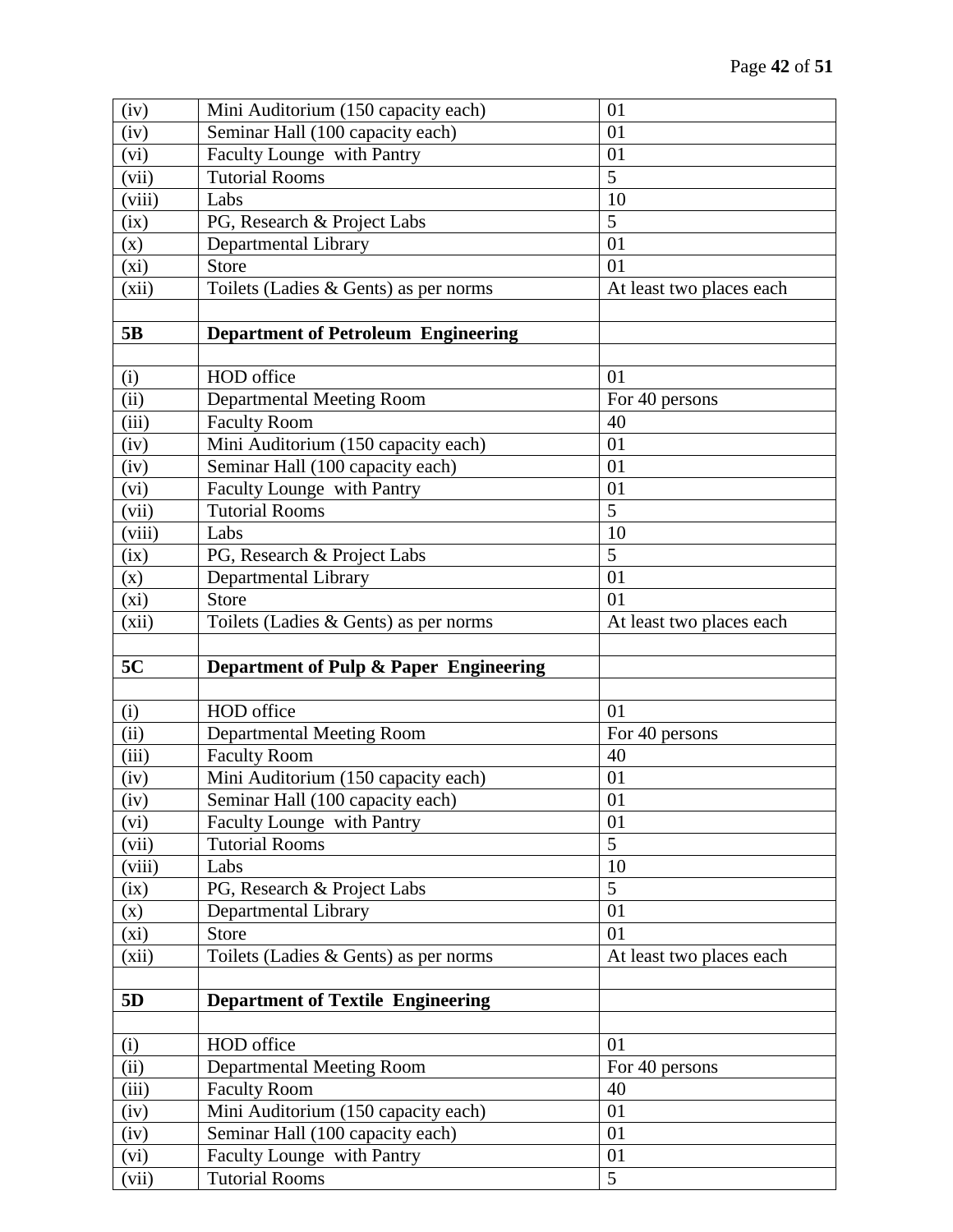| (viii)                     | Labs                                          | 10                               |
|----------------------------|-----------------------------------------------|----------------------------------|
| (ix)                       | PG, Research & Project Labs                   | 5                                |
| (x)                        | Departmental Library                          | 01                               |
| (xi)                       | <b>Store</b>                                  | 01                               |
| (xii)                      | Toilets (Ladies & Gents) as per norms         | At least two places each         |
|                            |                                               |                                  |
| 5E                         | <b>Department of Ceramic Engineering</b>      |                                  |
|                            |                                               |                                  |
| (i)                        | HOD office                                    | 01                               |
| (ii)                       | <b>Departmental Meeting Room</b>              | For 40 persons                   |
| (iii)                      | <b>Faculty Room</b>                           | 40                               |
| (iv)                       | Mini Auditorium (150 capacity each)           | 01                               |
| (iv)                       | Seminar Hall (100 capacity each)              | 01                               |
| (vi)                       | Faculty Lounge with Pantry                    | 01                               |
| (vii)                      | <b>Tutorial Rooms</b>                         | 5                                |
| (viii)                     | Labs                                          | 10                               |
| (ix)                       | PG, Research & Project Labs                   | 5                                |
| (x)                        | Departmental Library                          | 01                               |
| $(x_i)$                    | <b>Store</b>                                  | 01                               |
| (xii)                      | Toilets (Ladies & Gents) as per norms         | At least two places each         |
|                            |                                               |                                  |
| 6                          | <b>School of Applied Science &amp; Social</b> |                                  |
|                            |                                               |                                  |
|                            | <b>Science Engineering</b>                    |                                  |
| (i)                        | Dean office                                   | 01                               |
|                            |                                               |                                  |
| $\overline{(\mathrm{ii})}$ | <b>Meeting Room</b>                           | For 75 persons                   |
|                            |                                               |                                  |
| <b>6A</b>                  | <b>Department of Mathematics</b>              |                                  |
|                            |                                               |                                  |
| (i)                        | HOD office                                    | 01                               |
| (ii)                       | Departmental Meeting Room                     | For 40 persons                   |
| (iii)                      | <b>Faculty Room</b>                           | 40                               |
| (iv)                       | Seminar Hall (100 capacity each)              | 01                               |
| (v)                        | <b>Faculty Lounge with Pantry</b>             | 01                               |
| (vi)                       | <b>Tutorial Rooms</b>                         | $\overline{5}$                   |
| (vii)                      | PG, Research & Project Labs                   | $\overline{5}$                   |
| (viii)                     | Departmental Library                          | 01                               |
| (ix)                       | <b>Store</b>                                  | 01                               |
| (x)                        | Toilets (Ladies & Gents) as per norms         | At least two places each         |
|                            |                                               |                                  |
| 6 <b>B</b>                 | <b>Department of Physics</b>                  |                                  |
|                            |                                               |                                  |
| (i)                        | HOD office                                    | 01                               |
| (ii)                       | <b>Departmental Meeting Room</b>              | For 40 persons                   |
| (iii)                      | <b>Faculty Room</b>                           | 40                               |
| (iv)                       | Seminar Hall (100 capacity each)              | 01                               |
| (v)                        | Faculty Lounge with Pantry                    | 01                               |
| (vi)<br>(viii)             | <b>Tutorial Rooms</b><br>Labs                 | $\overline{5}$<br>$\overline{5}$ |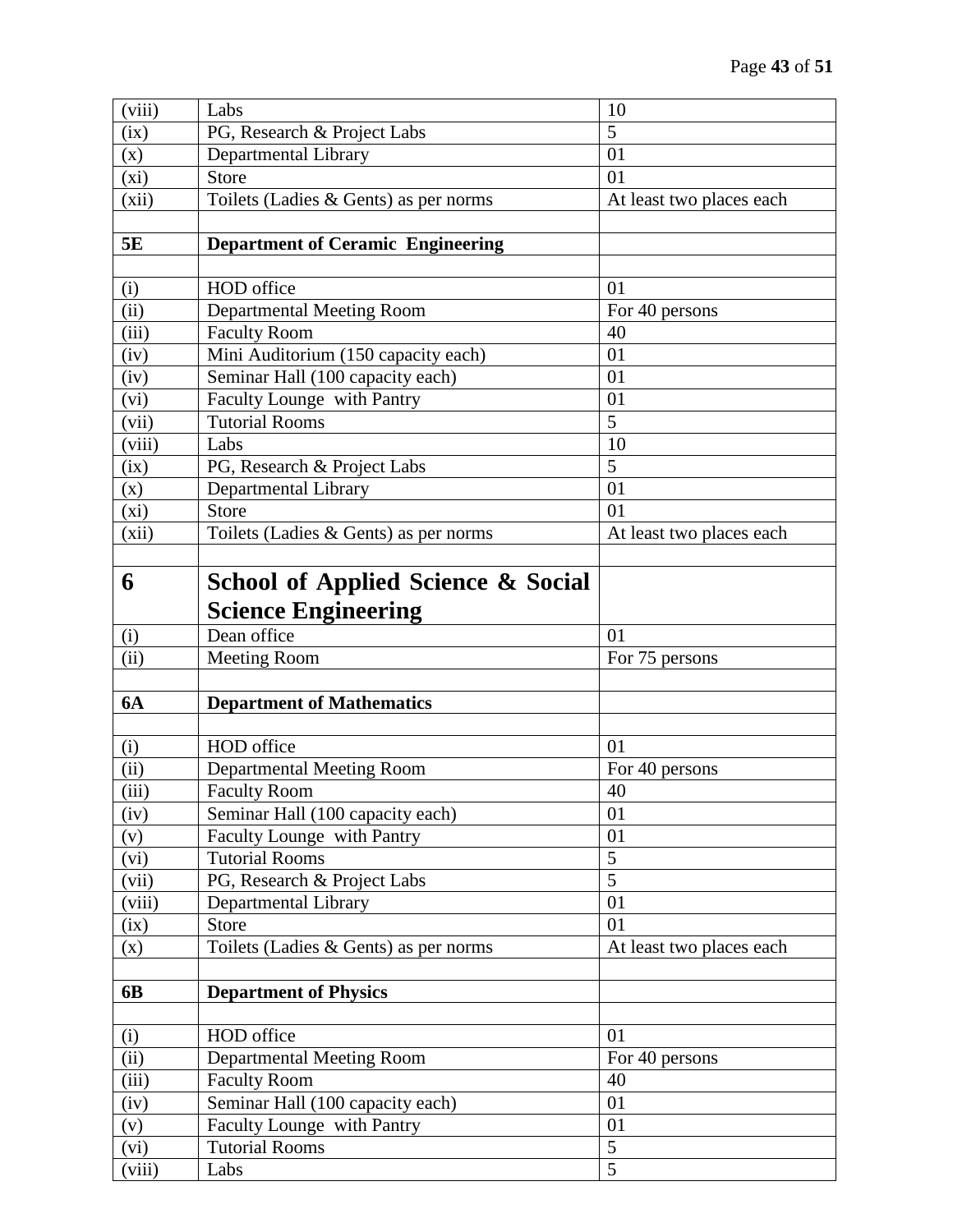| (ix)                       | PG, Research & Project Labs           | 5                        |
|----------------------------|---------------------------------------|--------------------------|
| (x)                        | Departmental Library                  | 01                       |
| (xi)                       | <b>Store</b>                          | 01                       |
| (xii)                      | Toilets (Ladies & Gents) as per norms | At least two places each |
|                            |                                       |                          |
| 6C                         | <b>Department of Chemistry</b>        |                          |
|                            |                                       |                          |
| (i)                        | HOD office                            | 01                       |
| (ii)                       | <b>Departmental Meeting Room</b>      | For 40 persons           |
| (iii)                      | <b>Faculty Room</b>                   | 40                       |
| (iv)                       | Seminar Hall (100 capacity each)      | 01                       |
| (v)                        | Faculty Lounge with Pantry            | 01                       |
| (vi)                       | <b>Tutorial Rooms</b>                 | 5                        |
| (viii)                     | Labs                                  | 5                        |
| (ix)                       | PG, Research & Project Labs           | 5                        |
| (x)                        | Departmental Library                  | 01                       |
| $(x_i)$                    | Store                                 | 01                       |
| (xii)                      | Toilets (Ladies & Gents) as per norms | At least two places each |
|                            |                                       |                          |
| 6D                         | <b>Department of HSS</b>              |                          |
|                            |                                       |                          |
| (i)                        | HOD office                            | 01                       |
| (ii)                       | <b>Departmental Meeting Room</b>      | For 40 persons           |
| (iii)                      | <b>Faculty Room</b>                   | 40                       |
| (iv)                       | Seminar Hall (100 capacity each)      | 01                       |
| (v)                        | Faculty Lounge with Pantry            | 01                       |
| (vi)                       | <b>Tutorial Rooms</b>                 | 5                        |
| (viii)                     | Labs                                  | 5                        |
| (ix)                       | PG, Research & Project Labs           | 5                        |
| (x)                        | Departmental Library                  | 01                       |
| $(x_i)$                    | <b>Store</b>                          | 01                       |
| (xii)                      | Toilets (Ladies & Gents) as per norms | At least two places each |
|                            |                                       |                          |
| $\overline{7}$             | School<br>of Management<br>and        |                          |
|                            | <b>Distance Education</b>             |                          |
| (i)                        | Dean office                           | 01                       |
| (ii)                       | <b>Meeting Room</b>                   | For 50 persons           |
|                            |                                       |                          |
| <b>7A</b>                  | <b>Department of MBA</b>              |                          |
| (i)                        | HOD office                            | 01                       |
| $\overline{(\mathrm{ii})}$ | <b>Departmental Meeting Room</b>      | For 15 persons           |
| (iii)                      | <b>Faculty Room</b>                   | 15                       |
| (iv)                       | Class Rooms (60+ capacity)            | 04                       |
| (v)                        | Class Rooms (30+ capacity             | 02                       |
| (vi)                       | Lecture Theater (120 capacity)        | $\mathbf{1}$             |
| (vii)                      | Large Lecture Theater (300 capacity)  | $\overline{0}$           |
| (viii)                     | <b>Faculty Lounge with Pantry</b>     | 01                       |
| (ix)                       | <b>Tutorial Rooms</b>                 | 04                       |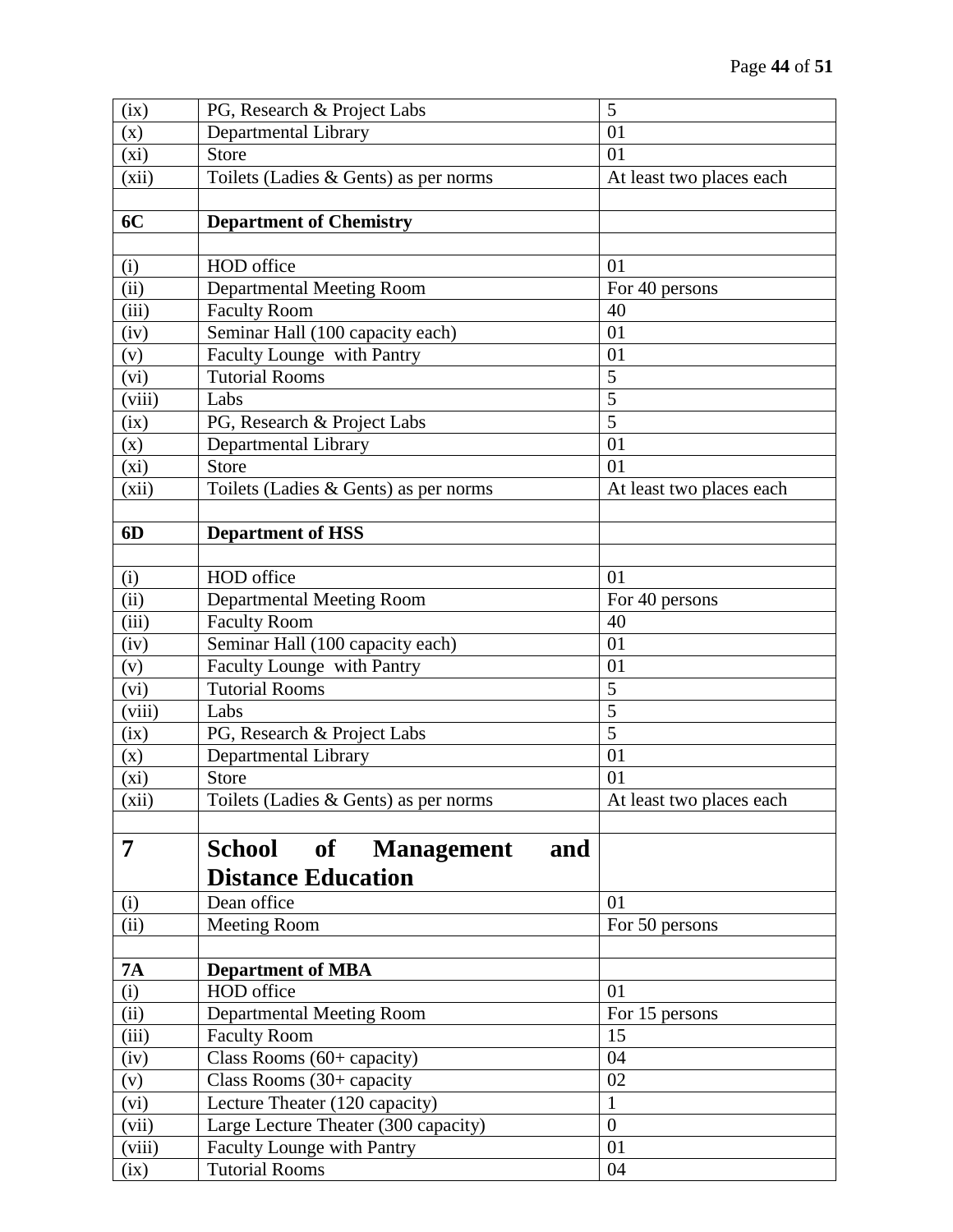| (x)            | Seminar Hall                            | $\mathbf{1}$             |
|----------------|-----------------------------------------|--------------------------|
| $(x_i)$        | Labs                                    | $\overline{2}$           |
| (xii)          | PG, Research & Project Labs             | $\overline{2}$           |
| (xiii)         | Departmental Library                    | 01                       |
| (xiv)          | Store                                   | 01                       |
| XV             | Boys Common room                        | 01                       |
| (xvi)          | <b>Girls Common Room</b>                | 01                       |
| (xvii)         | Toilets (Ladies & Gents)                | At least two places each |
|                |                                         | floor                    |
|                |                                         |                          |
| <b>7B</b>      | <b>Department of Distance Education</b> |                          |
| (i)            | HOD office                              | 01                       |
| (iii)          | Departmental Meeting Room               | For 15 persons           |
| (iii)          | <b>Faculty Room</b>                     | 15                       |
| (iv)           | Class Rooms $(60 +$ capacity)           | 02                       |
| (v)            | Class Rooms (30+ capacity               | $\overline{0}$           |
| (vi)           | Lecture Theater (120 capacity)          | $\mathbf{1}$             |
| (vii)          | Large Lecture Theater (300 capacity)    | $\overline{0}$           |
| (viii)         | <b>Faculty Lounge with Pantry</b>       | 01                       |
| (ix)           | <b>Tutorial Rooms</b>                   | 02                       |
| (x)            | Seminar Hall                            | 1                        |
| (xi)           | Labs                                    | $\overline{2}$           |
| (xii)          | PG, Research & Project Labs             | $\overline{2}$           |
| (xiii)         | Departmental Library                    | 01                       |
| (xiv)          | <b>Store</b>                            | 01                       |
| XV             | <b>Boys Common room</b>                 | 01                       |
| (xvi)          | Girls Common Room                       | 01                       |
| (xvii)         | Toilets (Ladies & Gents)                | At least two places each |
|                |                                         | floor                    |
|                |                                         |                          |
| 8              | <b>Administrative Block</b>             |                          |
|                |                                         |                          |
| <b>8A</b>      | <b>Director Office</b>                  |                          |
|                | <b>Office Chamber</b>                   | 1                        |
|                | Meeting room                            | For 50 persons           |
|                | Waiting room                            | For 20 persons           |
|                | PS office                               | 1                        |
|                | Director Secretariat                    | $\mathbf{1}$             |
|                | <b>General Office</b>                   | $\mathbf{1}$             |
|                | Record room                             | $\mathbf{1}$             |
|                | Pantry                                  | $\mathbf{1}$             |
|                | <b>Toilets</b>                          | As per norms             |
| 8 <sub>B</sub> | Dy. Director office                     |                          |
|                | <b>Office Chamber</b>                   | $\mathbf{1}$             |
|                | Meeting room                            | For 20 persons           |
|                | Waiting room                            | For 10 persons           |
|                | PS office                               | 1                        |
|                |                                         |                          |
|                | Officers' Chamber                       | $\mathbf{1}$             |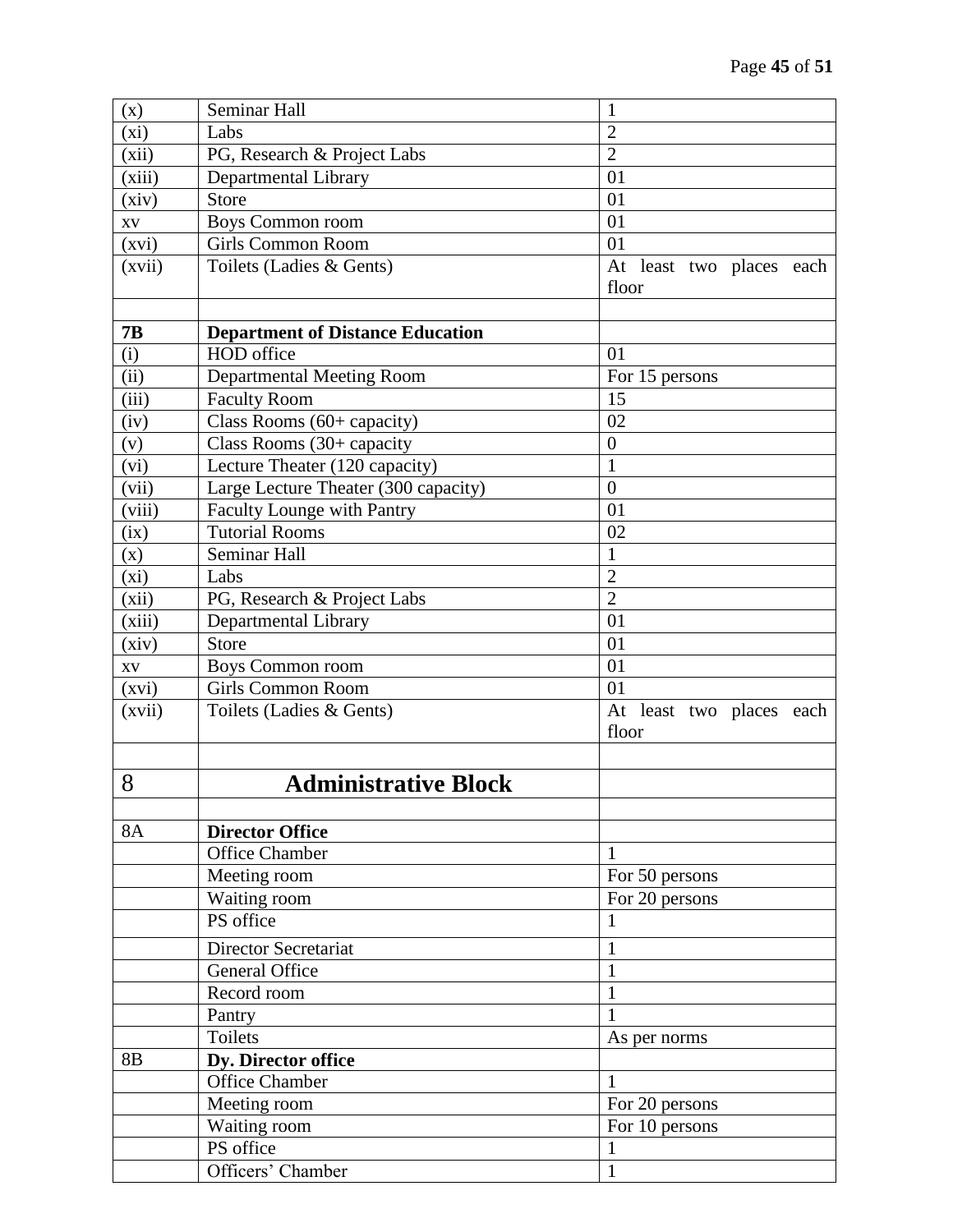|                | AR office                                          | 1              |
|----------------|----------------------------------------------------|----------------|
|                | Record room                                        | 1              |
|                | Pantry                                             | 1              |
| 8C             | <b>Registrar office and Establishment</b>          |                |
|                | <b>Office Chamber</b>                              | 1              |
|                | Meeting room                                       | 15 persons     |
|                | Waiting room                                       | 15 persons     |
|                | Officers chamber (DR)                              | 6              |
|                | AR office                                          | $\overline{4}$ |
|                | General office                                     | $\overline{4}$ |
|                | Toilets                                            | As per norms   |
| 8 <sub>D</sub> | <b>Finance officer's office (DR Accounts)</b>      |                |
|                | <b>Office Chamber</b>                              | 1              |
|                | Meeting room                                       | No need        |
|                | Waiting room                                       | 10 persons     |
|                | Officers chamber (AR)                              | $\overline{2}$ |
|                | AR office                                          | $\mathbf{1}$   |
|                | General Office                                     | $\mathbf{1}$   |
|                | Record room                                        | 1              |
|                | <b>Toilets</b>                                     | As per norms   |
| <b>8E</b>      | Academic Records & Examination Controller          |                |
|                | Office Chamber                                     | 1              |
|                | Meeting room                                       | 25 persons     |
|                | Waiting room                                       | 25 persons     |
|                | Officers chamber                                   | $\overline{4}$ |
|                | AR office                                          | $\overline{2}$ |
|                | General office                                     | $\overline{2}$ |
|                | Toilets                                            | As per norms   |
| <b>8F</b>      | <b>Office of the Deans</b>                         |                |
|                |                                                    |                |
|                | <b>General office for all deans</b>                | $\mathbf{1}$   |
|                | Toilets (Ladies & Gents) as per norms              | $\overline{2}$ |
|                |                                                    |                |
| 8F.1           | <b>Office of the Dean Academic</b>                 |                |
|                | Office chamber                                     | $\mathbf{1}$   |
|                | Waiting room                                       | 25 persons     |
|                | PS office                                          | 1              |
| 8F.2           | <b>Office of the Dean Planning and Development</b> |                |
|                | Office chamber                                     | 1              |
|                | Waiting room                                       | 25 persons     |
|                | PS office                                          |                |
| 8F.3           | Office of the Dean student welfare                 |                |
|                | Office chamber                                     | $\mathbf{1}$   |
|                |                                                    |                |
|                | Waiting room<br>PS office                          | 25 persons     |
|                |                                                    | 1              |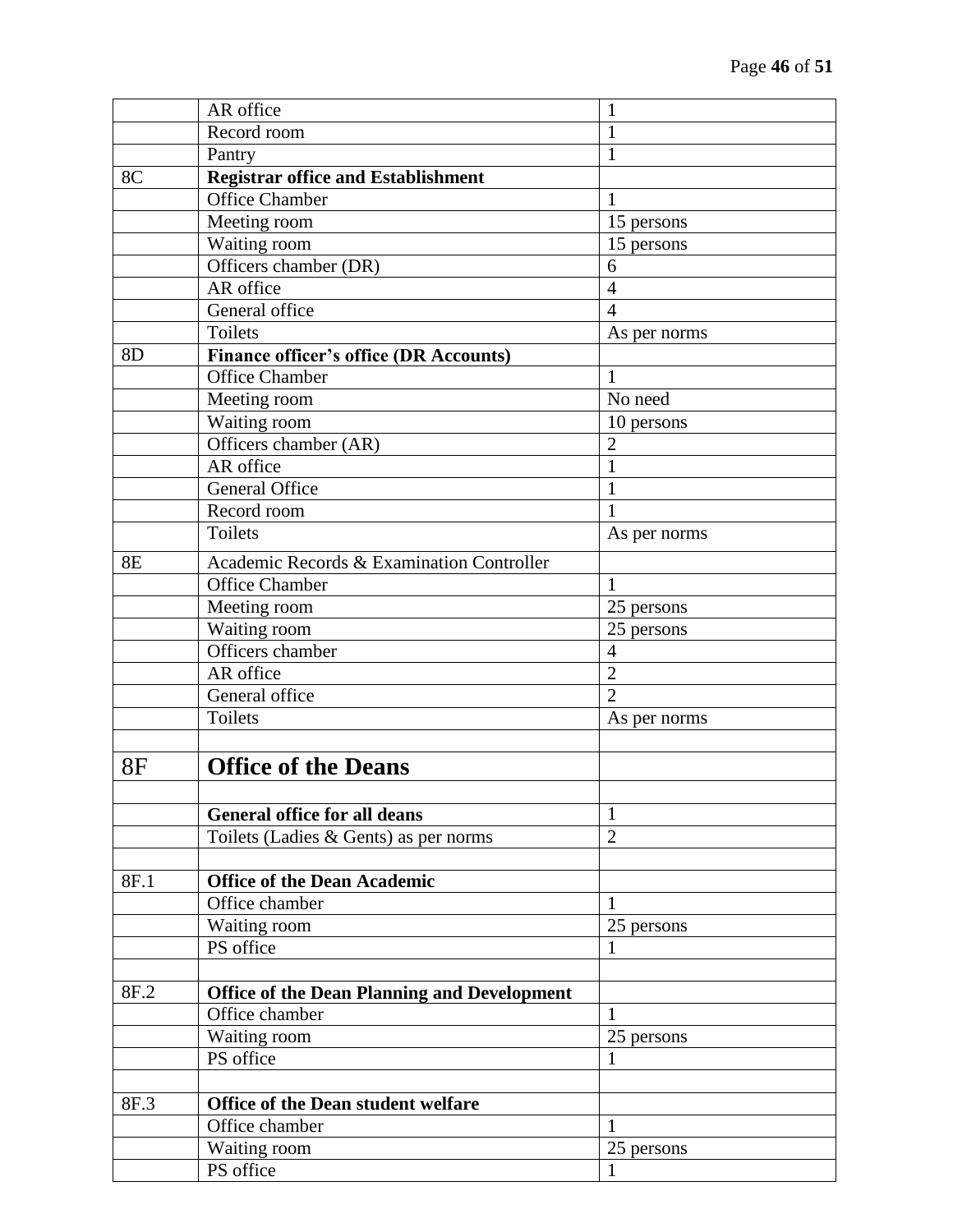| 8F.4 | Office of the Dean faculty welfare                      |                               |
|------|---------------------------------------------------------|-------------------------------|
|      | Office chamber                                          | 1                             |
|      | Waiting room                                            | 25 persons                    |
|      | PS office                                               | 1                             |
|      |                                                         |                               |
| 8F.5 | <b>Office of the Dean Research &amp; Development</b>    |                               |
|      | Office chamber                                          | 1                             |
|      | Waiting room                                            | 25 persons                    |
|      | PS office                                               |                               |
|      |                                                         |                               |
| 8G   | Office of the Engineering Cell (Estate Service<br>Unit) |                               |
|      |                                                         |                               |
|      | Office chamber                                          | 1                             |
|      | Meeting room                                            | 50 persons                    |
|      | Waiting room                                            | 25 persons                    |
|      | Officers chamber                                        | 8                             |
|      | General office cum drawing office                       | $\overline{2}$                |
|      | Engineering store                                       | $\overline{4}$                |
|      | <b>Toilets</b>                                          | As per norms                  |
|      |                                                         |                               |
| 8H   | <b>Central Store</b>                                    |                               |
|      |                                                         |                               |
|      | Office of Store-in-charge                               | 1                             |
|      | Stationary store                                        | $\overline{4}$                |
|      | Lab equipment store                                     | 10                            |
|      | Administrative officer 's chamber                       | $\overline{4}$                |
|      | <b>Toilets</b>                                          | As per norms                  |
|      |                                                         |                               |
| 9    | <b>Central Library</b>                                  |                               |
|      |                                                         |                               |
|      | Office of the Librarian                                 | $\mathbf{1}$                  |
|      | PS Room                                                 | $\mathbf{1}$                  |
|      | Office of the Deputy Librarians                         | $\overline{2}$                |
|      | Office of the Assistant Librarian                       | $\overline{4}$                |
|      | Offices                                                 | 1                             |
|      | <b>Reading Hall</b>                                     | As per norms (At least 4 nos) |
|      | Computer Hall $&e$ -library (100 persons)               | As per norms (at least 2 nos) |
|      | <b>Book stacks hall</b>                                 | As per norms                  |
|      | Journal stacks Hall                                     | As per norms                  |
|      | JCT infrastructure                                      | As per norms                  |
|      | Conference room                                         | As per norms                  |
|      | Discussion room                                         | As per norms                  |
|      | Toilets (Ladies + Gents)                                | As per norms                  |
|      |                                                         |                               |
|      |                                                         |                               |
| 10   | <b>Hostel Blocks</b>                                    |                               |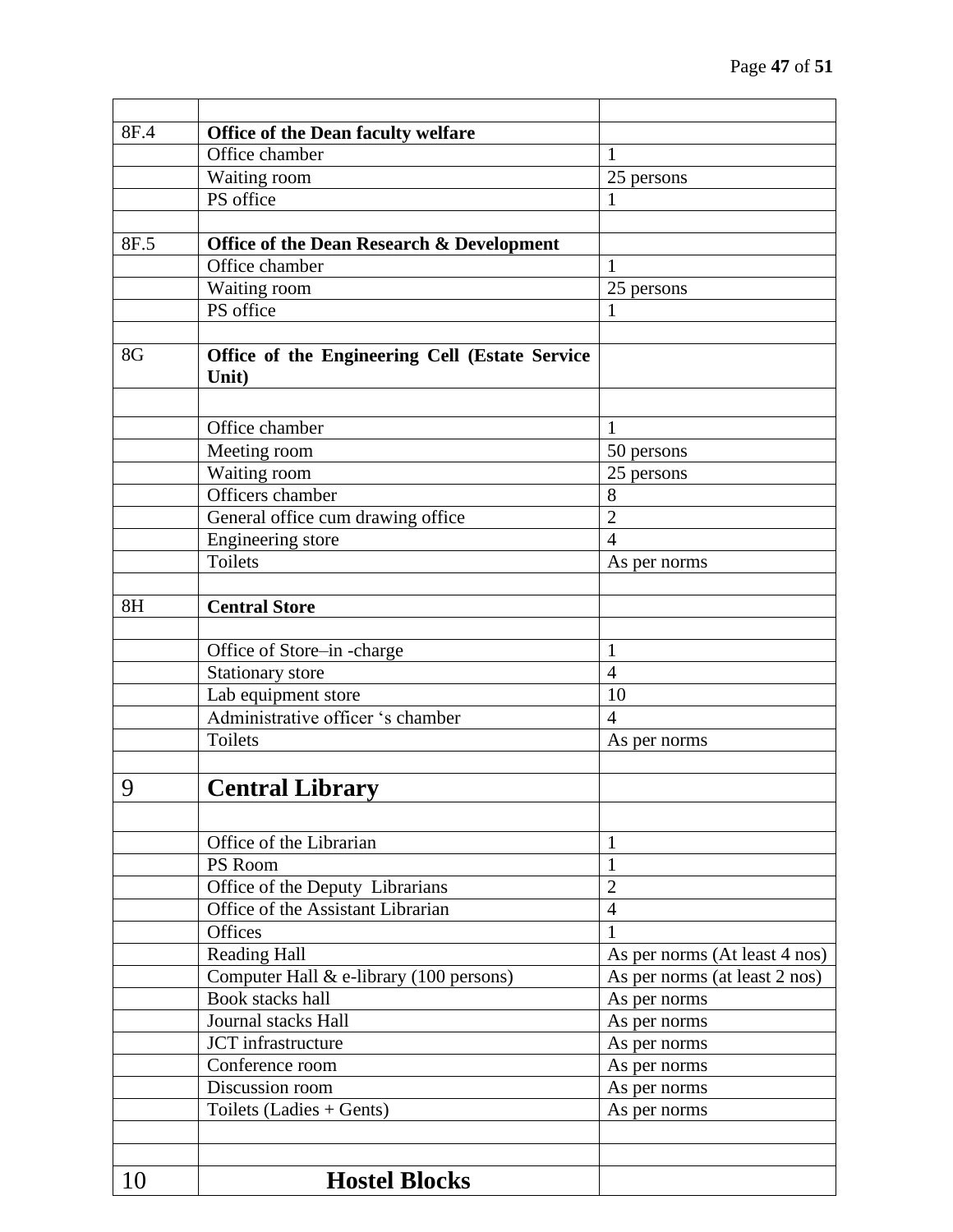| $\mathbf{i}$ | <b>Single seated 800 capacity</b>       | 3 (Boys 2, Girls 1)          |
|--------------|-----------------------------------------|------------------------------|
|              |                                         |                              |
|              | Chief Warden chamber                    | 1                            |
|              | Wardens chamber                         | $\overline{4}$               |
|              | Single seated room                      | 800                          |
|              | General office                          |                              |
|              | Officer's chamber                       | $\overline{4}$               |
|              | Dinning hall                            | $\overline{4}$               |
|              | Kitchen                                 | $\overline{4}$               |
|              | store                                   | 8                            |
|              | <b>Common Room</b>                      | $\overline{4}$               |
|              | Reading Room                            | 1                            |
|              | Visitor's room                          | 1                            |
|              | Sick room                               | $\overline{2}$               |
|              | <b>Toilets</b>                          | Every floors or as per norms |
|              |                                         |                              |
| $\rm ii)$    | Double seated 800 capacity              | 9 (Boys 6, Girls 3)          |
|              |                                         |                              |
|              | Chief Warden chamber                    | 1                            |
|              | Wardens chamber                         | $\overline{4}$               |
|              | Double seated room                      | 400                          |
|              | General office                          | 1                            |
|              | Officer's chamber                       | $\overline{4}$               |
|              | Dinning hall                            | $\overline{4}$               |
|              | Kitchen                                 | $\overline{4}$               |
|              | <b>Common Room</b>                      | $\overline{4}$               |
|              | <b>Reading Room</b>                     | 1                            |
|              | Visitor's room                          | 1                            |
|              | Sick room                               | 5                            |
|              | Common Room                             | $\overline{4}$               |
|              | store                                   | 8                            |
|              |                                         |                              |
| iii)         | <b>Bachelor Hostel 300 capacity</b>     | 1                            |
|              |                                         |                              |
|              | Chief Warden chamber                    | $\mathbf{1}$                 |
|              | Wardens chamber                         | $\overline{2}$               |
|              | Suit type room (1BHK)                   | 300                          |
|              | General office                          | 1                            |
|              | Officer's chamber                       | $\mathbf{1}$                 |
|              | store                                   | 1                            |
|              |                                         |                              |
| 11           | <b>Student Activities Center</b>        |                              |
|              |                                         |                              |
|              | Sports officer's chamber                | 1                            |
|              | Waiting room for 20 persons             | $\mathbf{1}$                 |
|              | Junior sports officer's/coaches chamber | 10                           |
|              | Sports Secretary's room                 | 10                           |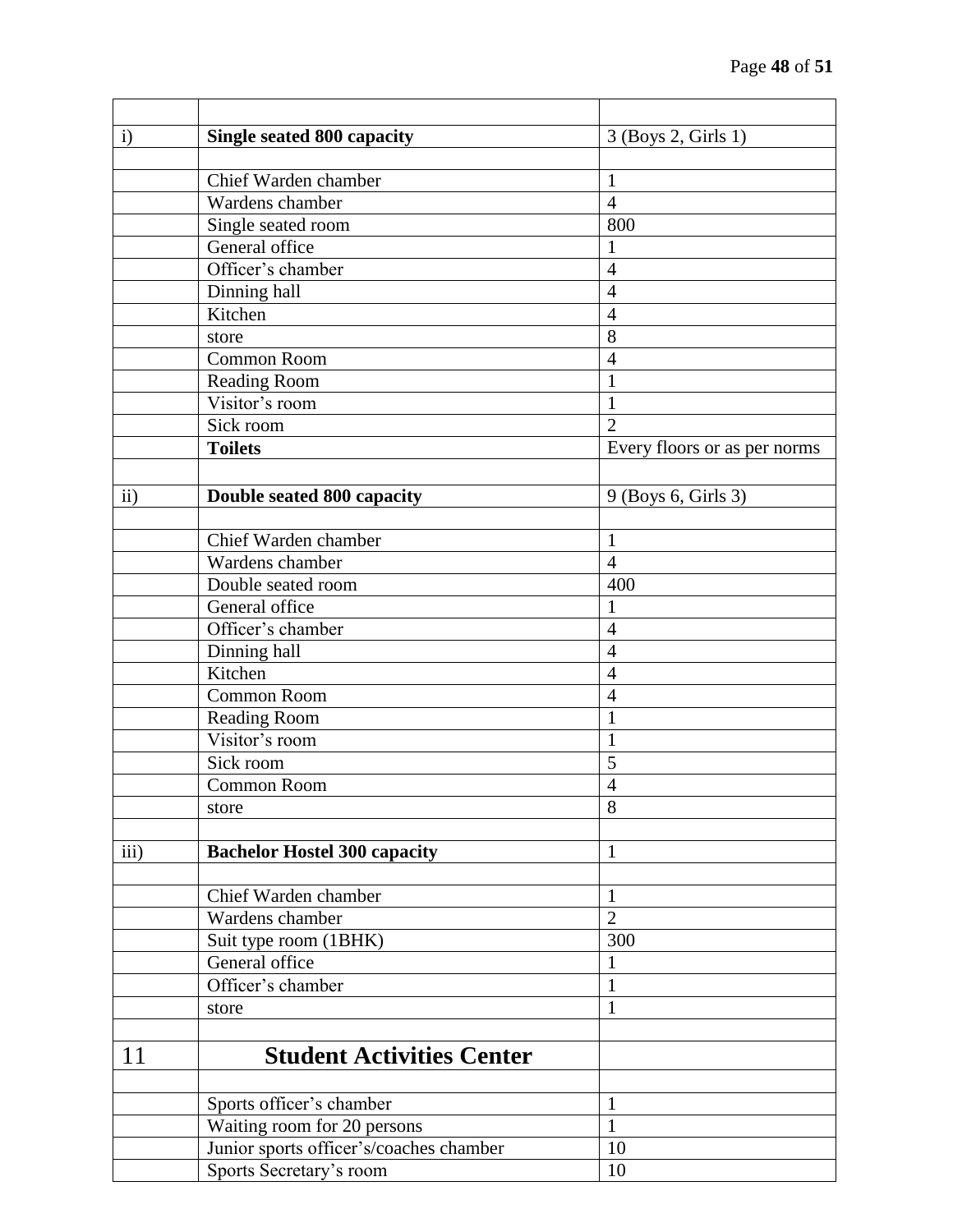|    | General office                        | $\mathbf{1}$                          |
|----|---------------------------------------|---------------------------------------|
|    | <b>Badminton Hall</b>                 | 10                                    |
|    | Squash Hall                           | $\overline{4}$                        |
|    | TT room                               | 6                                     |
|    | Carrom Board room                     | $\overline{4}$                        |
|    | Chess room                            | $\overline{4}$                        |
|    | Students meeting room                 | $\overline{2}$                        |
|    | store                                 | $\overline{4}$                        |
|    | Toilets (Ladies + Gents)              | As per norms                          |
|    | Changing room (Ladies + Gents)        | 4 each                                |
|    |                                       |                                       |
| 12 | <b>Residential Blocks</b>             |                                       |
|    | As per design based data (chapter -1) |                                       |
| 13 | <b>Hospital Building</b>              |                                       |
|    |                                       |                                       |
|    | <b>CMO</b> Chamber                    | 1                                     |
|    | PS room                               | $\mathbf{1}$                          |
|    | General office                        | $\mathbf{1}$                          |
|    | Doctor's chamber with waiting space   | 10                                    |
|    | Minor OT                              | $\mathbf{1}$                          |
|    | Major OT                              | $\mathbf{1}$                          |
|    | Delivery room 2 bedded                | $\mathbf{1}$                          |
|    | Emergency room                        | $\overline{2}$                        |
|    | Recovery room                         | $\mathbf{1}$                          |
|    | Autoclave (sterilization) room        | $\mathbf{1}$                          |
|    | Doctor's changing room                | $\overline{2}$                        |
|    | Doctor's rest room                    | $\overline{2}$                        |
|    | X-ray room                            | $\overline{2}$                        |
|    | ECG room                              | $\mathbf{1}$                          |
|    | Ultra sound room                      | 1                                     |
|    | Pathology Lab                         | $\mathbf{1}$                          |
|    | ICU 10 bedded                         | $\mathbf{1}$                          |
|    | CT room                               | $\mathbf{1}$                          |
|    | General ward 10 bedded (Gents)        | 1                                     |
|    | General ward 5 bedded (Ladies)        | $\mathbf{1}$                          |
|    | Single room                           | 23                                    |
|    | Other rooms                           | As per norms of 50 bedded<br>Hospital |
|    |                                       |                                       |
| 14 | <b>School Building</b>                |                                       |
|    | Principal Chamber                     | 01                                    |
|    | <b>Meeting Room</b>                   | For 50 persons                        |
|    | <b>Faculty Room</b>                   | 25                                    |
|    | Computer room for 80 computers        | $\mathbf{1}$                          |
|    | Class Rooms (40+capacity)             | 50                                    |
|    |                                       |                                       |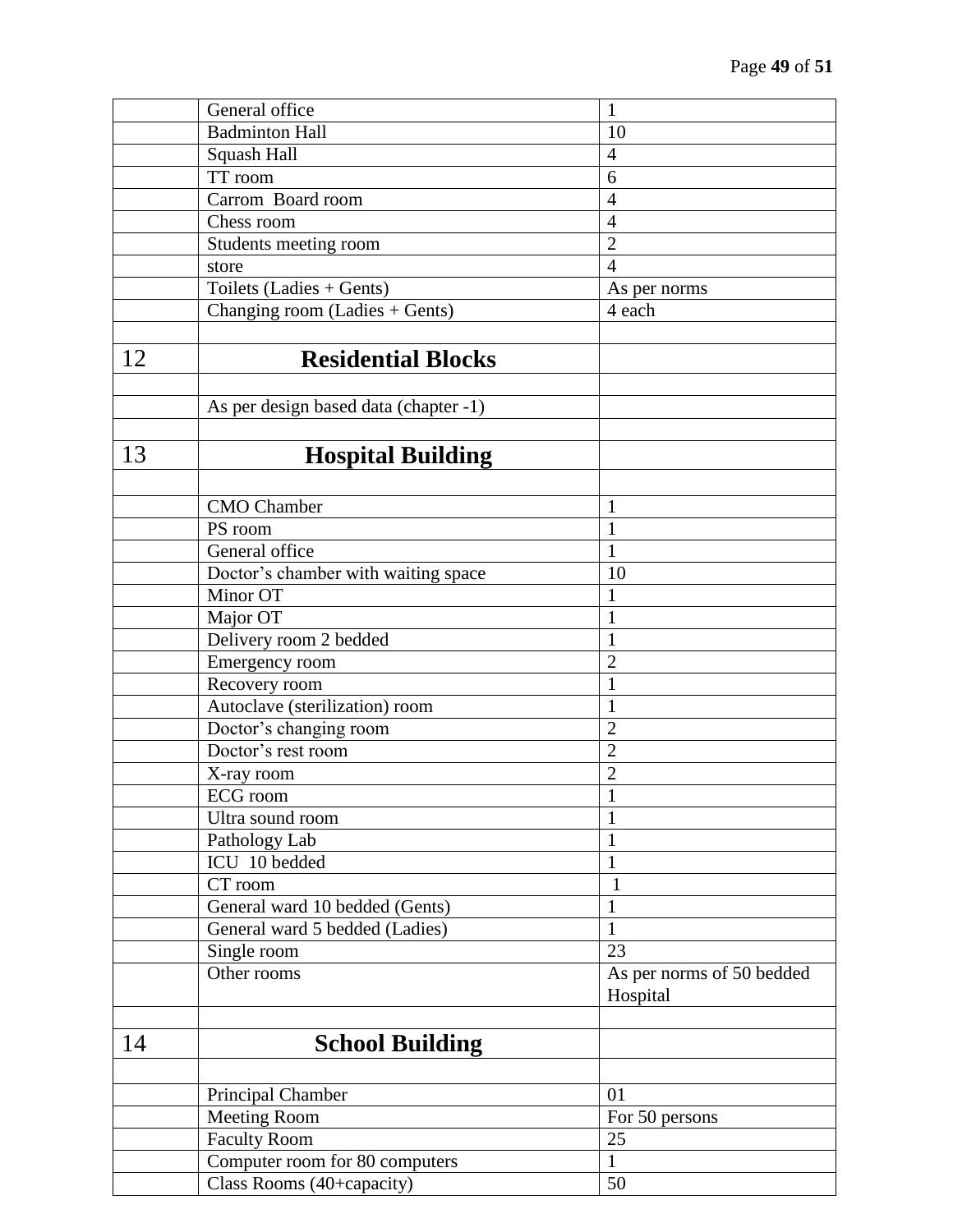|     | Class Rooms (30+ capacity                     | 02                     |
|-----|-----------------------------------------------|------------------------|
|     | Lecture Theater (120 capacity)                | 1                      |
|     | Faculty Lounge with Pantry                    | 01                     |
|     | <b>Tutorial Rooms</b>                         | 20                     |
|     | Seminar Hall                                  | $\mathbf{1}$           |
|     | Labs                                          | 10                     |
|     | Project Labs                                  | $\overline{2}$         |
|     | Library                                       | 01                     |
|     | Store                                         | 01                     |
|     | Boys Common room                              | 01                     |
|     | <b>Girls Common Room</b>                      | 01                     |
|     | Toilets (Ladies & Gents)                      | As per norms           |
|     |                                               |                        |
| 15. | <b>Shopping Complex</b>                       |                        |
|     |                                               |                        |
|     | Shops multi purpose                           | 50                     |
|     | Food plaza with kitchen                       | 10                     |
|     | <b>Anchor Shop</b>                            | 02                     |
|     | Big show room                                 | 10                     |
|     | Hall for some office purpose                  | 6                      |
|     | Picture Theater                               | $\overline{4}$         |
|     | Toilet                                        | $\overline{2}$         |
|     | Other facilities                              | as per norms           |
|     |                                               |                        |
| 16  | <b>Convention Center cum Innovation</b>       |                        |
|     | <b>Center</b>                                 |                        |
|     |                                               |                        |
| 16A | <b>Convention Center</b>                      |                        |
|     | Auditorium 3000 capacity                      | $\mathbf{1}$           |
|     | Auditorium 1000 capacity                      | 1                      |
|     | Auditorium 500 capacity                       | $\overline{2}$         |
|     | Auditorium 250 capacity                       | $\overline{4}$         |
|     |                                               |                        |
|     |                                               |                        |
|     | Conference Hall                               | $\overline{4}$         |
|     | <b>Bank</b>                                   | 02                     |
|     | Other Facilities as per norms                 |                        |
|     |                                               |                        |
| 16B | <b>Innovation Center</b>                      |                        |
|     | <b>Industry Interaction Office</b>            | $\overline{2}$         |
|     | Office for incubation centre                  | $\mathbf{1}$           |
|     | Alumni office                                 | $\mathbf{1}$           |
|     |                                               |                        |
| 16D | <b>Placement office</b>                       |                        |
|     | Professor-in-charge chamber                   | $\mathbf{1}$           |
|     | Placement officer's chamber<br><b>GD</b> Room | 5<br>10 for 20 persons |